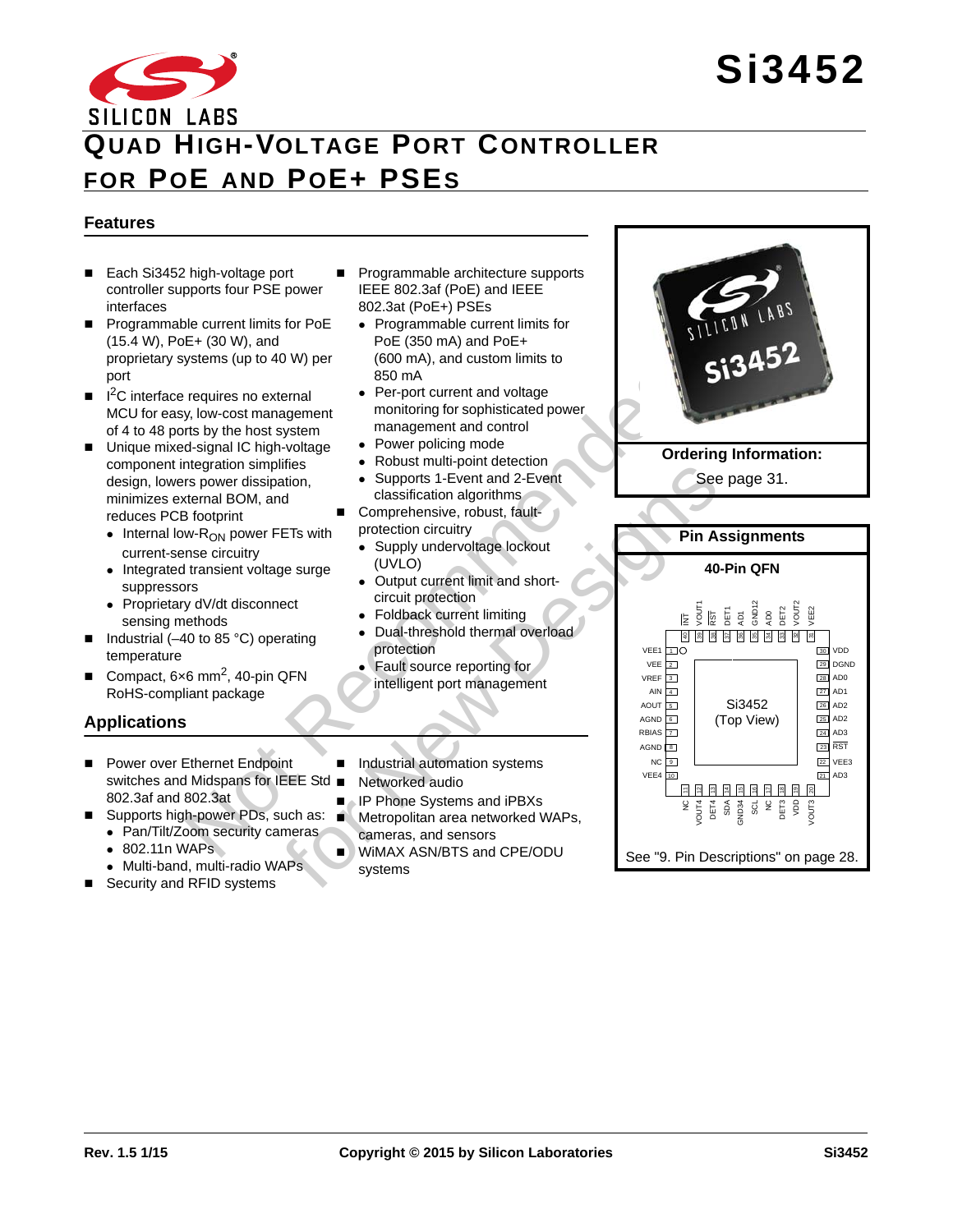### **Description**

When connected directly to the host system or configured in Auto mode, each Si3452 high-voltage port controller provides all of the critical circuitry and sophisticated power measurement functionality for the high-voltage interfaces of four complete PSE ports. The Si3452 fully integrates robust, low-R<sub>ON</sub> (0.3  $\Omega$  typical) power MOSFET switches, low-power dissipation current sensing circuitry, and transient voltage surge suppression devices.

The on-chip current sense circuitry and power MOSFETs provide programmable scaling of current limits to match either PoE (350 mA, 15.4 W), PoE+ (600 mA, 30 W), and extended (800 mA, 40 W) power requirements on a perport basis. Designed for use in Endpoint PSE (e.g., Ethernet switches) or Midspan PSE (e.g., inline power injectors) applications, each Si3452 also performs the IEEE-required powered device (PD) detection, classification, and disconnect functionality.

The flexible architecture enables powered device disconnect detection using Silicon Laboratories' proprietary dV/dt disconnect sensing algorithm. dV/dt disconnect is an alternative to dc disconnect that requires no additional BOM components, does not dissipate extra device power, and fully interoperates with all powered devices. Also provided are multi-point detection algorithms and per-port current and voltage monitoring.

Intelligent protection circuitry includes power supply undervoltage lockout (UVLO), port output current limiting and short-circuit protection, thermal overload sensing and port shutdown, and transient voltage surge suppressors capable of protecting the Si3452 from a variety of harsh surge events seen on the RJ-45 interface.

To maximize system design flexibility and minimize cost, each Si3452 connects directly to a system host controller through an I<sup>2</sup>C serial interface, eliminating the need for an external MCU. The Si3452 can be set to one of 12 unique addresses, allowing control of up to 48 ports on a single  $1<sup>2</sup>C$  bus.

### **Functional Block Diagram**



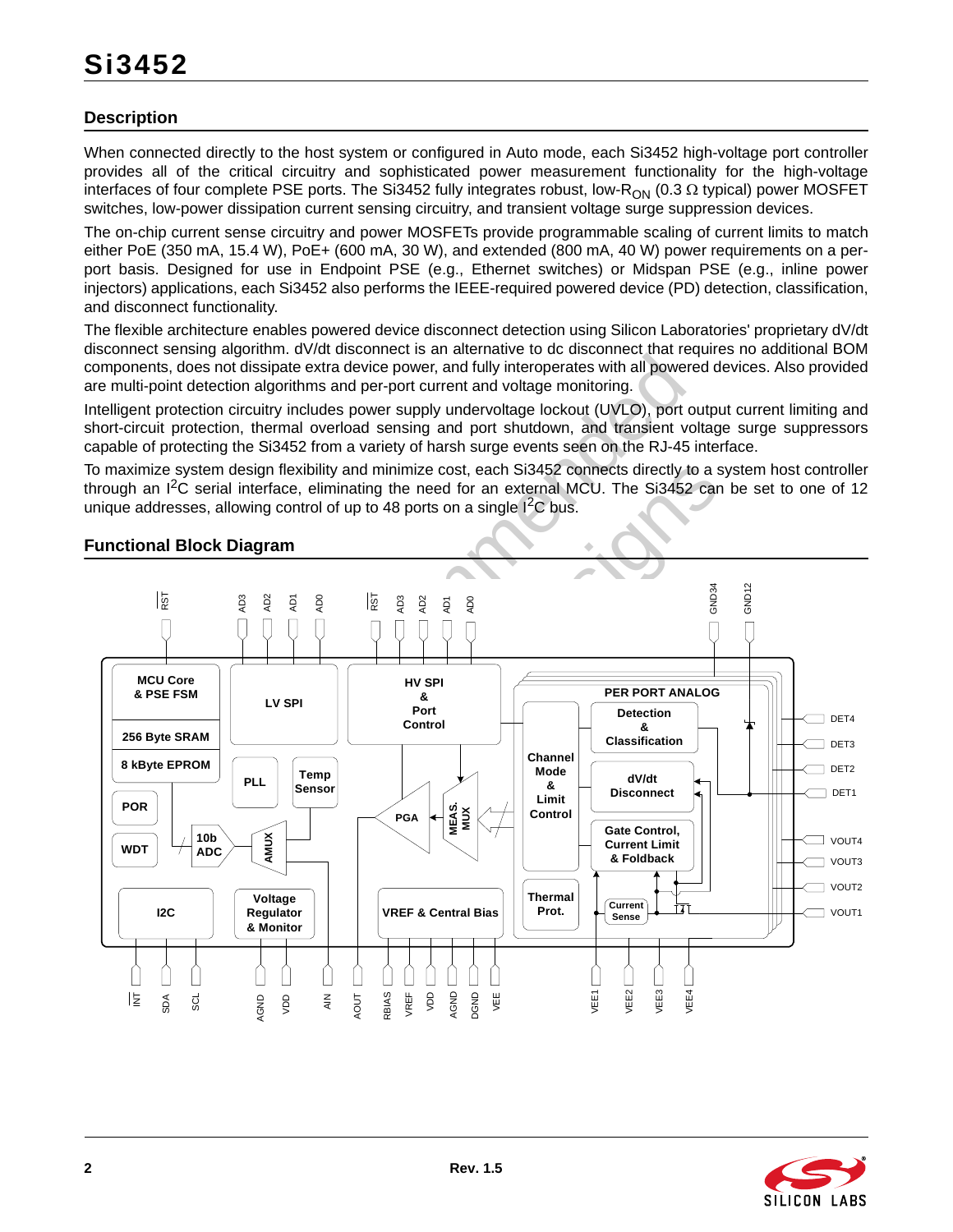# **TABLE OF CONTENTS**

# **Section Page**

| 5.5. Command and Return Registers (Registers 0x12-0x1C) 19                         |  |
|------------------------------------------------------------------------------------|--|
|                                                                                    |  |
| 5.6. Device Status Register (0x1D)<br>6. Operational Notes<br>25                   |  |
|                                                                                    |  |
|                                                                                    |  |
|                                                                                    |  |
|                                                                                    |  |
| 7. PCB Layout Guidelines<br>8. Firmware Release Notes<br>8. Firmware Release Notes |  |
|                                                                                    |  |
|                                                                                    |  |
|                                                                                    |  |
|                                                                                    |  |
|                                                                                    |  |
|                                                                                    |  |
|                                                                                    |  |
|                                                                                    |  |
|                                                                                    |  |
|                                                                                    |  |
|                                                                                    |  |

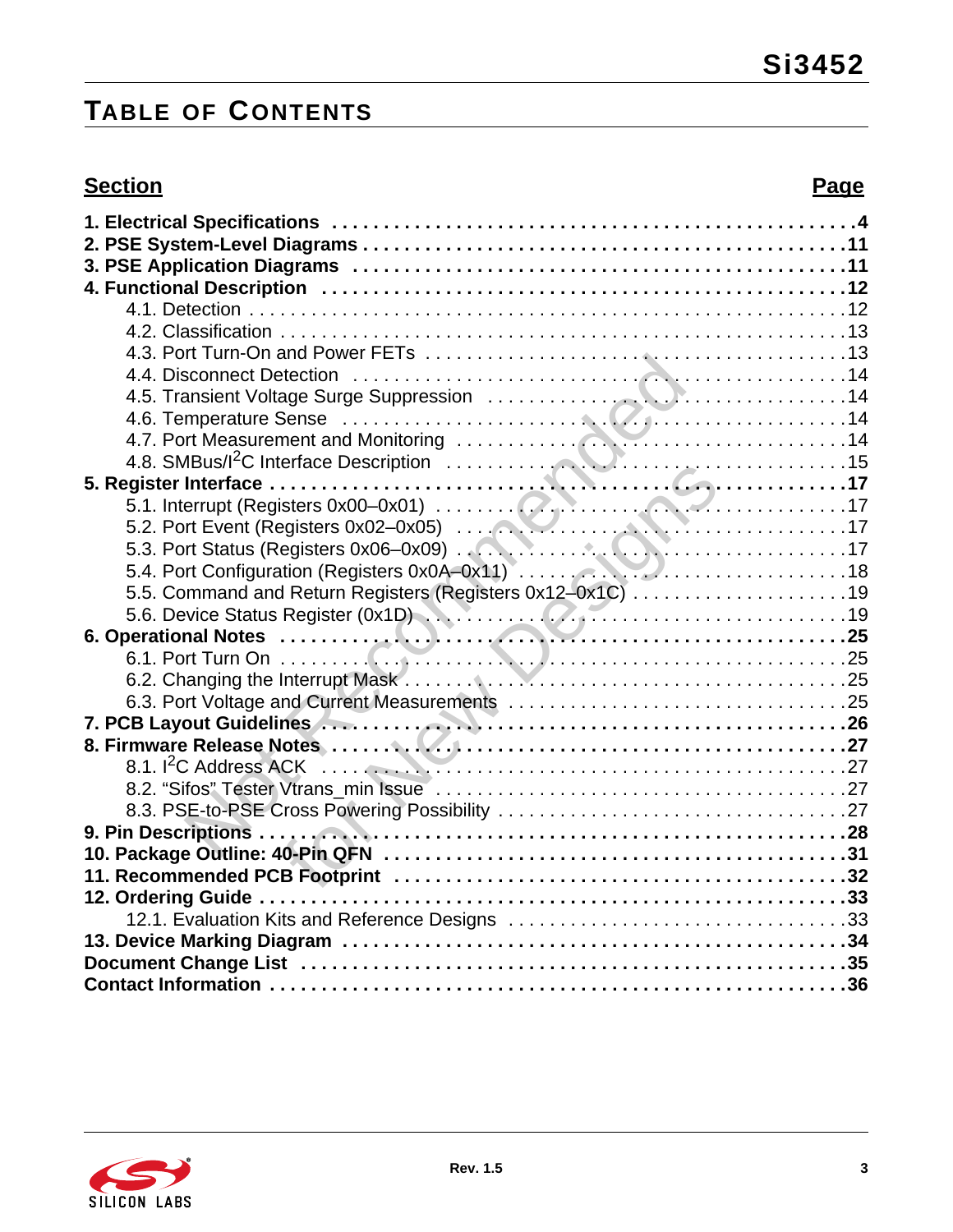# <span id="page-3-0"></span>**1. Electrical Specifications**

Unless noted otherwise, specifications apply over the operating temperature range with VDD = +3.3 V and  $VEE = -48$  V relative to GND.

VDD pins should be electrically shorted. AGND pins, DGND, GND12, and GND34 should be electrically shorted ("GND"). VEE, VEE1, VEE2, VEE3, and VEE4 should be electrically shorted ("VEE").

VPort for any port is measured from GND to the respective VOUTn.

<span id="page-3-3"></span><span id="page-3-2"></span><span id="page-3-1"></span>

| <b>Type</b>                                                                                                                                                                                                                                                                                                                                                                                                                                                                                                                                                                                                        | <b>Description</b>                               | Rating                         | Unit        |  |  |  |  |
|--------------------------------------------------------------------------------------------------------------------------------------------------------------------------------------------------------------------------------------------------------------------------------------------------------------------------------------------------------------------------------------------------------------------------------------------------------------------------------------------------------------------------------------------------------------------------------------------------------------------|--------------------------------------------------|--------------------------------|-------------|--|--|--|--|
|                                                                                                                                                                                                                                                                                                                                                                                                                                                                                                                                                                                                                    | VEE to GND                                       | $-62$ to $+0.3$                | $\vee$      |  |  |  |  |
|                                                                                                                                                                                                                                                                                                                                                                                                                                                                                                                                                                                                                    | VDD to GND                                       | $-0.3$ to $+3.6$               | $\vee$      |  |  |  |  |
| <b>Supply Voltages</b>                                                                                                                                                                                                                                                                                                                                                                                                                                                                                                                                                                                             | VDD1 to VDD2                                     | $-0.3$ to $+0.3$               | V           |  |  |  |  |
|                                                                                                                                                                                                                                                                                                                                                                                                                                                                                                                                                                                                                    | Any VEE to any other VEE                         | $-0.3$ to $+0.3$               | $\vee$      |  |  |  |  |
|                                                                                                                                                                                                                                                                                                                                                                                                                                                                                                                                                                                                                    | Any GND to any other GND                         | $-0.3$ to $+0.3$               | $\vee$      |  |  |  |  |
| Voltage on Digital Pins                                                                                                                                                                                                                                                                                                                                                                                                                                                                                                                                                                                            | SDA, SCL, ADn, RST, INT                          | $(SND - 0.3)$ to $(VDD + 0.3)$ | V           |  |  |  |  |
|                                                                                                                                                                                                                                                                                                                                                                                                                                                                                                                                                                                                                    | VREF, AIN, AOUT, RBIAS, OSC                      | $(GND - 0.3)$ to $(VDD + 0.3)$ | $\vee$      |  |  |  |  |
| Voltage on Analog Pins                                                                                                                                                                                                                                                                                                                                                                                                                                                                                                                                                                                             | VOUTn, DETn                                      | (VEE $-0.3$ ) to (GND + 0.3)   | $\vee$      |  |  |  |  |
| DETn Peak Currents During Surge Events <sup>2</sup>                                                                                                                                                                                                                                                                                                                                                                                                                                                                                                                                                                |                                                  | ±5                             | A           |  |  |  |  |
| Maximum Continuous Power Dissipation <sup>3</sup>                                                                                                                                                                                                                                                                                                                                                                                                                                                                                                                                                                  |                                                  | 1.2                            | W           |  |  |  |  |
| <b>Maximum Junction Temperature</b>                                                                                                                                                                                                                                                                                                                                                                                                                                                                                                                                                                                |                                                  | 125                            | °C          |  |  |  |  |
| Ambient Storage Temperature                                                                                                                                                                                                                                                                                                                                                                                                                                                                                                                                                                                        |                                                  | $-55$ to 150                   | °C          |  |  |  |  |
|                                                                                                                                                                                                                                                                                                                                                                                                                                                                                                                                                                                                                    | Lead Temperature (Soldering, 10 seconds Maximum) | 260                            | $^{\circ}C$ |  |  |  |  |
| Notes:<br>1. Functional operation should be restricted to those conditions specified in Table 2. Functional operation or specification<br>compliance is not implied at these conditions. Stresses beyond those listed in absolute maximum ratings may cause<br>permanent damage to the device.<br>2. See IEEE Std 802.3-2005, clause 33.4, for a description of surge events.<br>3. If all ports are on with 600 mA load, the power dissipation is <1.2 W. At 85 °C ambient with the expected 32 °C/W<br>thermal impedance, the junction temperature would be 123.4 °C, which is within the 125 °C maximum rating. |                                                  |                                |             |  |  |  |  |

**Table 1. Absolute Maximum Rating[s1](#page-3-3)**

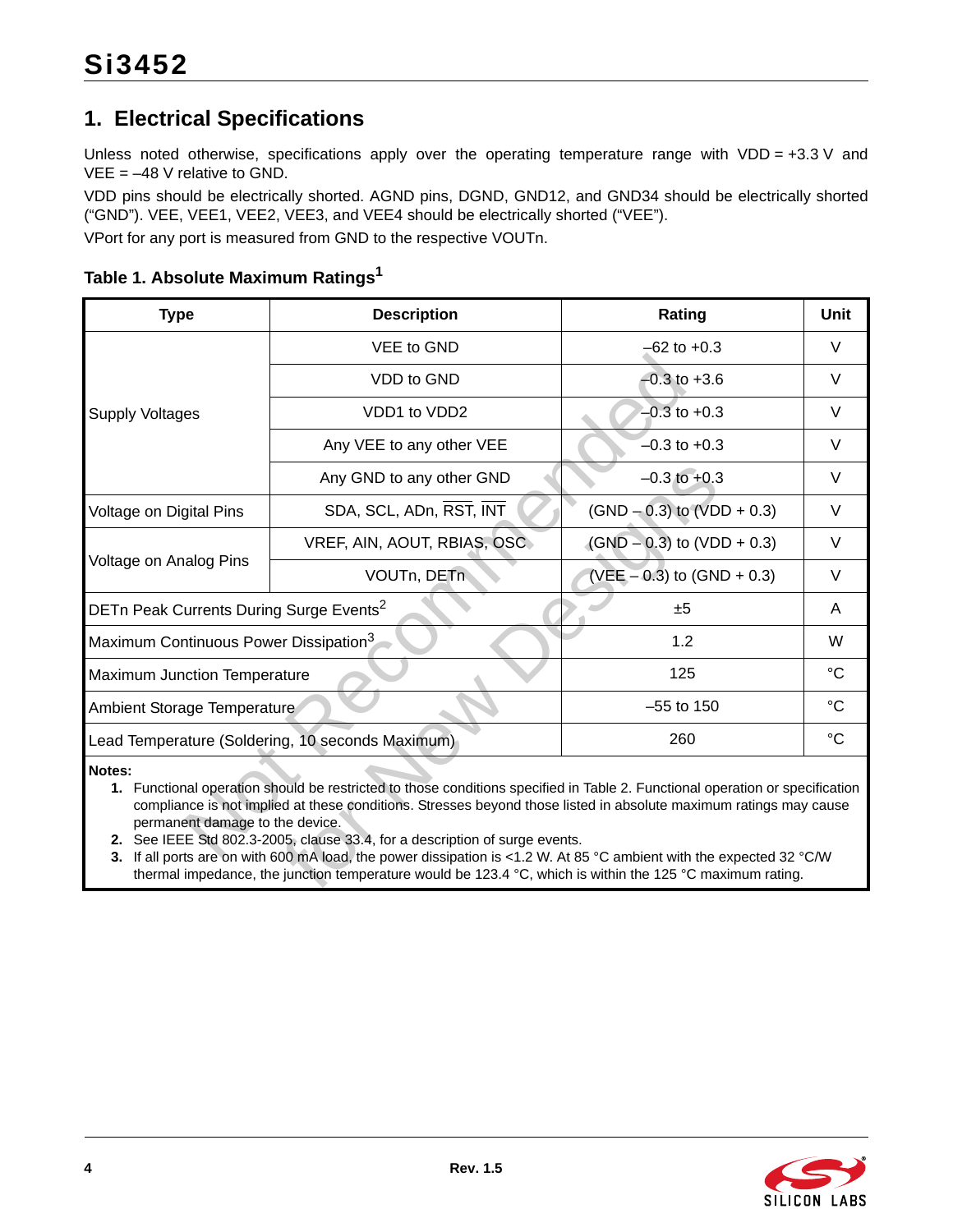# <span id="page-4-0"></span>**Table 2. Recommended Operating Conditions**

| <b>Description</b>                                                                                                                                | Symbol          | <b>Test Condition</b>                 | Min   | <b>Typ</b> | <b>Max</b> | <b>Unit</b> |  |  |
|---------------------------------------------------------------------------------------------------------------------------------------------------|-----------------|---------------------------------------|-------|------------|------------|-------------|--|--|
| <b>Ambient Operating</b><br>Temperature                                                                                                           | T <sub>A</sub>  |                                       | $-40$ |            | 85         | °C          |  |  |
|                                                                                                                                                   |                 | No airflow                            |       | 32         |            |             |  |  |
| Thermal Impedance*                                                                                                                                | $\theta_{JA}$   | 1 m/s airflow                         |       | 28         |            | °C/W        |  |  |
| <b>Power Supply Voltages</b>                                                                                                                      |                 |                                       |       |            |            |             |  |  |
|                                                                                                                                                   |                 | For IEEE 802.3af (15.4 W) apps.       | $-57$ | $-48$      | $-45$      | V           |  |  |
| $V_{FF}$ Supply Voltage                                                                                                                           | $V_{EE}$        | For IEEE 802.3at (30 W) apps.         | $-57$ | $-54$      | $-51$      |             |  |  |
| V <sub>DD</sub> Supply Voltage                                                                                                                    | V <sub>DD</sub> |                                       | 3.0   | 3.3        | 3.6        | V           |  |  |
| <b>Power Supply Currents</b>                                                                                                                      |                 |                                       |       |            |            |             |  |  |
|                                                                                                                                                   |                 | All ports on, excluding load current. |       | 3.7        | 6.0        |             |  |  |
| V <sub>FF</sub> Supply Current                                                                                                                    | <b>I</b> EE     | All ports in shutdown mode            |       | 1          | 2          | mA          |  |  |
| V <sub>DD</sub> Supply Current                                                                                                                    | <sup>I</sup> DD |                                       |       | 8          | 14         | mA          |  |  |
| *Note: Modeled with six parts evenly spaced on a 30 x 120 mm <sup>2</sup> , four-layer board with 25 thermal vias to a Vneg plane on the<br>back. |                 |                                       |       |            |            |             |  |  |

# <span id="page-4-1"></span>**Table 3. UVLO, and Reset Specifications**

|                                            | . cc                   | For IEEE 802.3at (30 W) apps.                                                                                                            |                     | $-57$ | $-54$          | $-51$          |        |
|--------------------------------------------|------------------------|------------------------------------------------------------------------------------------------------------------------------------------|---------------------|-------|----------------|----------------|--------|
| V <sub>DD</sub> Supply Voltage             | <b>V<sub>DD</sub></b>  |                                                                                                                                          |                     | 3.0   | 3.3            | 3.6            | $\vee$ |
| <b>Power Supply Currents</b>               |                        |                                                                                                                                          |                     |       |                |                |        |
|                                            |                        | All ports on, excluding load current.                                                                                                    |                     |       | 3.7            | 6.0            |        |
| V <sub>EE</sub> Supply Current             | $I_{EE}$               | All ports in shutdown mode                                                                                                               |                     |       | 1              | $\overline{2}$ | mA     |
| V <sub>DD</sub> Supply Current             | $I_{DD}$               |                                                                                                                                          |                     |       | $\,8\,$        | 14             | mA     |
| back.                                      |                        | *Note: Modeled with six parts evenly spaced on a 30 x 120 mm <sup>2</sup> , four-layer board with 25 thermal vias to a Vneg plane on the |                     |       |                |                |        |
| Table 3. UVLO, and Reset Specifications    |                        |                                                                                                                                          |                     |       |                |                |        |
| <b>Description</b>                         | <b>Symbol</b>          | <b>Test Condition</b>                                                                                                                    | Min                 |       | <b>Typ</b>     | <b>Max</b>     | Unit   |
| V <sub>DD</sub> Reset Threshold            | <b>V<sub>RST</sub></b> |                                                                                                                                          |                     |       | 1.75           |                | $\vee$ |
| V <sub>DD</sub> Power-On Ramp <sup>*</sup> |                        | Ramp from 0 V to 3.0 V                                                                                                                   |                     |       |                | $\mathbf{1}$   | ms     |
| RST Input High Voltage                     |                        |                                                                                                                                          | $0.7 \times V_{DD}$ |       |                |                | V      |
| RST Input Low Voltage                      |                        |                                                                                                                                          |                     |       |                | 0.8            | V      |
| <b>RST Input Leakage</b>                   |                        | $\overline{\text{RST}} = 0 \text{ V}$                                                                                                    |                     |       |                | 40             | μA     |
| <b>Reset Time Delay</b>                    | TRSTDLY                | Time between end of reset and<br>beginning of normal operation                                                                           |                     |       |                | 100            | ms     |
| <b>Reset Assertion Time</b>                | $T_{RST}$              | RST low time to generate system<br>reset                                                                                                 | 15                  |       |                |                | μs     |
| V <sub>FF</sub> Monitor Accuracy           | <b>VEEMON</b>          | Measured $V_{EE}$ relative to actual<br>$V_{EE}$ for $V_{EE}$ (-44 to -57 V)                                                             | $-4$                |       |                | 4              | %      |
| V <sub>EE</sub> UVLO Threshold             | VUVLO                  | Point at which VEE UVLO is<br>declared.<br>VEE going negative<br>VEE going positive                                                      | $-38$               |       | $-36$<br>$-33$ | $-31$          | $\vee$ |
| operation.                                 |                        | *Note: If VDD ramp time is slower than 1 ms, hold the reset pins low until VDD is above 3.0 V to insure proper reset                     |                     |       |                |                |        |

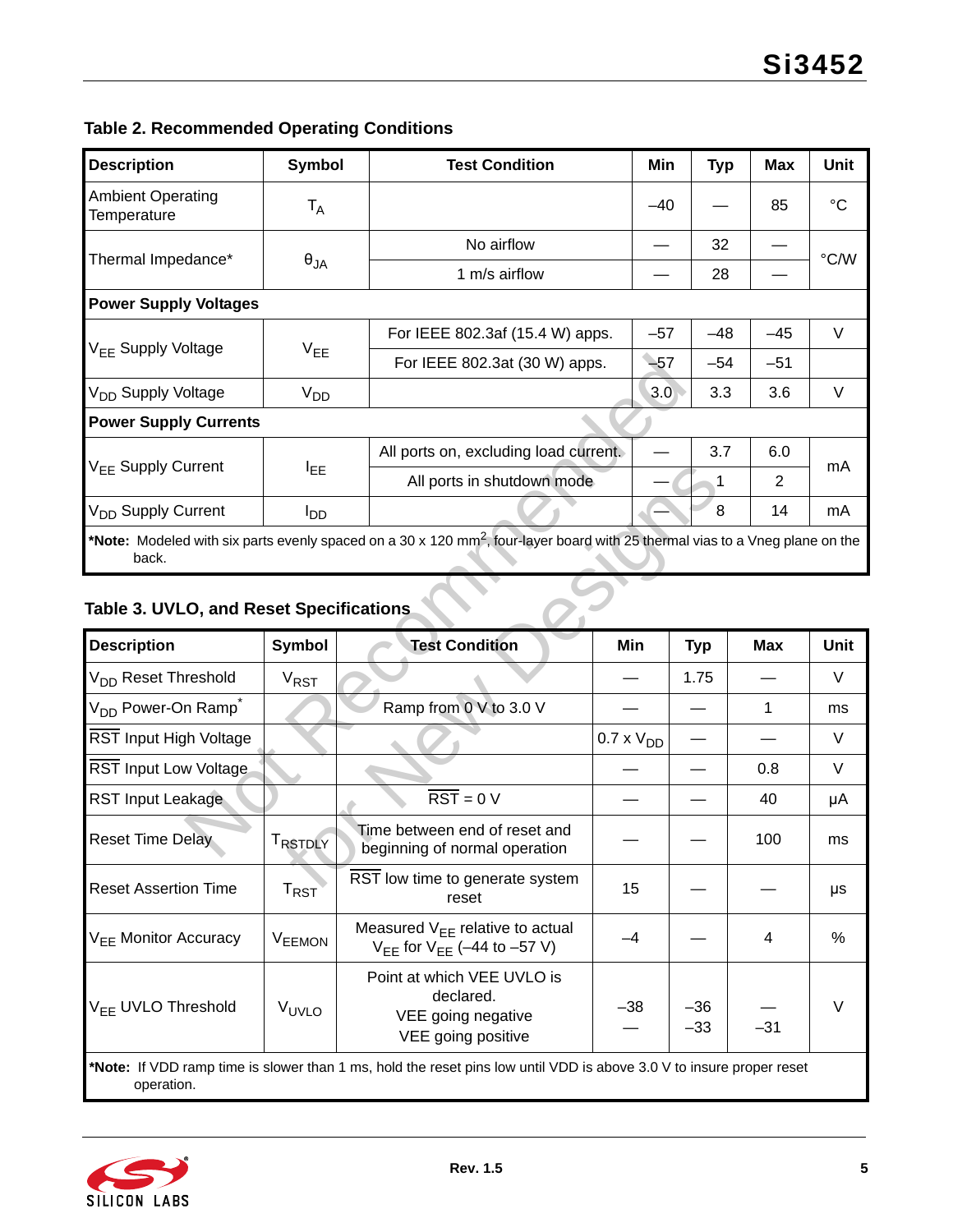### **Table 4. Detection Specifications**

| <b>Description</b>                                               |                          | <b>Symbol</b>                                               | <b>Test Condition</b>                           | Min             | <b>Typ</b>                 | <b>Max</b>       | <b>Unit</b> |
|------------------------------------------------------------------|--------------------------|-------------------------------------------------------------|-------------------------------------------------|-----------------|----------------------------|------------------|-------------|
| <b>Detection Current Limit</b>                                   |                          | ILIM_DET                                                    | Measured with DETn<br>shorted to GND            |                 | 3                          | 5                | mA          |
| Detection Voltage,<br>when $R_{\text{DFT}} = 25 \text{ k}\Omega$ |                          | V <sub>DET1</sub><br>V <sub>DET2</sub><br>V <sub>DET3</sub> |                                                 | $-10.0$         | $-4.0$<br>$-8.0$<br>$-4.0$ | $-2.8$<br>$-2.8$ | $\vee$      |
| <b>Detection Slew Rate</b>                                       |                          |                                                             |                                                 |                 |                            | 0.1              | $V/\mu s$   |
| <b>Detection Probe Duration</b>                                  |                          | T <sub>PROBE</sub>                                          |                                                 | 10              |                            | 30               | ms          |
| Detection Probe Cycle Time                                       |                          | T <sub>DET</sub>                                            |                                                 |                 |                            | 500              | ms          |
| Minimum Valid Signature Resistance                               |                          | $R_{\text{DET\_MIN}}$                                       |                                                 | $\overline{15}$ |                            | 19               | $k\Omega$   |
| Maximum Valid Signature Resistance                               |                          | $R_{DET\_MAX}$                                              |                                                 | 26.5            |                            | 33               | $k\Omega$   |
| Resistance at which Open Circuit is<br>Declared                  |                          | ROPEN                                                       |                                                 | 100             |                            | 400              | $k\Omega$   |
| Resistance at which Short Circuit is<br>Declared                 |                          | RSHORT                                                      |                                                 | 150             |                            | 400              | W           |
| Valid Detect Capacitance                                         |                          | C <sub>DET_VALID</sub>                                      |                                                 |                 |                            | 150              | nF          |
| Invalid Detect Capacitance                                       |                          | C <sub>DET</sub> INVALD                                     |                                                 | 10              |                            |                  | μF          |
| <b>Table 5. Classification Specifications</b>                    |                          |                                                             |                                                 |                 |                            |                  |             |
| <b>Description</b>                                               | <b>Symbol</b>            |                                                             | <b>Test Condition</b>                           | Min             | <b>Typ</b>                 | <b>Max</b>       | <b>Unit</b> |
| <b>Class Event Voltage</b>                                       | <b>V<sub>CLASS</sub></b> |                                                             | 0 mA < $I_{Port}$ < 45 mA                       | $-20.5$         | $\overline{\phantom{0}}$   | $-15.5$          | $\vee$      |
| Mark Event Voltage                                               | V <sub>MARK</sub>        |                                                             | $0 \text{ mA} < I_{\text{Port}} < 5 \text{ mA}$ | $-7$            |                            | $-10$            | $\vee$      |
| <b>Classification Current</b><br>Limit                           | LIM_CLASS                |                                                             | Measured with DETn shorted to<br><b>GND</b>     | 51              |                            | 100              | mA          |
|                                                                  |                          |                                                             | Class 0                                         | $\Omega$        |                            | Б.               |             |

# **Table 5. Classification Specifications**

| Resistance at which Open Circuit is<br>Declared  |                            | $R_{\text{OPEN}}$       |                                                                                   | 100                            |            | 400                       | $k\Omega$   |
|--------------------------------------------------|----------------------------|-------------------------|-----------------------------------------------------------------------------------|--------------------------------|------------|---------------------------|-------------|
| Resistance at which Short Circuit is<br>Declared |                            | R <sub>SHORT</sub>      |                                                                                   | 150                            |            | 400                       | W           |
| Valid Detect Capacitance                         |                            | C <sub>DET_VALID</sub>  |                                                                                   |                                |            | 150                       | nF          |
| Invalid Detect Capacitance                       |                            | C <sub>DET</sub> INVALD |                                                                                   | 10                             |            |                           | μF          |
| <b>Table 5. Classification Specifications</b>    |                            |                         |                                                                                   |                                |            |                           |             |
| <b>Description</b>                               | <b>Symbol</b>              |                         | <b>Test Condition</b>                                                             | Min                            | <b>Typ</b> | <b>Max</b>                | <b>Unit</b> |
| <b>Class Event Voltage</b>                       | <b>V<sub>CLASS</sub></b>   |                         | $0 \text{ mA} < I_{\text{Port}} < 45 \text{ mA}$                                  | $-20.5$                        |            | $-15.5$                   | V           |
| Mark Event Voltage                               | $V_{\text{MARK}}$          |                         | $0 \text{ mA} < I_{\text{Port}} < 5 \text{ mA}$                                   | $-7$                           |            | $-10$                     | V           |
| <b>Classification Current</b><br>Limit           | LIM_CLASS                  |                         | Measured with DETn shorted to<br><b>GND</b>                                       | 51                             |            | 100                       | mA          |
| <b>Classification Current</b><br>Regions         |                            |                         | Class 0<br>Class 1<br>Class 2<br>Class 3<br>Class 4<br>Overcurrent                | 0<br>8<br>16<br>25<br>35<br>51 |            | 5<br>13<br>21<br>31<br>45 | mA          |
| <b>Classification Delay</b>                      | T <sub>CLASS_DLY</sub>     |                         | Time from end of valid detect cycle<br>to classification begin                    |                                | 5          |                           | ms          |
| <b>Classification Event</b><br>Time              | $T_{CLE}$                  |                         | Width of valid $V_{\text{CLASS}}$ probe for 1-<br>Event or 2-Event classification | 10                             |            | 30                        | ms          |
| <b>Mark Event Time</b>                           | $\mathsf{T}_{\mathsf{ME}}$ |                         | Width of mark between classification<br>events                                    |                                | 8          |                           | ms          |

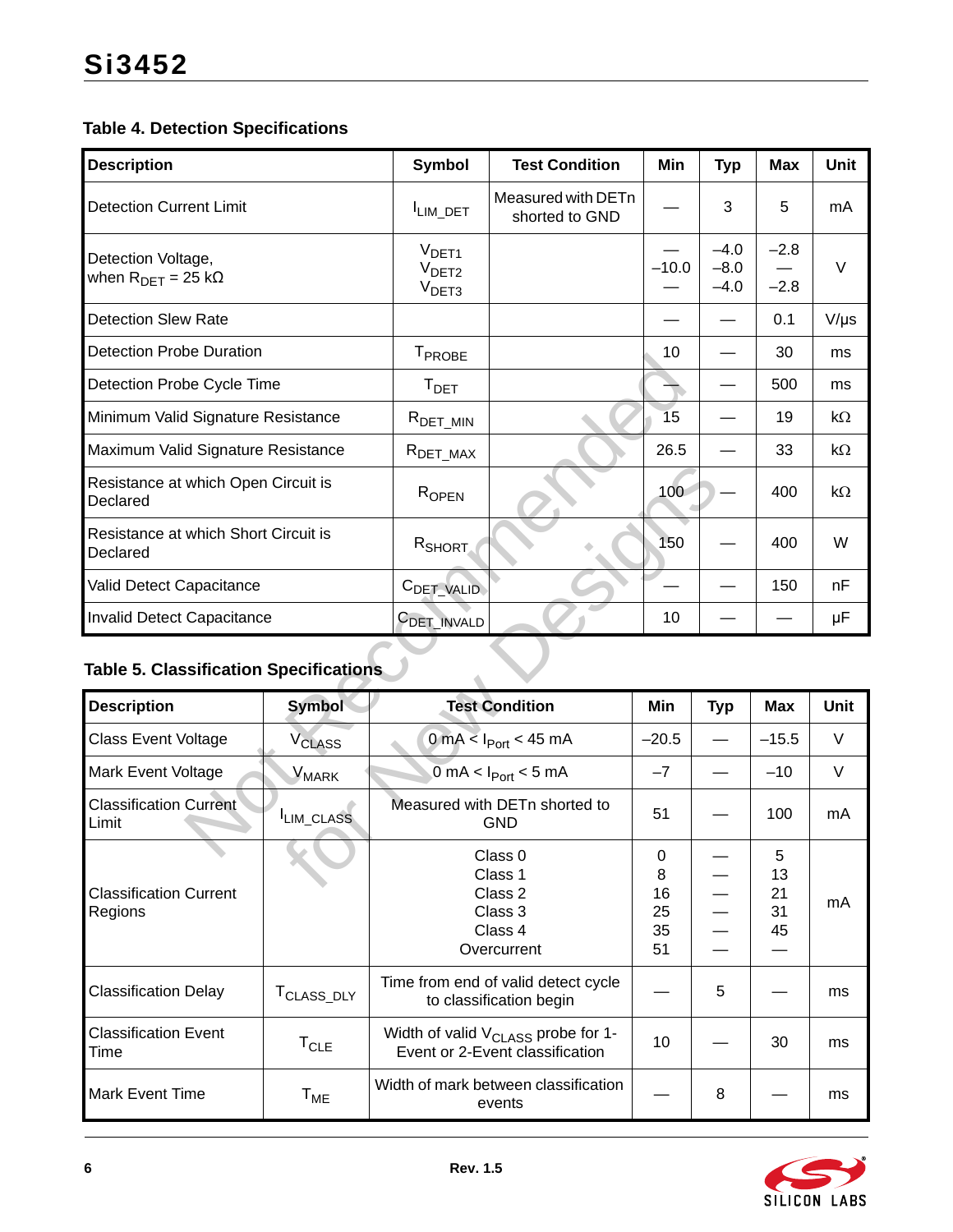| <b>Description</b>                                                                                                                                                                                                                                                                                                                                                                                                                                                                                                                                                                                                                                                                                                                                                                                              | <b>Symbol</b>     | <b>Test Condition</b>                                                                                            | Min                            | <b>Typ</b> | <b>Max</b>     | <b>Unit</b> |  |  |  |
|-----------------------------------------------------------------------------------------------------------------------------------------------------------------------------------------------------------------------------------------------------------------------------------------------------------------------------------------------------------------------------------------------------------------------------------------------------------------------------------------------------------------------------------------------------------------------------------------------------------------------------------------------------------------------------------------------------------------------------------------------------------------------------------------------------------------|-------------------|------------------------------------------------------------------------------------------------------------------|--------------------------------|------------|----------------|-------------|--|--|--|
| Max Output Resistance<br>(Port On)                                                                                                                                                                                                                                                                                                                                                                                                                                                                                                                                                                                                                                                                                                                                                                              | $R_{ON}$          | $I_{Port} \le 720$ mA                                                                                            |                                | 0.3        | 0.6            | Ω           |  |  |  |
| <b>Current Limit</b>                                                                                                                                                                                                                                                                                                                                                                                                                                                                                                                                                                                                                                                                                                                                                                                            | $I_{LIM}$         | 1x mode, $V_{port} = V_{EE} + 1 V$                                                                               | 400                            | 425        | 450            | mA          |  |  |  |
| Change in Current Limit                                                                                                                                                                                                                                                                                                                                                                                                                                                                                                                                                                                                                                                                                                                                                                                         | $\Delta I_{LIM}$  | 1x mode, $V_{\text{port}} = V_{\text{EE}} + 1 \text{ V to } -30 \text{ V}^1$                                     | $-2$                           |            | $\overline{2}$ | $\%$        |  |  |  |
| <b>Current Limit</b>                                                                                                                                                                                                                                                                                                                                                                                                                                                                                                                                                                                                                                                                                                                                                                                            | $I_{LIM}$         | 2x mode, $V_{port} = V_{EE} + 1 V$                                                                               | 800                            | 860        | 920            | mA          |  |  |  |
| Change in Current Limit                                                                                                                                                                                                                                                                                                                                                                                                                                                                                                                                                                                                                                                                                                                                                                                         | $\Delta I_{LIM}$  | 2x mode, $V_{\text{port}} = V_{\text{EE}} + 1 \text{ V to } -40 \text{ V}^2$                                     | $-2$                           |            | $\overline{2}$ | %           |  |  |  |
| <b>Current Limit</b>                                                                                                                                                                                                                                                                                                                                                                                                                                                                                                                                                                                                                                                                                                                                                                                            | $I_{LIM}$         | 1x mode or 2x mode, $V_{port} = -10 V$                                                                           | 60                             |            |                | mA          |  |  |  |
| <b>Overload Current</b><br>Threshold                                                                                                                                                                                                                                                                                                                                                                                                                                                                                                                                                                                                                                                                                                                                                                            | $I_{\text{CUT}}$  | Class 0<br>Class 1 (class policing enabled) $3$<br>Class 2 (class policing enabled) $3$<br>Class 3<br>Class $44$ | 350<br>91<br>160<br>350<br>600 |            |                | mA          |  |  |  |
| Over Current Time Lim-<br>it <sup>5</sup>                                                                                                                                                                                                                                                                                                                                                                                                                                                                                                                                                                                                                                                                                                                                                                       | <b>TOVLD</b>      | Load current $\geq$ $I_{\text{CUT}}$ or $I_{\text{LIM}}$                                                         | 50                             |            | 75             | ms          |  |  |  |
| <b>VOUTn Turn-on Slew</b>                                                                                                                                                                                                                                                                                                                                                                                                                                                                                                                                                                                                                                                                                                                                                                                       | T <sub>RISE</sub> | 10% to 90%                                                                                                       | 15                             | 70         |                | μs          |  |  |  |
| Power Turn On Timing                                                                                                                                                                                                                                                                                                                                                                                                                                                                                                                                                                                                                                                                                                                                                                                            | T <sub>PON</sub>  | Time from end of valid detect to<br>power on                                                                     |                                |            | 400            | ms          |  |  |  |
| VOUTn Leakage Cur-<br>rent                                                                                                                                                                                                                                                                                                                                                                                                                                                                                                                                                                                                                                                                                                                                                                                      | OUT_LEAK          | Port in shutdown                                                                                                 |                                |            | 10             | μA          |  |  |  |
| Notes:<br>1. $T_{\text{J}} > 25 \text{ °C}$ , -35 V over the full temperature range.<br>2. 1x mode current limit is enforced during the 60 ms $T_{\text{START}}$ time.<br>3. In auto mode, class policing is automatically enabled. In manual mode, $I_{\text{ClJT}}$ must be programmed manually.<br>See "5.4. Port Configuration (Registers 0x0A-0x11)" on page 18 for more information.<br>4. 600 mA is consistent with the IEEE 802.3at draft standard. $I_{\text{CUT}}$ is user-programmable in 3.2 mA increments to over<br>800 mA for non-standard applications.<br>5. For 2x mode and extreme overload or short-circuit events, T <sub>OVLD</sub> will dynamically decrease to prevent excessive FET<br>heating. This is consistent with the 802.3at draft.<br>Table 7. dV/dt Disconnect Specifications |                   |                                                                                                                  |                                |            |                |             |  |  |  |
|                                                                                                                                                                                                                                                                                                                                                                                                                                                                                                                                                                                                                                                                                                                                                                                                                 |                   |                                                                                                                  |                                |            |                |             |  |  |  |

|  |  |  |  |  | Table 6. VOUT Drive and Power-on Specifications |
|--|--|--|--|--|-------------------------------------------------|
|--|--|--|--|--|-------------------------------------------------|

### <span id="page-6-4"></span><span id="page-6-3"></span><span id="page-6-2"></span><span id="page-6-1"></span><span id="page-6-0"></span>**Table 7. dV/dt Disconnect Specifications**

| <b>Description</b>                                    | Symbol                | <b>Test Condition</b>                                       | Min | Typ | <b>Max</b> | Unit |
|-------------------------------------------------------|-----------------------|-------------------------------------------------------------|-----|-----|------------|------|
| <b>Load Current to Prevent</b><br><b>Disconnect</b>   | <b>I<sub>ON</sub></b> |                                                             | 10  |     |            | mA   |
| <b>Load Current to</b><br><b>Guarantee Disconnect</b> | $'$ OFF               | dV/dt disconnect                                            |     |     | 2          | mA   |
| <b>Disconnect Delay</b>                               | DCDV_DLY              | Time from $I_{\text{OFF}}$ load current to port<br>turn off | 300 |     | 400        | ms   |

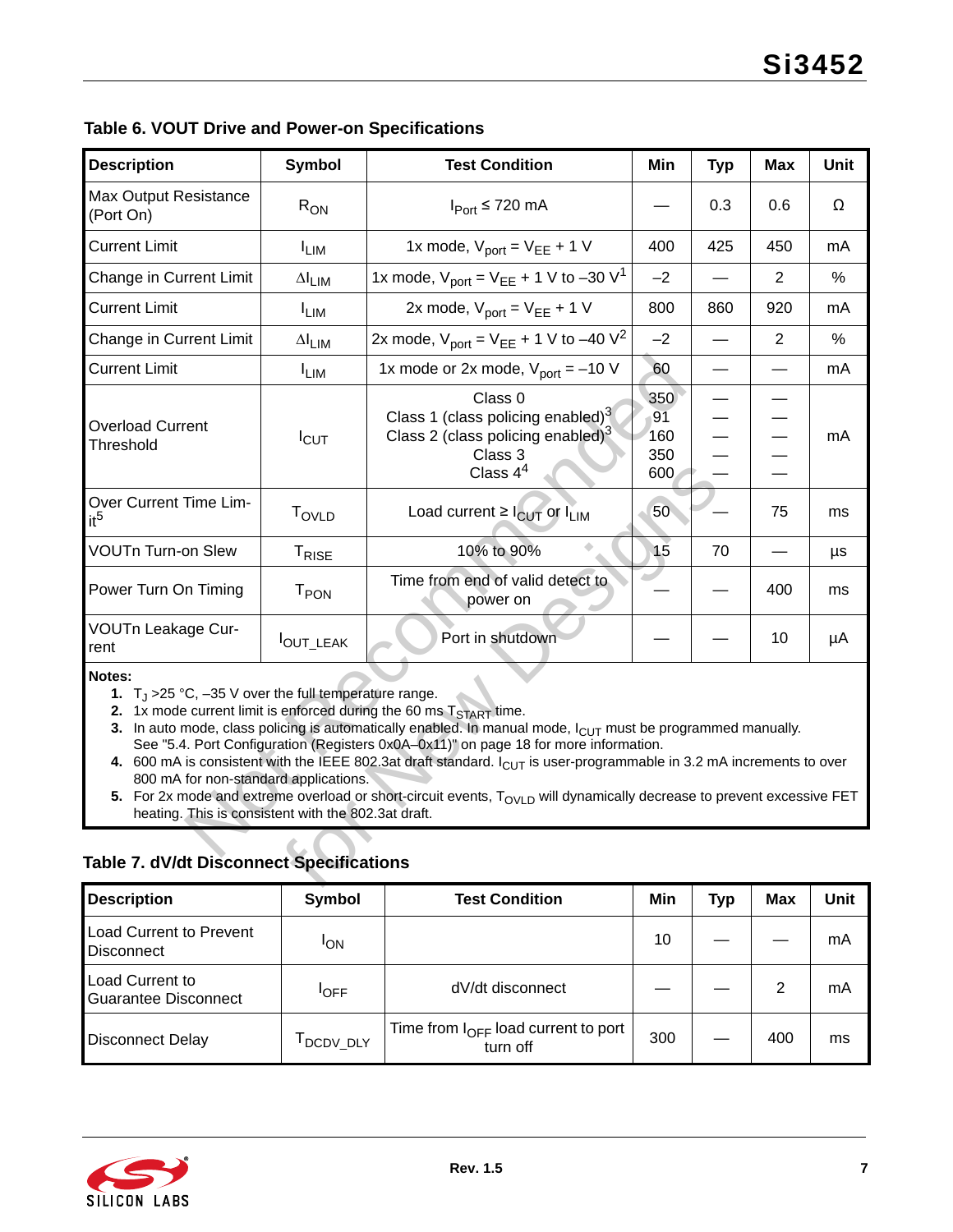| <b>Table 8. Port Measurement and Monitoring Specifications</b> |  |
|----------------------------------------------------------------|--|
|----------------------------------------------------------------|--|

| <b>Description</b>                        | Symbol         | <b>Test Condition</b>                                              | Min | <b>Typ</b> | Max | Unit |
|-------------------------------------------|----------------|--------------------------------------------------------------------|-----|------------|-----|------|
| Port Current Measurement<br><b>Offset</b> | <b>IOFFSET</b> | 20 mA ≤ $I_{PORT}$ ≤ $I_{CUT}$ . For final                         | –ე  |            | 5   | mA   |
| Port Current Measurement<br>Tolerance     | $\%$ TOL       | I <sub>PORT</sub> reading, add offset to% of<br>reading tolerance. | -4  |            |     | %    |

# **Table 9. SMBus (I2C) Electrical Specifications**

VDD = 3.0 to 3.6 V

| <b>Description</b>                                                                             | <b>Symbol</b>   | <b>Test Condition</b>                                                                                                                                                                              | Min                 | <b>Typ</b> | <b>Max</b> | <b>Unit</b> |
|------------------------------------------------------------------------------------------------|-----------------|----------------------------------------------------------------------------------------------------------------------------------------------------------------------------------------------------|---------------------|------------|------------|-------------|
| Input Low Voltage                                                                              | $V_{IL}$        | SCL, SDA pins                                                                                                                                                                                      |                     |            | $0.8*$     | V           |
| Input High Voltage                                                                             | $V_{\text{IH}}$ | SCL, SDA pins                                                                                                                                                                                      | 2.2                 |            |            | V           |
| <b>Output Low Voltage</b>                                                                      | $V_{OL}$        | SCL, SDA pins,<br>driving $\leq 8.5$ mA                                                                                                                                                            |                     |            | 0.6        | $\vee$      |
| Input Leakage Current                                                                          | IL.             | SCL, SDA pins                                                                                                                                                                                      |                     |            | 40         | μA          |
| the full temperature range, use Si860x isolators.                                              |                 | *Note: 0.85 V for T <sub>i</sub> $\geq$ 10 °C. This ensures compatibility with Si840x isolators with 3 kQ pull up. For isolator compatibility over                                                 |                     |            |            |             |
| Table 10. Address Pin Electrical Specifications*<br>$VDD = 3.0$ to 3.6 V<br><b>Description</b> | Symbol          | <b>Test Condition</b>                                                                                                                                                                              | Min                 | <b>Typ</b> | <b>Max</b> | <b>Unit</b> |
| Input Low Voltage                                                                              | $V_{IL}$        | AD0, AD1, AD2, AD3 pins                                                                                                                                                                            |                     |            | 0.8        | $\vee$      |
| Input High Voltage                                                                             | $V_{\text{IH}}$ | AD0, AD1, AD2, AD3 pins                                                                                                                                                                            | $0.7 \times V_{DD}$ |            |            | V           |
| Input Leakage Current                                                                          | $I_H, I_L$      | AD0, AD1, AD2, AD3 pins                                                                                                                                                                            | $-10$               |            | 10         | μA          |
|                                                                                                |                 | *Note: At power-up, these pins are logic inputs. A 10 kΩ pull up or pull down resistor is used for address selection. After<br>address recognition, the pins are used for internal communications. |                     |            |            |             |
|                                                                                                |                 |                                                                                                                                                                                                    |                     |            |            |             |

### **Table 10. Address Pin Electrical Specifications\***

| <b>Output Low Voltage</b>                                                                                                                                                                                | $V_{OL}$        | SCL, SDA pins,<br>driving $\leq 8.5$ mA                                                                                                                                                            |                     |            | 0.6        | $\vee$ |  |  |  |  |  |
|----------------------------------------------------------------------------------------------------------------------------------------------------------------------------------------------------------|-----------------|----------------------------------------------------------------------------------------------------------------------------------------------------------------------------------------------------|---------------------|------------|------------|--------|--|--|--|--|--|
| Input Leakage Current                                                                                                                                                                                    | IL.             | SCL, SDA pins                                                                                                                                                                                      |                     |            | 40         | μA     |  |  |  |  |  |
| *Note: 0.85 V for T <sub>i</sub> $\geq$ –10 °C. This ensures compatibility with Si840x isolators with 3 kQ pull up. For isolator compatibility over<br>the full temperature range, use Si860x isolators. |                 |                                                                                                                                                                                                    |                     |            |            |        |  |  |  |  |  |
| Table 10. Address Pin Electrical Specifications*<br>$VDD = 3.0$ to 3.6 V                                                                                                                                 |                 |                                                                                                                                                                                                    |                     |            |            |        |  |  |  |  |  |
| <b>Description</b>                                                                                                                                                                                       | Symbol          | <b>Test Condition</b>                                                                                                                                                                              | Min                 | <b>Typ</b> | <b>Max</b> | Unit   |  |  |  |  |  |
| Input Low Voltage                                                                                                                                                                                        | $V_{\sf IL}$    | AD0, AD1, AD2, AD3 pins                                                                                                                                                                            |                     |            | 0.8        | V      |  |  |  |  |  |
| Input High Voltage                                                                                                                                                                                       | $V_{\text{IH}}$ | AD0, AD1, AD2, AD3 pins                                                                                                                                                                            | $0.7 \times V_{DD}$ |            |            | $\vee$ |  |  |  |  |  |
| Input Leakage Current                                                                                                                                                                                    | $I_H, I_L$      | AD0, AD1, AD2, AD3 pins                                                                                                                                                                            | $-10$               |            | 10         | μA     |  |  |  |  |  |
|                                                                                                                                                                                                          |                 | *Note: At power-up, these pins are logic inputs. A 10 kΩ pull up or pull down resistor is used for address selection. After<br>address recognition, the pins are used for internal communications. |                     |            |            |        |  |  |  |  |  |
|                                                                                                                                                                                                          |                 |                                                                                                                                                                                                    |                     |            |            |        |  |  |  |  |  |

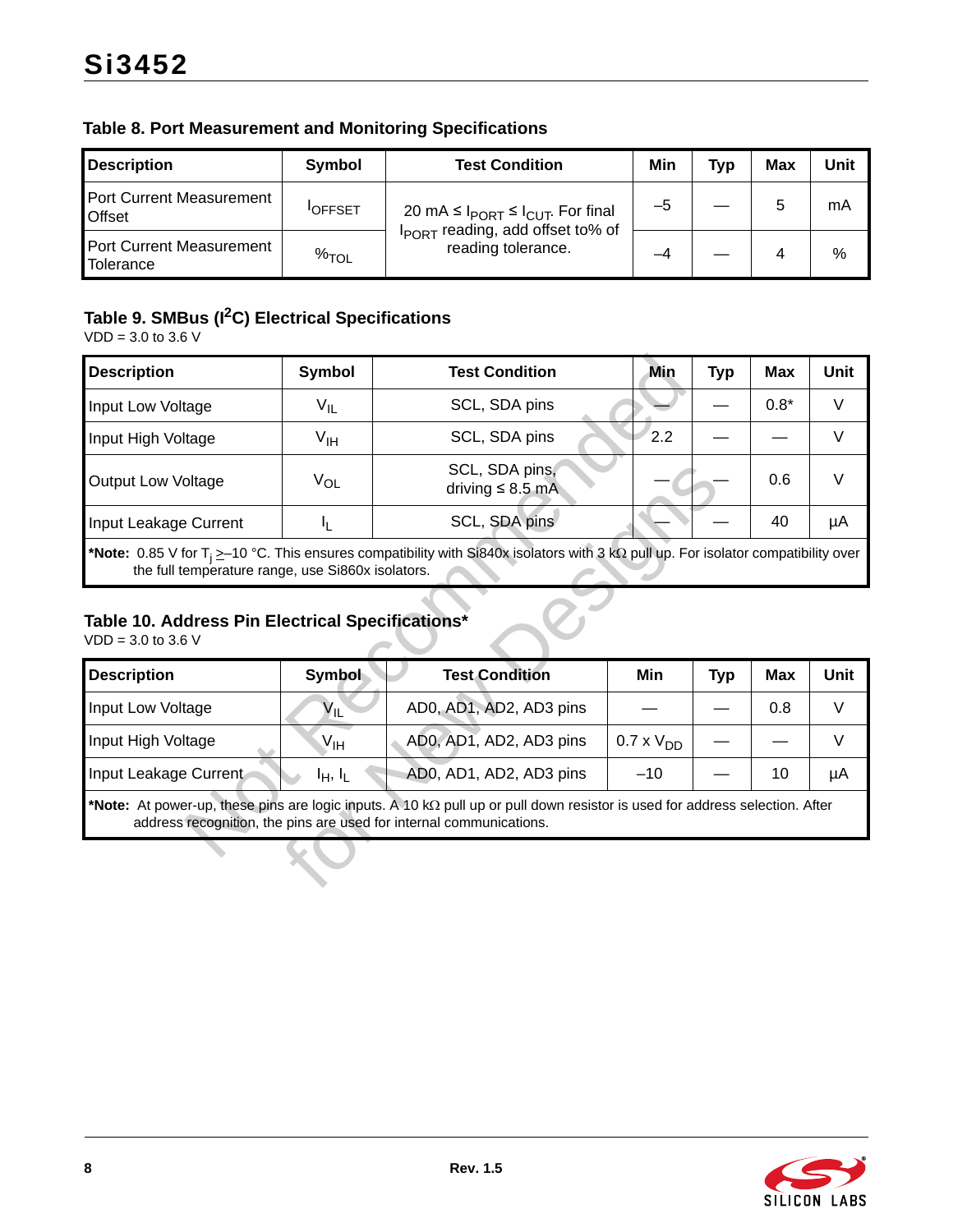# **Table 11. SMBus (I2C) Timing Specifications (see [Figure 1](#page-8-0))**

 $VDD = 3.0$  to 3.6 V

| <b>Description</b>                                                                 | <b>Symbol</b>                                                                                                                                                                                                                                                                                                                           | <b>Test Condition</b>                    | Min         | <b>Typ</b> | <b>Max</b> | <b>Unit</b> |  |  |  |  |
|------------------------------------------------------------------------------------|-----------------------------------------------------------------------------------------------------------------------------------------------------------------------------------------------------------------------------------------------------------------------------------------------------------------------------------------|------------------------------------------|-------------|------------|------------|-------------|--|--|--|--|
| <b>Serial Bus Clock</b><br>Frequency                                               | $f_{SCL}$                                                                                                                                                                                                                                                                                                                               |                                          | $\mathbf 0$ |            | 400        | kHz         |  |  |  |  |
| <b>SCL High Time</b>                                                               | $t_{SKH}$                                                                                                                                                                                                                                                                                                                               |                                          | 600         |            |            | ns          |  |  |  |  |
| <b>SCL Low Time</b>                                                                | $t_{\text{SKL}}$                                                                                                                                                                                                                                                                                                                        |                                          | 1.3         |            |            | μs          |  |  |  |  |
| SCL, SDA Rise Time                                                                 | $t_{R\_SCL}$                                                                                                                                                                                                                                                                                                                            |                                          | 20          |            | 300        | ns          |  |  |  |  |
| <b>SCL, SDA Fall Time</b>                                                          | $t_{F\_SCL}$                                                                                                                                                                                                                                                                                                                            |                                          | 20          |            | 150        | ns          |  |  |  |  |
| <b>Bus Free Time</b>                                                               | $t_{\text{BUF}}$                                                                                                                                                                                                                                                                                                                        | Between START and STOP<br>conditions.    | 1.3         |            |            | μs          |  |  |  |  |
| <b>Start Hold Time</b>                                                             | $t_{\scriptstyle\text{STH}}$                                                                                                                                                                                                                                                                                                            | Between START and first low SCL.         | 600         |            |            | ns          |  |  |  |  |
| <b>Start Setup Time</b>                                                            | $t_{\text{STS}}$                                                                                                                                                                                                                                                                                                                        | Between SCL high and START<br>condition. | 600         |            |            | ns          |  |  |  |  |
| Stop Setup Time                                                                    | t <sub>SPS</sub>                                                                                                                                                                                                                                                                                                                        | Between SCL high and STOP<br>condition.  | 600         |            |            | ns          |  |  |  |  |
| Data Hold Time                                                                     | $t_{DH}$                                                                                                                                                                                                                                                                                                                                |                                          | 200         |            |            | ns          |  |  |  |  |
| Data Setup Time                                                                    | $t_{DS}$                                                                                                                                                                                                                                                                                                                                |                                          | 200         |            |            | ns          |  |  |  |  |
| Time from Hardware or<br>Software Reset until Start<br>of I <sup>2</sup> C Traffic | t <sub>RESET</sub>                                                                                                                                                                                                                                                                                                                      | Reset to start condition                 |             |            | 100        | ms          |  |  |  |  |
| Delay from Event to INT<br>Pin Low or from Clear-On-<br>Read to INT Pin High       | $t_{\text{INT}}$                                                                                                                                                                                                                                                                                                                        |                                          |             |            | 5          | ms          |  |  |  |  |
| Notes:                                                                             | 1. Not production tested (guaranteed by design).<br>2. All timing references measured at $V_{IL}$ and $V_{IH}$ .<br>3. The Si3452 will stretch (pull down on) SCK during the ACK time period if required. The maximum SCL stretching is<br>10 µsec; so, SCL only needs to be bidirectional for I <sup>2</sup> C bus speeds over 50 kHz. |                                          |             |            |            |             |  |  |  |  |
|                                                                                    |                                                                                                                                                                                                                                                                                                                                         |                                          |             |            |            |             |  |  |  |  |

#### **Notes:**





<span id="page-8-0"></span>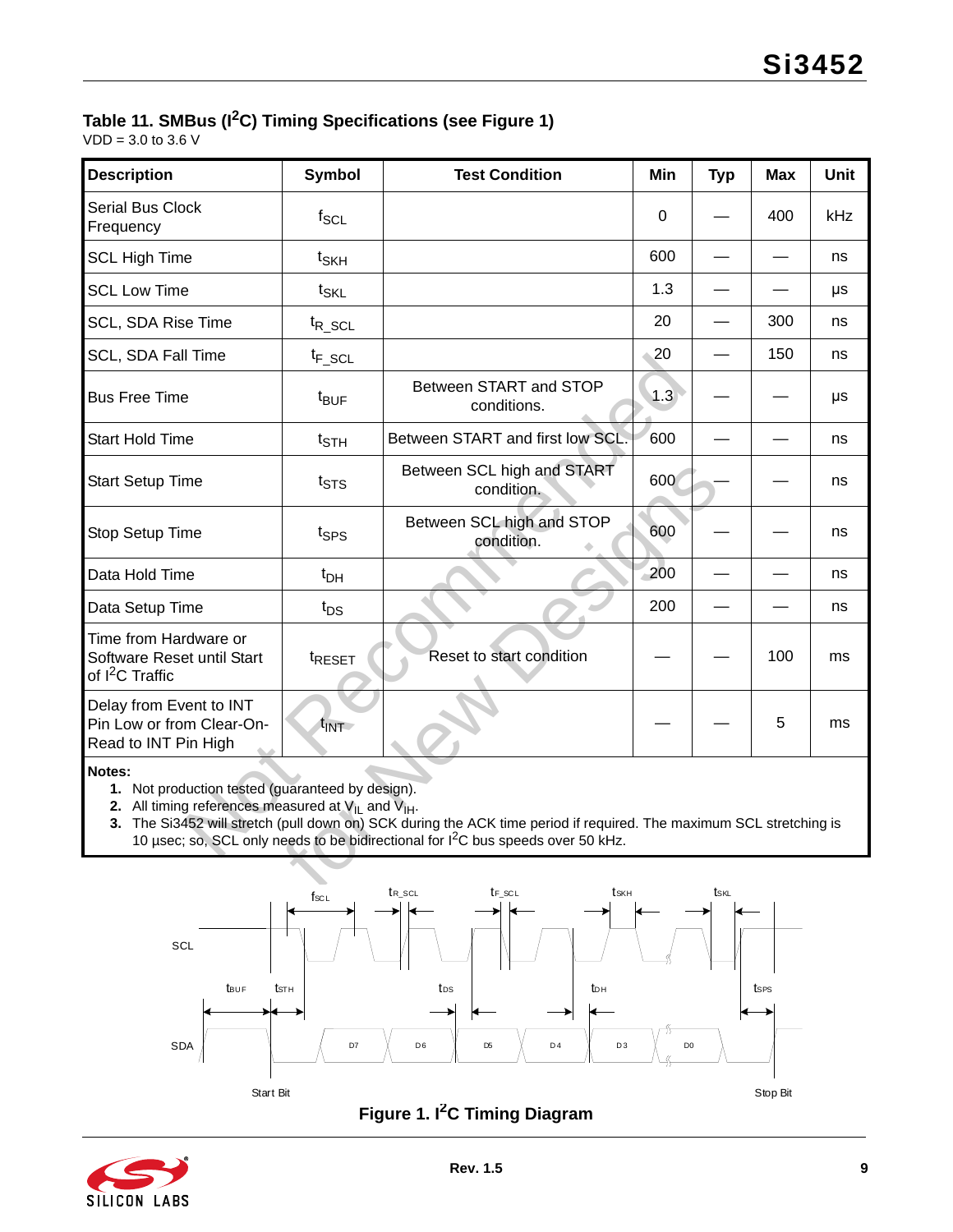# **Table 12. Interrupt (INT) Specifications**

| <b>Description</b> | Svmbol          | Test Condition                | Min | <b>Typ</b> | <b>Max</b> | Unit |
|--------------------|-----------------|-------------------------------|-----|------------|------------|------|
| Output Low Voltage | <sup>V</sup> OL | INT pin driving $\leq 8.5$ mA |     |            | 0.6        |      |

### **Table 13. Input Voltage Reference Specifications**

| <b>Description</b>  | Symbol | <b>Test Condition</b> | Min   | <b>Typ</b> | <b>Max</b>  | Unit        |
|---------------------|--------|-----------------------|-------|------------|-------------|-------------|
| Nominal VREF Input  |        |                       |       | $1.1$      |             | $\mathsf V$ |
| Reference Tolerance |        |                       |       |            | $\mathbf 1$ | $\%$        |
| <b>VREF Loading</b> |        | Input current         | $-10$ |            | $+10$       | $\mu A$     |
|                     |        |                       |       |            |             |             |

for New Designs

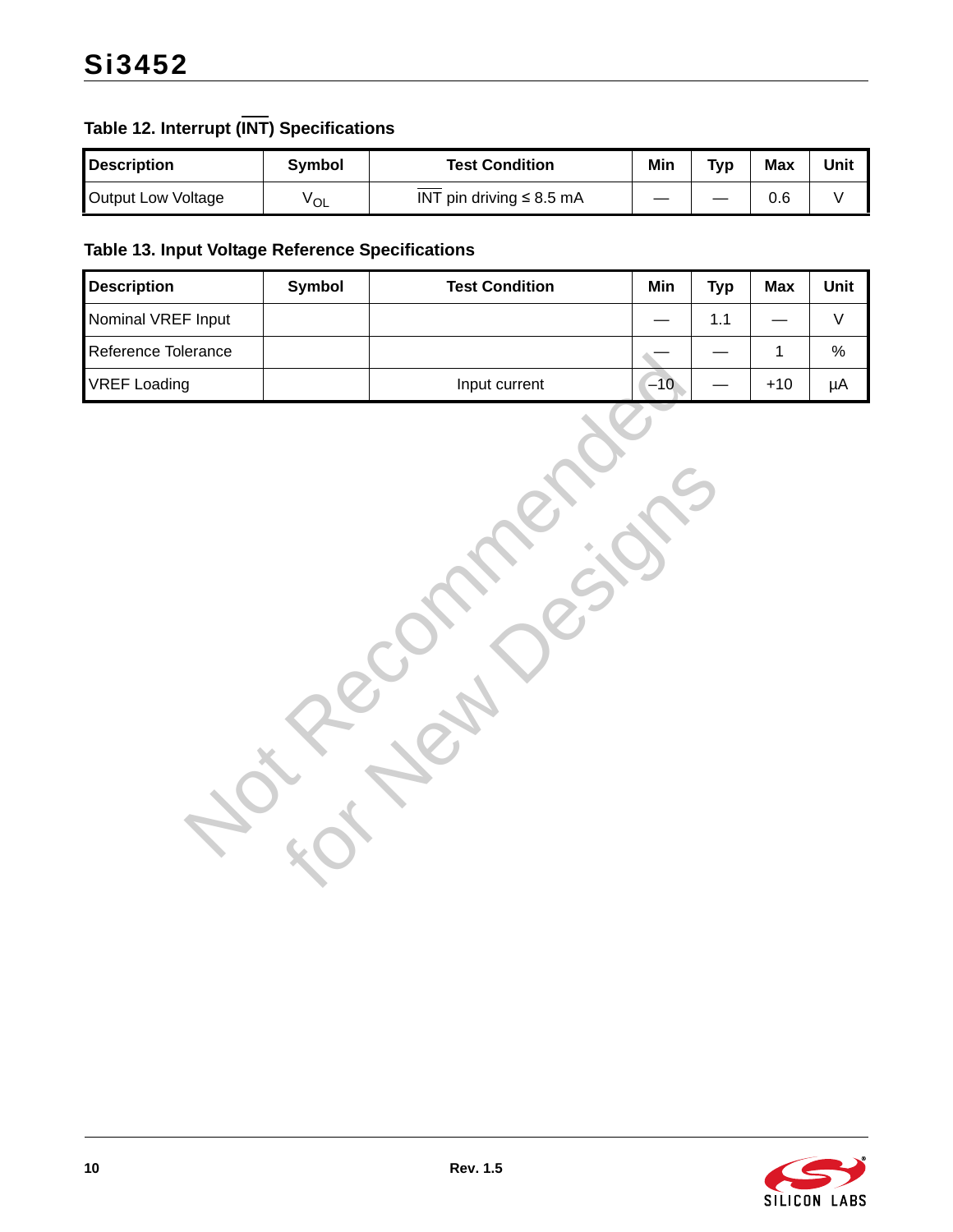<span id="page-10-0"></span>



**Figure 2. 4-Port System with Direct Host Connection**

# <span id="page-10-1"></span>**3. PSE Application Diagrams**





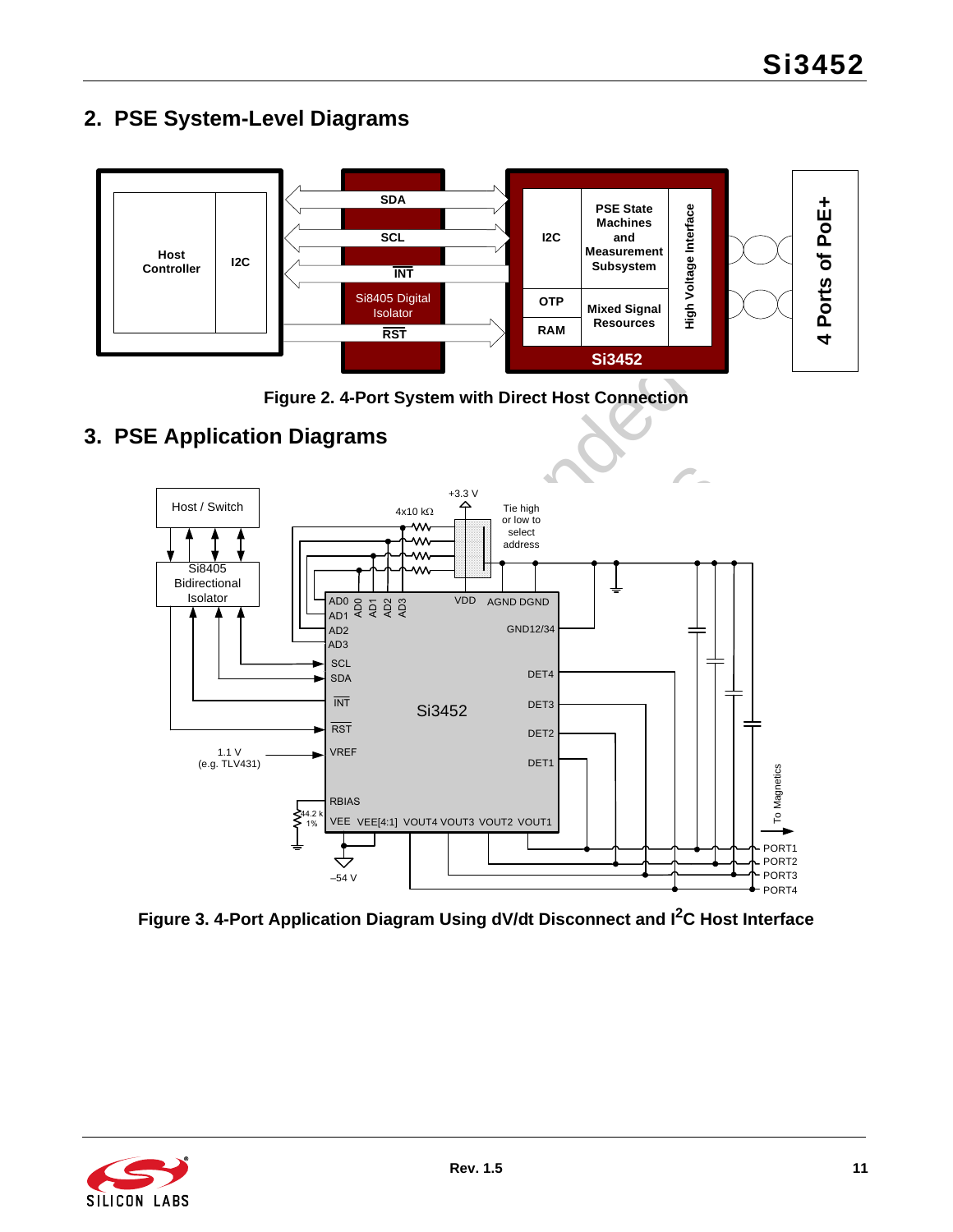# <span id="page-11-0"></span>**4. Functional Description**

Integrating four independent, high-voltage PSE port interfaces, the Si3452 high-voltage port controller enables an extremely flexible solution for virtually any PoE or PoE+ PSE application. The Si3452 provides all of the highvoltage Power over Ethernet PSE functions.

Each port of the Si3452 integrates all high-voltage PSE controller functions needed for a quad-port PoE design, including the power MOSFET, efficient current-sensing circuitry, transient voltage surge suppressor, and multiple detect and disconnect circuits. The external BOM is typically only a single filter capacitor on each high-voltage port.

When a PD device has been properly detected and classified, the port is powered by a –54 V nominal supply with continuous monitoring of voltage and current for feedback to the host system.

In addition to the required IEEE features, the Si3452 includes many additional features:

- Per port current / voltage monitoring and measurement
- Support for 1-Event and 2-Event classification algorithms
- Start up in shutdown or auto mode
- Alternative A (typically used for endpoint systems) or Alternative B (typically used for midspan systems) detection timing

#### <span id="page-11-1"></span>**4.1. Detection**

The Si3452 has per-port signature detection that satisfies the IEEE Std 802.3™-2005 specifications. However, by utilizing a 3-point voltage-forced detection method, the Si3452 yields robust recognition of valid and invalid powered device (PD) signatures, properly identifying signatures often mischaracterized by other detection techniques.



### **Figure 4. PSE Sequencing (3-Point Detection Followed by 2-Event Classification and Powerup) Vport Relative to GND**

The detection circuitry performs the function of setting the output voltage on any channel to the proper value for detection or classification and then measuring the resulting line current.

A typical detection cycle consists of applying 4 V, then 8 V, then 4 V again with the current limit set to 3 mA. The current is measured after an appropriate settling time. For a valid PD, the detection signature must be compliant with the detection voltage both increasing and decreasing.

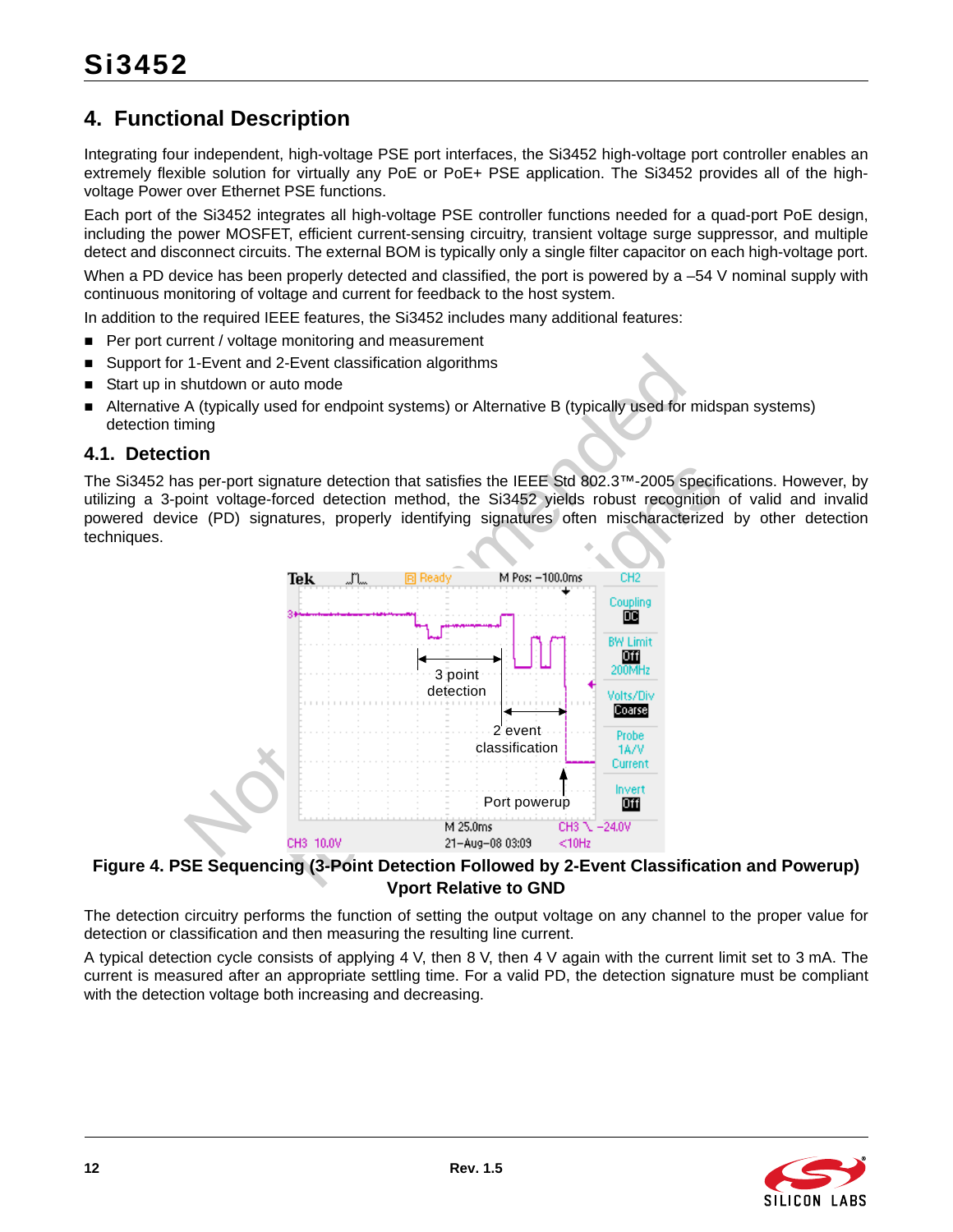### <span id="page-12-0"></span>**4.2. Classification**

Following a successful PD detection, the classification phase will be automatically initiated in all operational modes. During this phase, a single measurement will be made at 18 V to determine how much power the PD device will draw under maximum loads per the IEEE 802.3af and 802.3at standards. The current limit during this test mode is 60 mA nominal.

The Si3452 supports 1-Event and 2-Event classification. When operating in PoE (<15.4 W) mode, 1-Event classification is used. Operation in PoE+ (>15.4 W) mode results in 2-Event classification probes. The 1-Event classification is compliant to IEEE standard 802.3-2005. 2-Event classification is compliant to draft IEEE P802.3at.

### <span id="page-12-1"></span>**4.3. Port Turn-On and Power FETs**

The FET is turned on with a gate drive that results in a very low-noise turn-on waveform with a slew rate of less than 1 V/µsec (See [Figure 5\)](#page-12-2).

The power FET switch on each port has been sized to have a typical ON resistance of approximately  $0.3 \Omega$ . The shunt resistor for current measurement has also been set to 0.1  $\Omega$ . Including interconnection and process variation, the total resistance to VEE for a port that is on is 0.6  $\Omega$  (max). This limits the maximum power dissipation per channel to < 250 mW when the operating current is 600 mA, the maximum current allowed by the IEEE 802.3at PoE+ standard.

The FET has a programmable operating current limit. Each channel can be set to support output currents of 400 mA or 800 mA minimum.

In addition to the normal current limit, there is a short circuit current shutdown approximately 25% greater than the nominal current limit. If there is a transient current surge where the current ramps up faster than the programmed current limit can respond, the gate drive voltage is clamped immediately to  $V_{FF}$ . The clamp is enabled for at least 10 µs, which allows the normal current circuitry to respond.

Another important protection feature is foldback current limiting. When  $V_{OUT}$  is near  $V_{EE}$ , the current limit is at maximum. As the  $V_{DS}$  of the driver switch increases (and  $V_{OUT}$  is closer to ground), the current limit goes to its lowest level. The amount of the foldback current is scaled proportionally with the programmed current limit.



**Figure 5. Turn-On Waveform—Vport Relative to GND**

<span id="page-12-2"></span>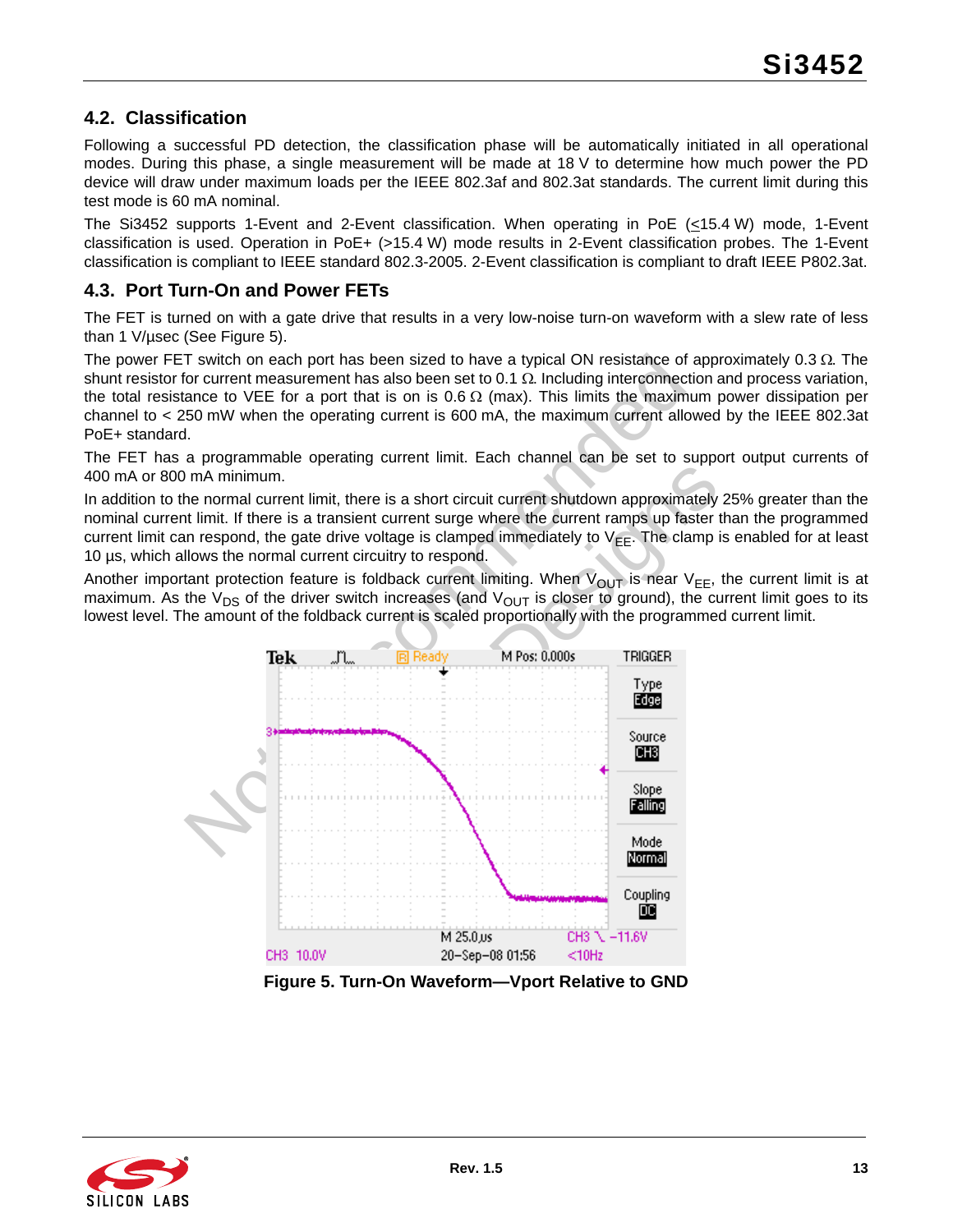# <span id="page-13-0"></span>**4.4. Disconnect Detection**

The dV/dt disconnect function can be used to detect a disconnected device without using dc disconnect or ac disconnect.

In dV/dt disconnect mode, the FET current limit is switched to 7.5 mA. If the voltage across the FET increases, a load is assumed to be present, and the FET current limit is automatically switched back to its pre-selected value. If, after 350 ms, the FET voltage has not increased, there is no load present, and the FET is turned off.

In addition to operating in a manner functionally distinct from DC disconnect, dV/dt disconnect requires no additional external components and fully interoperates with all powered device DC Maintain Power Signatures. For more information, see "AN399: dV/dt Disconnect and the IEEE 802.3 PoE Standard".

### <span id="page-13-1"></span>**4.5. Transient Voltage Surge Suppression**

The Si3452 features robust on-chip surge protectors on each port; this is an industry first. This unique protection circuitry acts as an active device that can withstand lightning-induced transients as well as large ESD transient events. When the port voltage exceeds its protection limit and the current reaches a triggering threshold, current is shunted from the port to the ground pins.

Internal circuitry is provided to protect the line outputs from externally-coupled fault currents. These are transient currents of up to 5 A peak.

The operation of the protection circuits depends on the operating mode of the channel switch and the direction of the fault current. The clamping operation is performed on the detect pin.

The switch itself will also be protected by the current limit. If the transient lasts long enough to heat up the die, then the temperature sense circuit will shut off the switch, and all the fault current will flow through the clamp diode.

### <span id="page-13-2"></span>**4.6. Temperature Sense**

A temperature sense signal is used in conjunction with the current limit status signals from the gate drive blocks. Any channel that is generating excess heat is assumed to be operating in current limit mode, with both high voltage drop and high current.

as an active device that can withstand lightning-induced transients as we<br>the port voltage exceeds its protection limit and the current reaches a trigg<br>the port to the ground pins.<br>They be provided to protect the line out for circuits depends on the operating mode of the channel switch<br>graperation is performed on the detect pin.<br>the fraction is performed on the detect pin.<br>t will shut off the switch, and all the fault current will flow thr If the port is in PoE mode, an overload will generally not result in thermal shutdown before the 60 ms  $I_{ClJT}$  period. If the port is in PoE+ mode, an overload may cause the port to shut down prior to the 60 ms  $I_{\text{Cl}}$  period. In either case, the event is reported as  $I_{ClIT}$ . The faster shutdown in PoE+ mode is consistent with and specifically allowed by the 802.3at draft and provides much more robust overload protection than is possible with external FETs.

In addition, there is a thermal shutdown if the package temperature exceeds 120 °C. If this threshold is reached, all output drivers are turned off and detection modes are disabled. This secondary threshold limit guards against the possibility that the overheating is not caused by a driver operating in current limit.

### <span id="page-13-3"></span>**4.7. Port Measurement and Monitoring**

VEE monitoring in conjunction with port current monitoring allows measurement of port power. Port power monitoring, dynamic power allocation via LLDP\*, and port power policing allow efficient power supply sizing.

The Si3452 is factory-calibrated and temperature-compensated for the following measurements:

- Port current measurement. These measurements are auto-ranged and scaled to a 16 bit number at 100 µA per bit. Port current accuracy is  $\pm 4\% \pm 2$  mA.
- $\blacktriangleright$  V<sub>FF</sub> is measured with a scale of 64 V. The measurement is reported as a 16-bit number scaled at 1 mV per bit.  $V_{FF}$  measurement accuracy is  $\pm 4\%$  over the valid  $V_{FF}$  range.

**\*Note:** LLDP = Link Layer Discovery Protocol. Refer to IEEE 802.3at (draft) and IEEE 802.1AB for more information.

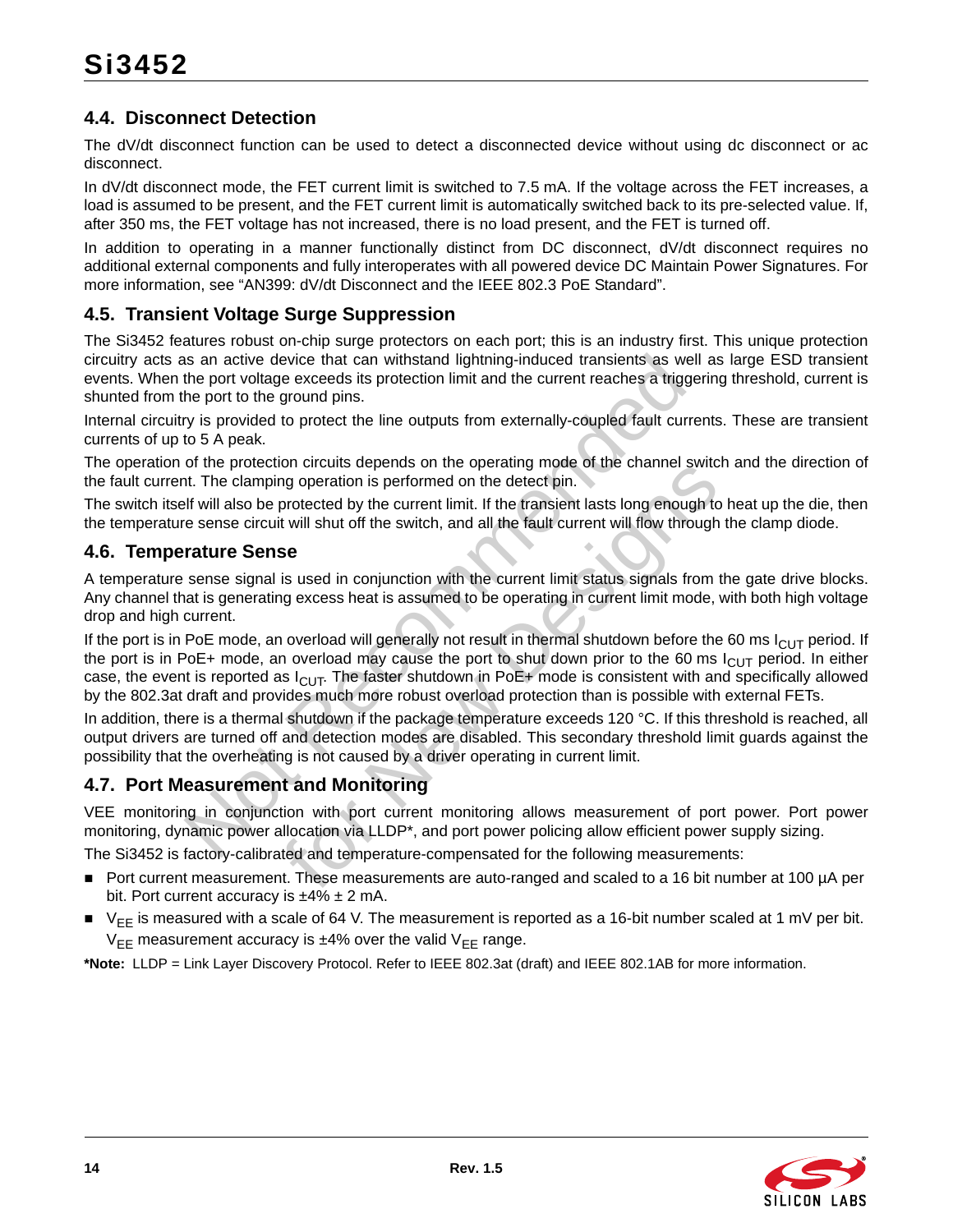# <span id="page-14-0"></span>**4.8. SMBus/I2C Interface Description**

The  $I^2C$  interface is a two-wire, bidirectional serial bus. The  $I^2C$  is compliant with the System Management Bus Specification (SMBus), version 1.1 and compatible with the  $I<sup>2</sup>C$  serial bus. Reads and writes to the interface by the system controller are byte-oriented with the  $I^2C$  interface autonomously controlling the serial transfer of the data. A method of extending the clock-low duration is available to accommodate devices with different speed capabilities on the same bus. The  $I^2C$  provides control of SDA (serial data), SCL (serial clock) generation and synchronization, arbitration logic, and START/STOP control and generation.

A typical  $I^2C$  transaction consists of a START condition followed by an address byte (Bits7–1: 7-bit slave address; Bit0: R/W direction bit), one or more bytes of data, and a STOP condition. Each byte that is received (by a master or slave) must be acknowledged (ACK) with a low SDA during a high SCL (see [Figure 6](#page-14-1)). If the receiving device does not ACK, the transmitting device will read a NACK (not acknowledge), which is a high SDA during a high SCL.

The direction bit (R/W) occupies the least-significant bit position of the address byte. The direction bit is set to logic 1 to indicate a "READ" operation and cleared to logic 0 to indicate a "WRITE" operation. All transactions are initiated by a master, with one or more addressed slave devices as the target. The master generates the START condition and then transmits the slave address and direction bit. If the transaction is a WRITE operation from the master to the slave, the master transmits the data one byte at a time, waiting for an ACK from the slave at the end of each byte.

For READ operations, the slave transmits the data waiting for an ACK from the master at the end of each byte. At the end of the data transfer, the master generates a STOP condition to terminate the transaction and free the bus. [Figure 6](#page-14-1) illustrates a typical SMBus/I<sup>2</sup>C transaction.

Silicon Laboratories recommends the use of bidirectional digital isolators, such as the Si840x, to isolate the  ${}^{12}C$ communications interface between the Si3452 high-voltage port controllers and the system host controller.



### **Figure 6. Typical I2C Bus Transactions**

<span id="page-14-1"></span>The Si3452 does not support the alert response address (ARA) protocol. Polling is used to determine which controller is interrupting in an interrupt-driven system.

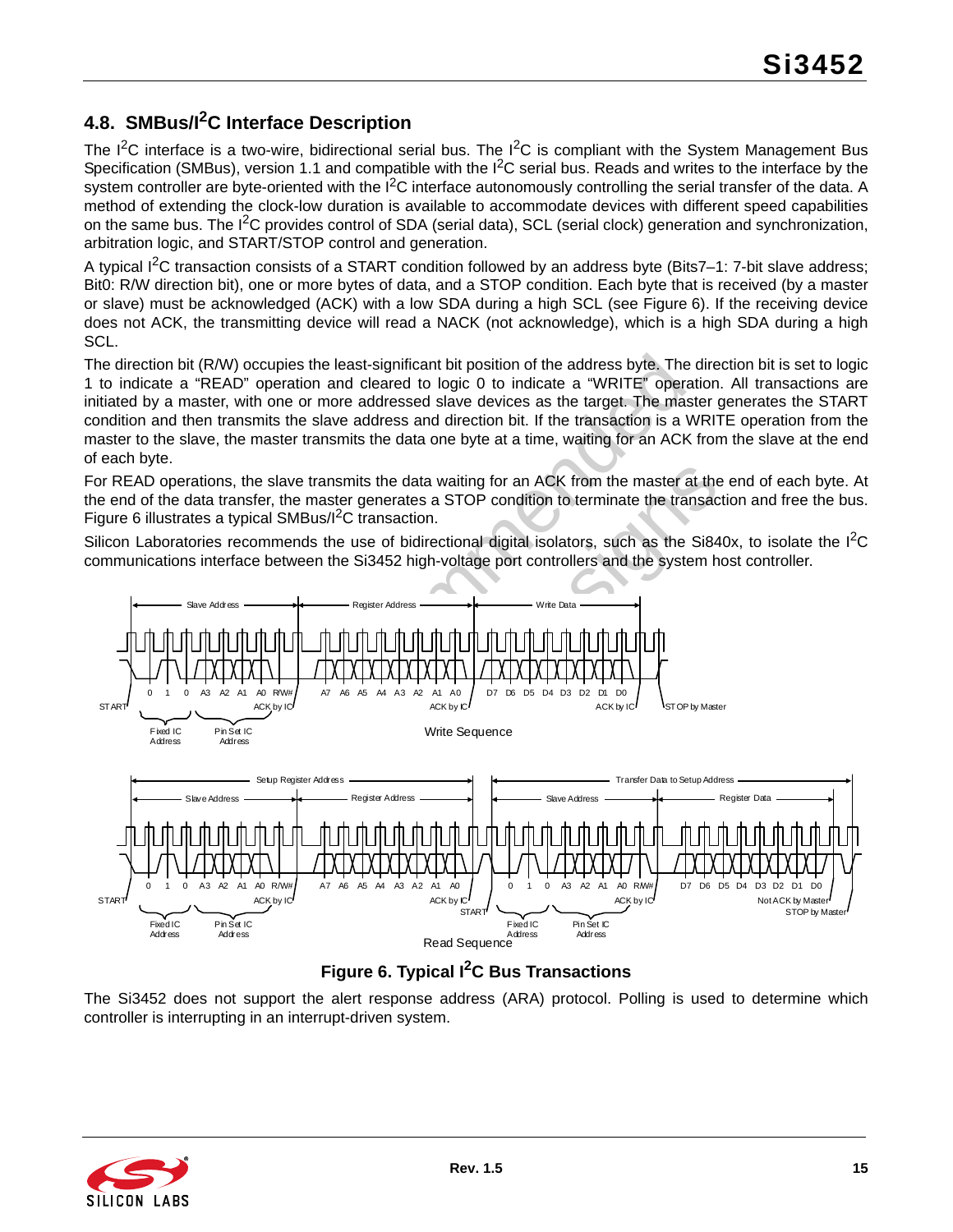#### **4.8.1. Address Pins**

| Pin# | <b>Pin Name</b> |
|------|-----------------|
| 21   | AD <sub>3</sub> |
| 24   | AD <sub>3</sub> |
| 25   | AD <sub>2</sub> |
| 26   | AD <sub>2</sub> |
| 27   | AD <sub>1</sub> |
| 28   | AD <sub>0</sub> |
| 34   | AD <sub>0</sub> |
| 36   | AD <sub>1</sub> |

#### **Table 14. Address Pin Assignments**

Pins with the same name must be externally connected and then tied high or low via a weak (10 k $\Omega$ ) pull up or pull down to establish the device address at power up. The Si3452 powers up in either Auto mode or Shutdown mode depending on the ordering part number. For more information, see ["12. Ordering Guide" on page 33](#page-32-0).

#### **4.8.2. Address Format**

The address byte of the  $1^2C$  communication protocol has the following format:

# **Table 15. I2C Address Byte Protocol**

|  |  | Bit 7   Bit 6   Bit 5   Bit 4   Bit 3   Bit 2   Bit 1   Bit 0 |  |  |
|--|--|---------------------------------------------------------------|--|--|
|  |  | AD3 AD2 AD1 AD0 R/W                                           |  |  |

<span id="page-15-0"></span>AD3, AD2, AD1, and AD0 are the pin-selected address bits (pull up = 1; pull down = 0). For the R/W bit, see [Figure 6.](#page-14-1) The device will also respond to the global address, 0x30. The Si3452 does not support bus arbitration; so, a global read command will generally give an invalid result. Global writes can be useful for initialization as well as for shutting down low-priority ports. Table 16 lists the valid device addresses:

|          |                   |                 | 36    |                   |                                    | AD1                                                                                                                                                        |           |
|----------|-------------------|-----------------|-------|-------------------|------------------------------------|------------------------------------------------------------------------------------------------------------------------------------------------------------|-----------|
|          |                   |                 |       |                   |                                    | ame name must be externally connected and then tied high or low via a weak<br>lish the device address at power up. The Si3452 powers up in either Auto mod |           |
|          |                   |                 |       |                   |                                    | the ordering part number. For more information, see "12. Ordering Guide" on p                                                                              |           |
| s Format |                   |                 |       |                   |                                    |                                                                                                                                                            |           |
|          |                   |                 |       |                   |                                    | yte of the $I^2C$ communication protocol has the following format:                                                                                         |           |
|          |                   |                 |       |                   |                                    | Table 15. I <sup>2</sup> C Address Byte Protocol                                                                                                           |           |
|          | Bit 7             | Bit 6           | Bit 5 | Bit 4             | Bit 3                              | Bit 1<br>Bit $2^{\circ}$                                                                                                                                   | Bit 0     |
|          | 0                 | 1               | 0     | AD <sub>3</sub>   | AD <sub>2</sub>                    | AD1<br>AD <sub>0</sub>                                                                                                                                     | R/W       |
|          |                   |                 |       |                   | <b>Table 16. Address Selection</b> | ad command will generally give an invalid result. Global writes can be useful fo<br>down low-priority ports. Table 16 lists the valid device addresses:    |           |
|          |                   |                 |       |                   |                                    |                                                                                                                                                            |           |
|          | AD <sub>3</sub>   | AD <sub>2</sub> |       | AD <sub>1</sub>   | AD <sub>0</sub>                    | <b>Address</b>                                                                                                                                             | Valid     |
|          | 0                 | 0               |       | $\Omega$          | 0                                  | 0x20                                                                                                                                                       | Y         |
|          | $\overline{0}$    | 0               |       | $\Omega$          | 1                                  | 0x21                                                                                                                                                       | Y         |
|          | $\overline{0}$    | 0               |       | 1                 | 0                                  |                                                                                                                                                            | N         |
|          | 0                 | 0               |       | 1                 | 1                                  |                                                                                                                                                            | N         |
|          | 0                 | 1               |       | 0                 | 0                                  | 0x24                                                                                                                                                       | Y         |
|          | 0                 | $\overline{1}$  |       | 0                 | 1                                  | 0x25                                                                                                                                                       | Y         |
|          | 0                 | 1               |       | 1                 | 0                                  |                                                                                                                                                            | N         |
|          | $\mathsf 0$       | 1               |       | $\mathbf{1}$      | 1                                  |                                                                                                                                                            | ${\sf N}$ |
|          | 1                 | 0               |       | 0                 | 0                                  | 0x28                                                                                                                                                       | Υ         |
|          | 1                 | 0               |       | 0                 | 1                                  | 0x29                                                                                                                                                       | Υ         |
|          | 1                 | $\mathbf 0$     |       | 1                 | 0                                  | 0x2A                                                                                                                                                       | Y         |
|          | $\mathbf{1}$      | 0               |       | 1                 | 1                                  | 0x2B                                                                                                                                                       | Y         |
|          | $\mathbf{1}$      | 1               |       | 0                 | 0                                  | 0x2C                                                                                                                                                       | Υ         |
|          | $\mathbf{1}$      | 1               |       | 0                 | 1                                  | 0x2D                                                                                                                                                       | Υ         |
|          | 1<br>$\mathbf{1}$ | 1               |       | 1<br>$\mathbf{1}$ | 0                                  | 0x2E<br>0x2F                                                                                                                                               | Y<br>Υ    |

### **Table 16. Address Selection**

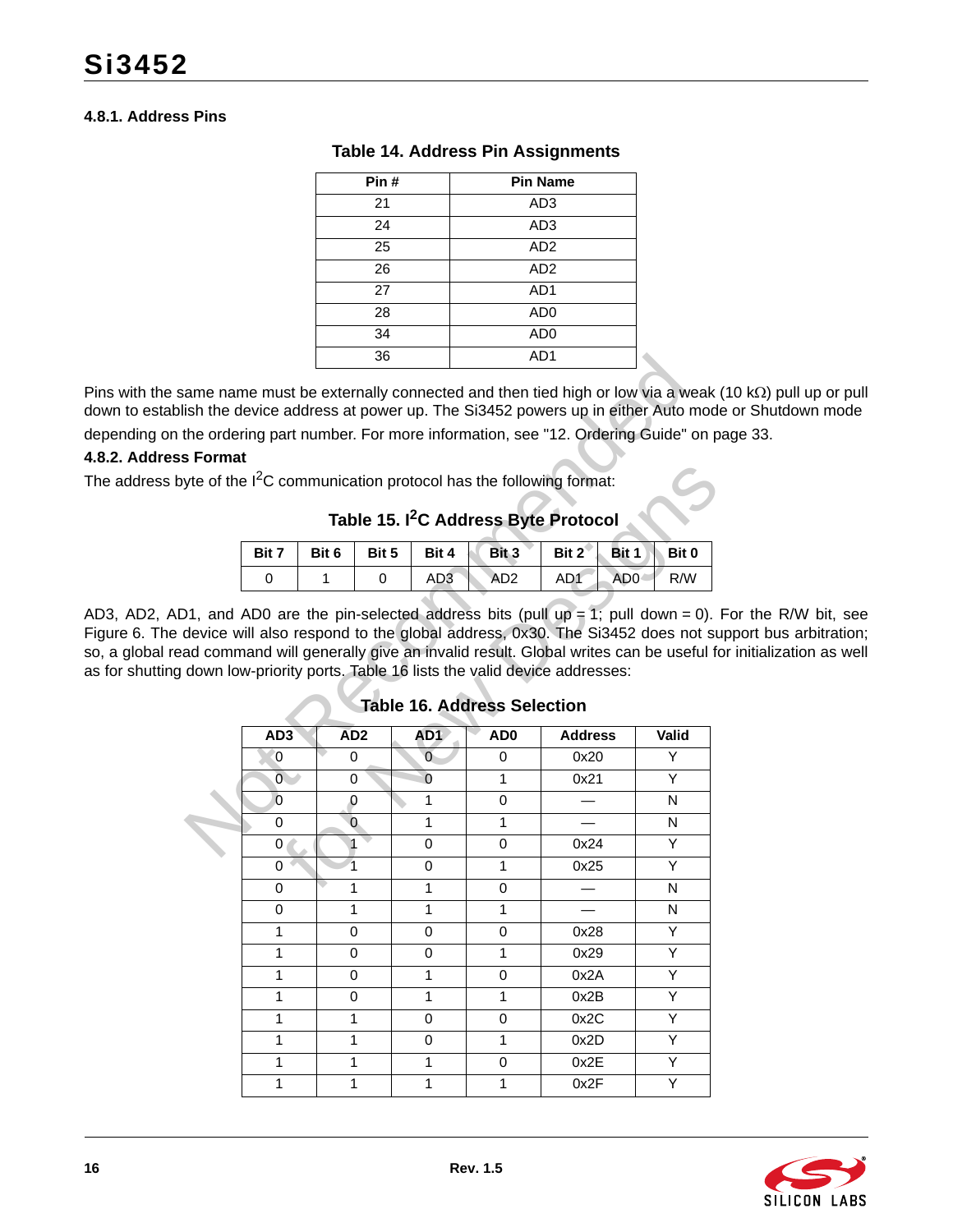# <span id="page-16-0"></span>**5. Register Interface**

The register types are described in the following sections. Refer to [Table 19 on page 20](#page-19-0) for a complete map of the registers.

# <span id="page-16-1"></span>**5.1. Interrupt (Registers 0x00–0x01)**

An interrupt (INT pin low) is generated if any bit of the Interrupt register (register 0x00) is true. The Interrupt register contains the information about which port is generating the interrupt or if the interrupt is due to a global event.

The port interrupt is generated by the port event register masked by the interrupt mask register.

Port event = (t<sub>START</sub> Event AND t<sub>START</sub> mask) OR (tI<sub>CUT</sub> Event AND tI<sub>CUT</sub> mask) OR (Rgood\_CLS\_event AND Rgood\_CLS\_mask) OR (DET\_COMPL\_EVENT AND DET\_COMPL\_MASK) OR (PwrGood\_change AND Pwrgood change MASK) OR (Penable event AND Penable mask)

The device event bit of the interrupt register is set if there is a change in the  $V_{FF}$  or temperature status in register 0x1D. Reading 0x1D clears the event.

### <span id="page-16-2"></span>**5.2. Port Event (Registers 0x02–0x05)**

This register contains bits that become true if the event has occurred. The registers are Clear On Read (COR) so that reading these registers will clear the INT pin if the INT pin is being held low due to a port event.

- **t** t<sub>START</sub> is an event bit indicating an overload occurred for all but 5 ms of the initial 60 ms start up time.
- ent bit of the interrupt register is set if there is a change in the V<sub>EE</sub> of tem<br>give that of the interrupt register is set if the event has occurred. The registers are<br>see registers **OxO2-OxO5)**<br>ontains bits that become icating an overload cocurred for all but 5 ms of the initial 60 ms s<br>tating that an overload condition has existed for greater than 60 ms<br>counter so that, if the overload is present at less than a 6.66% of<br>efined as  $|x|_{$ **ti**<sub>CUT</sub> is an event bit indicating that an overload condition has existed for greater than 60 ms after the first 60 ms.  $tl_{ClJT}$  has a 16:1 up/down counter so that, if the overload is present at less than a 6.66% cycle, the port will not shut down. Overload is defined as  $|>|_{\text{CUT}}$  or port voltage not within 2 V of V<sub>EE</sub>. The port is turned off on this event. A t $I_{\text{CUT}}$  event is also generated if the port is shutdown due to an overload or due to the protection clamp turning on. If the port is set to auto mode, it will attempt to re-power after >750 ms if there is a good detection signature.
- **Rgood CLS** indicates classification has been completed. Classification is only attempted after an Rgood; so, if this bit is set, it indicates that detection gave an Rgood and classification is complete.
- **DET compl** indicates the completion of a detection cycle. Normally, this bit will be masked. The DET complete bit is used for legacy detection via modified link pulses. If the link pulse is returned indicating a PD is present, then, normally, a detection is done, and the port is powered only if the result is not a short. In some cases, it may be desirable to deny power to a port where an overload has been detected until the port is unplugged. In this case, the Ropen result will be used to indicate the port has been unplugged and detection and classification can resume.
- **Disconnect event** indicates a disconnect has occurred. DC power was removed due to the dV/dt disconnect. Overload conditions or loss of  $V_{EE}$  turns off ports but does not generate a disconnect event.
- **Pgood** indicates the port has been turned on and did not shut down during the Tstart time.
- **Penable** indicates a port has been turned on.

### <span id="page-16-3"></span>**5.3. Port Status (Registers 0x06–0x09)**

These registers specify the port status. They are read-only registers.

- **Pwr good** indicates that the port has been turned on and the port voltage is within 2 V of  $V_{FF}$ .
- **Pwr Enable** indicates the port has been turned on.

The three class status bits indicate the last classification result for that port. If a classification has not been done or if the port is shut down with no new classification result, the class status is reported as unknown.

The three detect status bits indicate the last detection result for that port. If a detection has not been done or if the port is shut down with no new detection result, the detection status is reported as unknown.

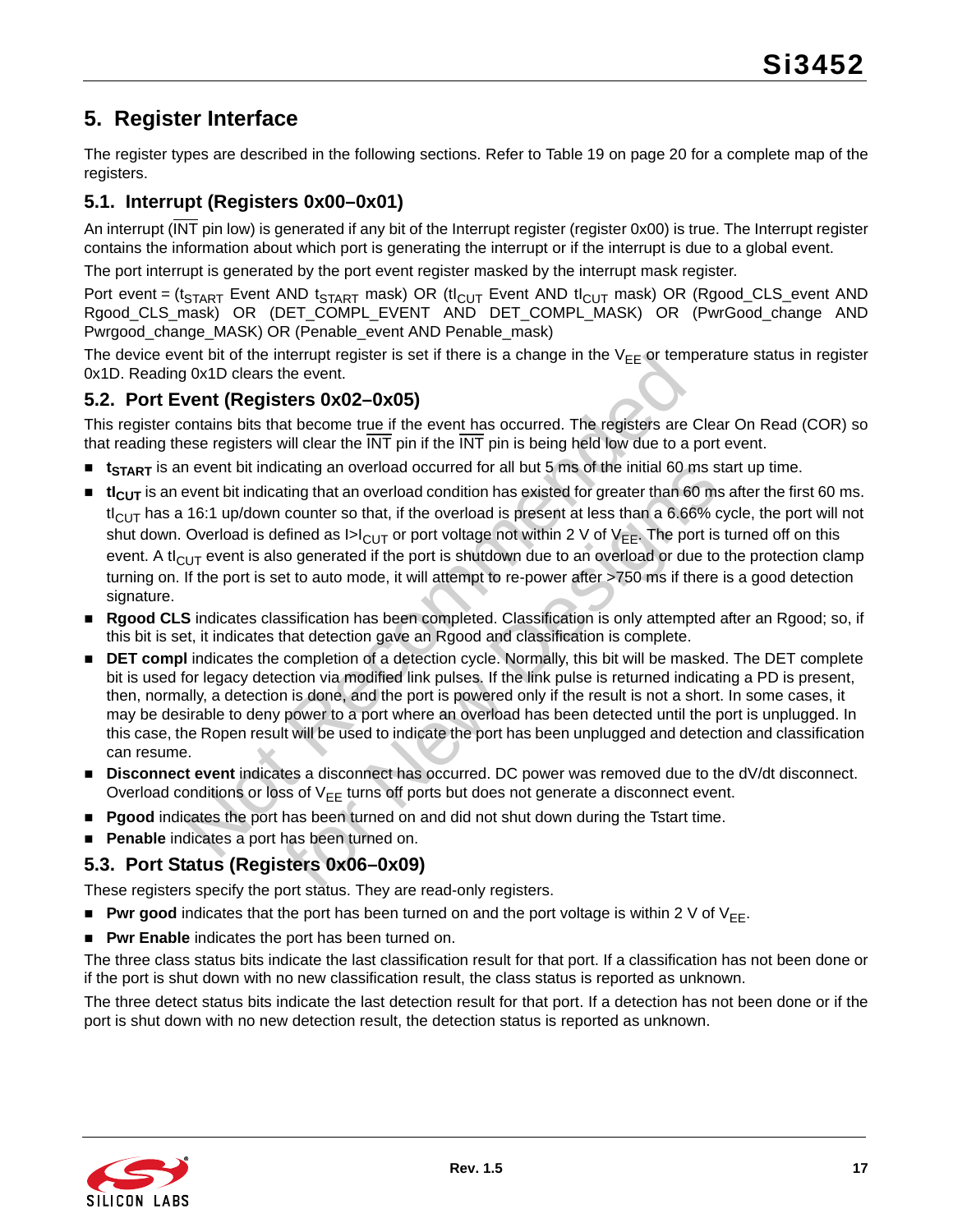# <span id="page-17-0"></span>**5.4. Port Configuration (Registers 0x0A–0x11)**

These registers indicate the port configuration and are read/write registers.

The port priority bit is set if the port is not high priority. Low-priority ports are shut down when the shutdown lowpriority ports command is issued.

The "PoE+" bit specifies the dc current limit at either 425 mA or 850 mA nominal\*.

**\*Note:** The PoE+ mode should be set correctly according to the electrical design of the PSE circuit (transformer and conductor current carrying capacity). The PoE+ port mode can safely be changed prior to port turn-on, but changes after port turnon do not have an immediate effect and are not recommended.

"Disconnect enable" must be set for power to be removed if there is a disconnect. "Port mode" is set according to [Table 17.](#page-17-1)

<span id="page-17-1"></span>

| <b>Port Mode Setting</b><br><b>B1, B0</b>                                                                                                                                                                                                                                                                                                                                                                                                                                                                                 | Mode                                                           | <b>Description</b>                                                                                                                                                                                                                                                                                                                                                                                                                                                                                                                                                                                            |  |  |  |  |  |
|---------------------------------------------------------------------------------------------------------------------------------------------------------------------------------------------------------------------------------------------------------------------------------------------------------------------------------------------------------------------------------------------------------------------------------------------------------------------------------------------------------------------------|----------------------------------------------------------------|---------------------------------------------------------------------------------------------------------------------------------------------------------------------------------------------------------------------------------------------------------------------------------------------------------------------------------------------------------------------------------------------------------------------------------------------------------------------------------------------------------------------------------------------------------------------------------------------------------------|--|--|--|--|--|
| 00 <sub>b</sub>                                                                                                                                                                                                                                                                                                                                                                                                                                                                                                           | Shutdown                                                       | The power is shut down with no detection pulses.<br>A command to manually power the port is ignored.                                                                                                                                                                                                                                                                                                                                                                                                                                                                                                          |  |  |  |  |  |
| 01 <sub>b</sub>                                                                                                                                                                                                                                                                                                                                                                                                                                                                                                           | Manual<br>The port can be powered by the manual power command. |                                                                                                                                                                                                                                                                                                                                                                                                                                                                                                                                                                                                               |  |  |  |  |  |
| Detection is done and classification is done for Rgood, but the port does<br>10 <sub>b</sub><br>Semiauto<br>not power.                                                                                                                                                                                                                                                                                                                                                                                                    |                                                                |                                                                                                                                                                                                                                                                                                                                                                                                                                                                                                                                                                                                               |  |  |  |  |  |
| Detection classification and port powering are all automatic with no host<br>intervention required. $I_{\text{CUT}}$ and $I_{\text{LIM}}$ are automatically set according to<br>11 <sub>b</sub><br>Auto<br>the PoE+ mode and classification result.                                                                                                                                                                                                                                                                       |                                                                |                                                                                                                                                                                                                                                                                                                                                                                                                                                                                                                                                                                                               |  |  |  |  |  |
|                                                                                                                                                                                                                                                                                                                                                                                                                                                                                                                           |                                                                | $I_{ClIT}$ is the nominal current level at which the port will automatically power down if $I_{ClIT}$ is exceeded for 60 ms. It<br>can be set with 3.2 mA resolution. The accuracy of current measurement is approximately 5%; so, $I_{ClJT}$ is normally<br>set 7% higher than the supported current level. $I_{ClIT}$ is automatically set based on the classification result and<br>PoE+ mode. The automatically-set $I_{ClUT}$ level is appropriate for a 45 V minimum system power supply for classes<br>0-3 and for a 51 V minimum power supply for PoE+ mode. This feature is classification policing. |  |  |  |  |  |
|                                                                                                                                                                                                                                                                                                                                                                                                                                                                                                                           |                                                                | If the Si3452 is in the semi-auto mode, $I_{ClJT}$ will not be updated according to the classification result. This means<br>that if it is desired to set $I_{ClIT}$ at port turn-on, this should be done before the port is turned on.                                                                                                                                                                                                                                                                                                                                                                       |  |  |  |  |  |
| Once a port is turned on, $I_{ClJ}$ can be changed dynamically. It is often undesirable to use a low value of $I_{ClJ}$ during<br>port turn-on because inrush can trigger the l <sub>CUT</sub> event. For this reason, it is normal to allow the port to turn on with<br>the automatic $I_{ClJT}$ setting and then later change this value after port current has stabilized and also if the PD and<br>PSE have negotiated for a different $I_{\text{ClUT}}$ value based on the PoE L2 power negotiation protocol (LLDP). |                                                                |                                                                                                                                                                                                                                                                                                                                                                                                                                                                                                                                                                                                               |  |  |  |  |  |
| The Si3452 supports 2-Event classification as defined in the IEEE 802.3at draft. 2-event classification is an<br>alternative to L2 power management where the PSE advertises it is capable of PoE powering by generating two<br>classification pulses. 2-Event classification is only supported for auto mode. If the Si3452 is in auto mode and the                                                                                                                                                                      |                                                                |                                                                                                                                                                                                                                                                                                                                                                                                                                                                                                                                                                                                               |  |  |  |  |  |

<span id="page-17-2"></span>**Table 17. Port Mode Selection**

The Si3452 supports 2-Event classification as defined in the IEEE 802.3at draft. 2-event classification is an alternative to L2 power management where the PSE advertises it is capable of PoE powering by generating two classification pulses. 2-Event classification is only supported for auto mode. If the Si3452 is in auto mode and the first event classification result is Class 4, the mark, second event, and second mark are performed. Power is applied only if the second event is also Class 4. If the second event is not Class 4, the classification error is reported, and the port will not power. If the port is in manual mode, classification is done prior to turning on the port.

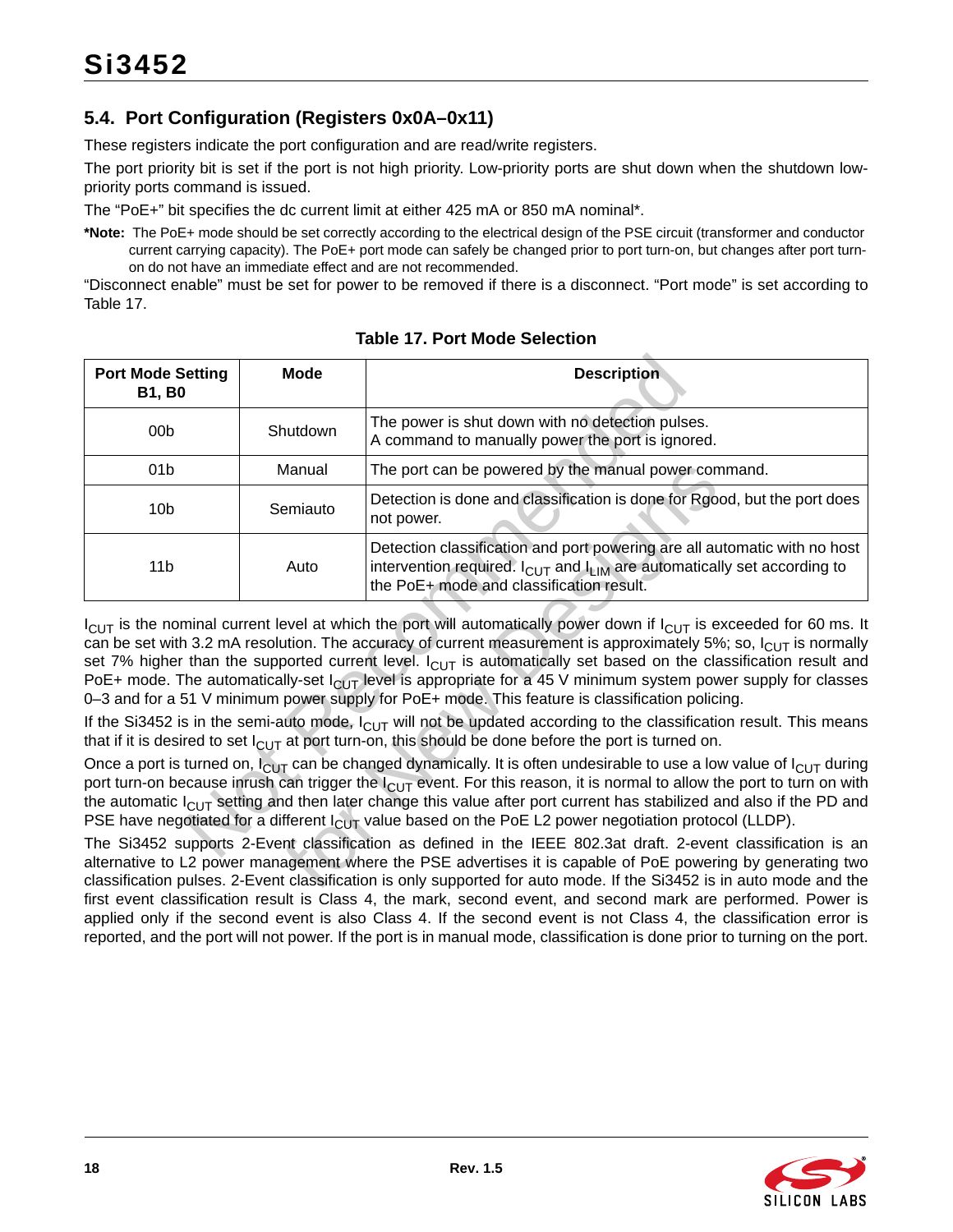# <span id="page-18-0"></span>**5.5. Command and Return Registers (Registers 0x12–0x1C)**

The global command register enables manual port turn-on or turn-off, chip reset, port reset, and measurement of port current and  $V_{FF}$ . Register 0x12 is a Write only register. See [Table 24 on page 24](#page-23-0) for a list of all available commands.

Consecutive writes to the global command register require delay to be inserted between some commands. Refer to [Table 24 on page 24](#page-23-0) for the delay requirements.

If the command results in a numerical return value, that value is stored in the measurement registers, which are read-only. Each of the five possible measurements results in a 2 byte return value, and that value is stored in a unique register.  $V_{FF}$  is encoded in mV units; so, the full scale is 65.535 V. Iport is encoded in 100 µA units; so, the full scale is 6.5535 A.

The output data is updated by the proper command register write operation (see [Table 23](#page-23-1)). This means that the numerical value of the port current or  $V_{FF}$  voltage in the measurement register will be the value at the time the command was issued. If the port turns off due to an overload or disconnect, the port current register contents will not be set to zero. If a command to read port current is issued and the port is off, the return value will be zero.

### <span id="page-18-2"></span><span id="page-18-1"></span>**5.6. Device Status Register (0x1D)**

<span id="page-18-3"></span>

| <b>Table 18. Device Status Bits</b> |  |  |  |  |  |
|-------------------------------------|--|--|--|--|--|
|-------------------------------------|--|--|--|--|--|

|                                               | command was issued. If the port turns off due to an overload or disconnect, the port current register contents will<br>not be set to zero. If a command to read port current is issued and the port is off, the return value will be zero.                                                                                                                                                                                                                                                                                           |
|-----------------------------------------------|--------------------------------------------------------------------------------------------------------------------------------------------------------------------------------------------------------------------------------------------------------------------------------------------------------------------------------------------------------------------------------------------------------------------------------------------------------------------------------------------------------------------------------------|
| 5.6. Device Status Register (0x1D)            |                                                                                                                                                                                                                                                                                                                                                                                                                                                                                                                                      |
| The device event bits are listed in Table 18. |                                                                                                                                                                                                                                                                                                                                                                                                                                                                                                                                      |
|                                               | <b>Table 18. Device Status Bits</b>                                                                                                                                                                                                                                                                                                                                                                                                                                                                                                  |
| <b>Bit</b>                                    | <b>Description</b>                                                                                                                                                                                                                                                                                                                                                                                                                                                                                                                   |
| B6-OverTemp                                   | The Si3452 has per-port thermal shutdown sensors as well a global thermal shutdown<br>at a slightly higher temperature. The global thermal shutdown bit of the device event<br>register is set if this occurs.                                                                                                                                                                                                                                                                                                                       |
| $B5 - V_{EE}$ UVLO                            | $V_{FF}$ UVLO. The part is put in its reset state if $V_{FF}$ is not in a valid range.                                                                                                                                                                                                                                                                                                                                                                                                                                               |
| not clear the device status register.         | The Device status register is RO. The V <sub>FF</sub> , UVLO, and overtemp bits reflect the device status. They are set if V <sub>FF</sub><br>or temperature is out of range and reset if the $V_{FF}$ or temperature is in range. Bit 6 of the Interrupt register is set if<br>there is a change in the overtemp status (bit 6 of 0x1D), and bit 5 of the Interrupt register is set if there is a change<br>in the $V_{FF}$ UVLO status (bit 5 of 0x1D). Reading register 0x1D clears these bits of the Interrupt register but does |
|                                               | In addition, bit B0 indicates whether or not detection back-off is used. For PSEs that are wired as Alternative B<br>(power on the spare pair-typically used for midspans), the time between detection pulses is increased to slightly<br>over two seconds to avoid interference with Alternative A (power on the data pair-typically used for endpoints). Bit<br>B0 can be toggled using the 0x10 command code.                                                                                                                     |

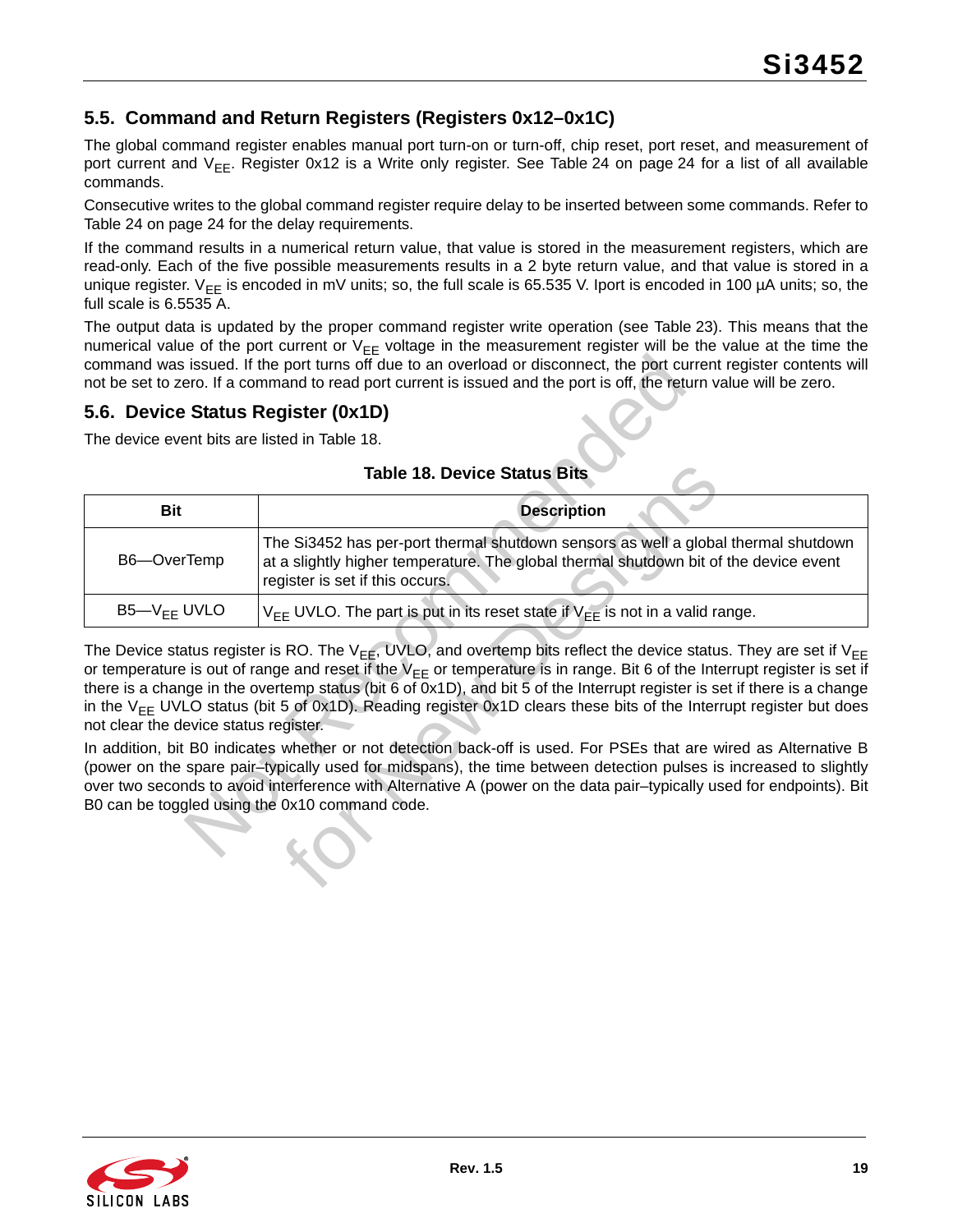#### **Table 19. Si3452 Register Map**

| <b>Address</b>             | <b>Register Name</b>    | <b>Type</b> | <b>B7</b>                | <b>B6</b>                  | <b>B5</b>                      | <b>B4</b>      | <b>B3</b>        | <b>B2</b>                 | <b>B1</b>         | B <sub>0</sub>  | Register<br><b>Content at</b><br>Power Up |
|----------------------------|-------------------------|-------------|--------------------------|----------------------------|--------------------------------|----------------|------------------|---------------------------|-------------------|-----------------|-------------------------------------------|
| Interrupts                 |                         |             |                          |                            |                                |                |                  |                           |                   |                 |                                           |
| 0x00                       | Interrupt Reg 1         | <b>RO</b>   |                          | Overtemp<br>change         | V <sub>EE</sub> UVLO<br>change |                | Port 4 event     | Port 3 event              | Port 2 event      | Port 1 event    | 0x00                                      |
| 0x01                       | Interrupt Mask 1        | <b>RW</b>   | Device sta-<br>tus mask  | t <sub>START</sub> mask    | $tl_{ClJT}$ mask               | Rgood CLS mask | DET compl mask   | <b>Disconnect</b><br>mask | PwrGood mask      | PwrEn mask      | 0x85                                      |
| <b>Port Events</b>         |                         |             |                          |                            |                                |                |                  |                           |                   |                 |                                           |
| 0x02                       | Port 1 Events           | COR         |                          | t <sub>START</sub> Event   | $tl_{\text{CUT}}$ Event        | Rgood CLS      | <b>DET</b> compl | Disconnect Ev             | PwrGood<br>Change | PwrEn<br>Change | 0x00                                      |
| 0x03                       | Port 2 Events           | COR         |                          | t <sub>START</sub> Event   | $tl_{\text{CUT}}$ Event        | Rgood CLS      | DET compl        | Disconnect Ev             | PwrGood<br>Change | PwrEn<br>Change | 0x00                                      |
| 0x04                       | Port 3 Events           | <b>COR</b>  |                          | t <sub>START</sub> Event   | $tl_{\text{CUT}}$ Event        | Rgood CLS      | DET compl        | Disconnect Ev             | PwrGood<br>Change | PwrEn<br>Change | 0x00                                      |
| 0x05                       | Port 4 Events           | <b>COR</b>  |                          | t <sub>START</sub> Event   | $tl_{\text{CUT}}$ Event        | Rgood CLS      | DET compl        | Disconnect Ev             | PwrGood<br>Change | PwrEn<br>Change | 0x00                                      |
| <b>Status</b>              |                         |             |                          |                            |                                |                |                  |                           |                   |                 |                                           |
| 0x06                       | Port 1 Status           | <b>RO</b>   | PwrGood<br>Status        | PwrEnable<br><b>Status</b> | CLS Stat B2                    | CLS Stat B1    | CLS Stat B0      | DET Stat B2               | DET Stat B1       | DET Stat B0     | 0x00                                      |
| 0x07                       | Port 2 Status           | <b>RO</b>   | PwrGood<br><b>Status</b> | PwrEnable<br><b>Status</b> | <b>CLS Stat B2</b>             | CLS Stat B1    | CLS Stat B0      | DET Stat B2               | DET Stat B1       | DET Stat B0     | 0x00                                      |
| 0x08                       | Port 3 Status           | <b>RO</b>   | PwrGood<br><b>Status</b> | PwrEnable<br><b>Status</b> | CLS Stat B2                    | CLS Stat B1    | CLS Stat B0      | DET Stat B2               | DET Stat B1       | DET Stat B0     | 0x00                                      |
| 0x09                       | Port 4 Status           | <b>RO</b>   | PwrGood<br><b>Status</b> | PwrEnable<br><b>Status</b> | CLS Stat B2                    | CLS Stat B1    | CLS Stat B0      | DET Stat B2               | DET Stat B1       | DET Stat B0     | 0x00                                      |
| Configuration <sup>1</sup> |                         |             |                          |                            |                                |                |                  |                           |                   |                 |                                           |
| 0x0A                       | Port 1 Config           | <b>RW</b>   |                          |                            |                                | Port priority  | PoE+             | Discon En                 | Port Mode B1      | Port Mode B0    | 00000100b                                 |
| 0x0B                       | Port 2 Config           | <b>RW</b>   |                          |                            |                                | Port priority  | PoE+             | Discon En                 | Port Mode B1      | Port Mode B0    | 00000100b                                 |
| 0x0C                       | Port 3 Config           | <b>RW</b>   |                          |                            |                                | Port priority  | PoE+             | Discon En                 | Port Mode B1      | Port Mode B0    | 00000100b                                 |
| 0x0D                       | Port 4 Config           | <b>RW</b>   |                          |                            |                                | Port priority  | PoE+             | Discon En                 | Port Mode B1      | Port Mode B0    | 00000100b                                 |
| 0x0E                       | Port 1 I <sub>CUT</sub> | <b>RW</b>   | <b>B7</b>                | B <sub>6</sub>             | B <sub>5</sub>                 | <b>B4</b>      | B <sub>3</sub>   | <b>B2</b>                 | <b>B1</b>         | B <sub>0</sub>  | 0x75                                      |
| Notes:                     |                         |             |                          |                            |                                |                |                  |                           |                   |                 |                                           |

<span id="page-19-1"></span> **1.** Register content at Power Up is shown for the Si3452 Shutdown Mode part. Refer to ["12. Ordering Guide" on page 33](#page-32-2) to order Auto Mode parts with different default settings. This register can be changed via the host. Refer to Table [17 on page](#page-17-2) 18 for register variations.

<span id="page-19-2"></span><span id="page-19-0"></span>**2.** B0 Alternative B timing is set to 0x01 if using Alternative B detect timing. Refer to ["5.6. Device Status Register \(0x1D\)" on page 19](#page-18-3) and ["12. Ordering Guide" on page 33](#page-32-2).

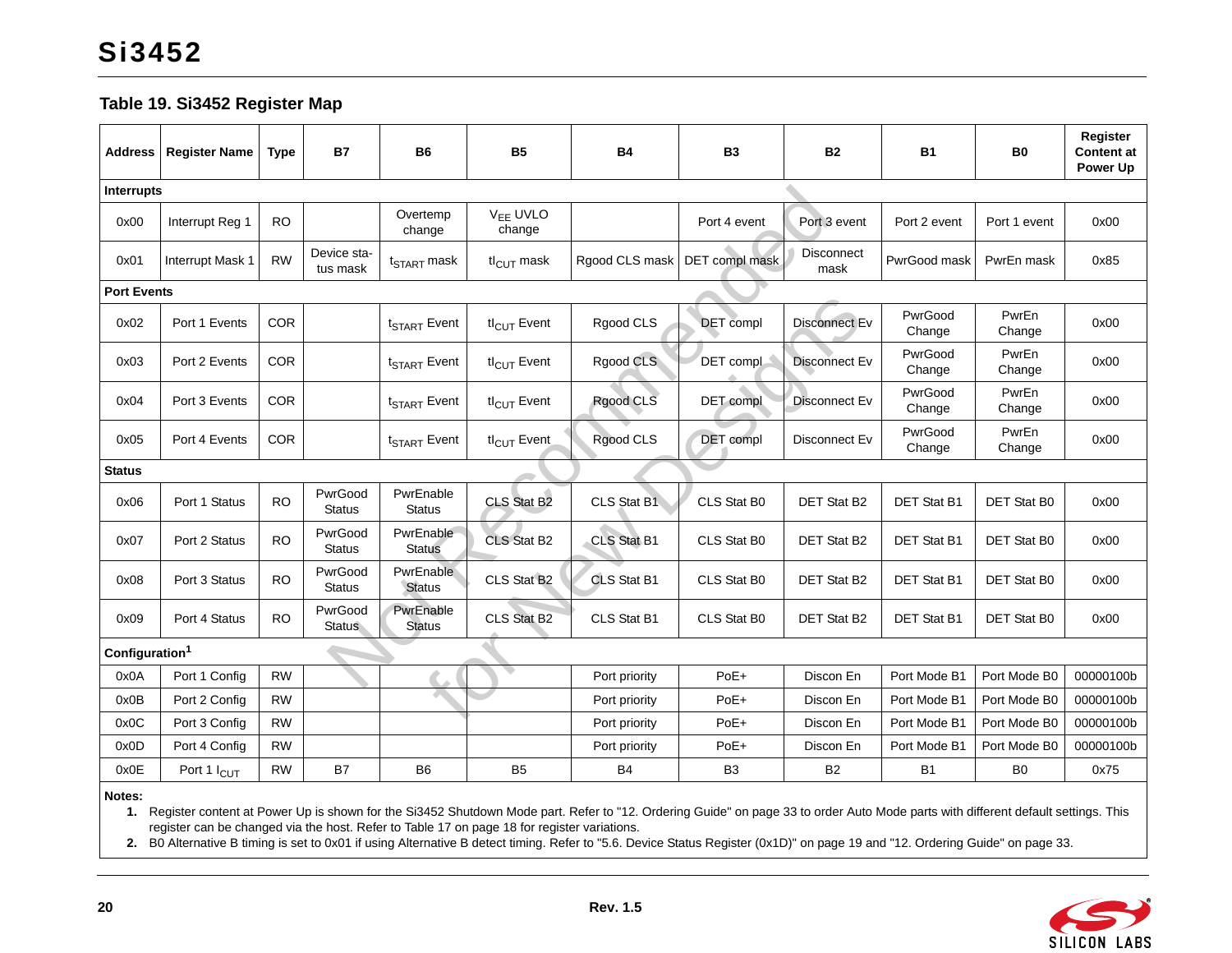### **Table 19. Si3452 Register Map (Continued)**

| <b>Address</b>       | <b>Register Name</b>       | <b>Type</b> | <b>B7</b> | <b>B6</b>      | <b>B5</b>            | <b>B4</b>      | <b>B3</b>      | <b>B2</b>   | <b>B1</b>              | <b>B0</b>                   | Register<br><b>Content at</b><br>Power Up |
|----------------------|----------------------------|-------------|-----------|----------------|----------------------|----------------|----------------|-------------|------------------------|-----------------------------|-------------------------------------------|
| 0x0F                 | Port 2 I <sub>CUT</sub>    | <b>RW</b>   | <b>B7</b> | <b>B6</b>      | <b>B5</b>            | <b>B4</b>      | B <sub>3</sub> | <b>B2</b>   | <b>B1</b>              | B <sub>0</sub>              | 0x75                                      |
| 0x10                 | Port 3 I <sub>CUT</sub>    | <b>RW</b>   | B7        | B <sub>6</sub> | B <sub>5</sub>       | B <sub>4</sub> | B <sub>3</sub> | <b>B2</b>   | <b>B1</b>              | B <sub>0</sub>              | 0x75                                      |
| 0x11                 | Port 4 I <sub>CUT</sub>    | <b>RW</b>   | <b>B7</b> | B <sub>6</sub> | B <sub>5</sub>       | <b>B4</b>      | B <sub>3</sub> | <b>B2</b>   | <b>B1</b>              | B <sub>0</sub>              | 0x75                                      |
| <b>Global Device</b> |                            |             |           |                |                      |                |                |             |                        |                             |                                           |
| 0x12                 | Command Reg-<br>ister      | <b>WO</b>   |           |                | CMD Code B5          | CMD Code B4    | CMD Code B3    | CMD Code B2 | CMD Param<br><b>B1</b> | CMD Param<br>B <sub>0</sub> | 0x00                                      |
| 0x13                 | V <sub>EE</sub> MSB        | <b>RO</b>   |           |                |                      |                |                |             |                        |                             | 0x00                                      |
| 0x14                 | $V_{EE}$ LSB               | <b>RO</b>   |           |                |                      |                |                | ٠           |                        |                             | 0x00                                      |
| 0x15                 | Current P1<br><b>MSB</b>   | <b>RO</b>   |           |                |                      |                |                |             |                        |                             | 0x00                                      |
| 0x16                 | Current P1 LSB             | <b>RO</b>   |           |                |                      |                |                |             |                        |                             | 0x00                                      |
| 0x17                 | Current P2<br><b>MSB</b>   | <b>RO</b>   |           |                |                      |                |                |             |                        |                             | 0x00                                      |
| 0x18                 | Current P2 LSB             | <b>RO</b>   |           |                |                      |                |                |             |                        |                             | 0x00                                      |
| 0x19                 | Current P3<br><b>MSB</b>   | <b>RO</b>   |           |                |                      |                |                |             |                        |                             | 0x00                                      |
| 0x1A                 | Current P3 LSB             | <b>RO</b>   |           |                |                      |                |                |             |                        |                             | 0x00                                      |
| 0x1B                 | Current P4<br><b>MSB</b>   | <b>RO</b>   |           |                |                      |                |                |             |                        |                             | 0x00                                      |
| 0x1C                 | Current P4 LSB             | <b>RO</b>   |           |                |                      |                |                |             |                        |                             | 0x00                                      |
| 0x1D                 | Device Status <sup>2</sup> | <b>RO</b>   |           | OverTemp       | V <sub>EE</sub> UVLO |                |                |             |                        | Alternative B<br>Timing     | 0x00                                      |
| <b>Revision</b>      |                            |             |           |                |                      |                |                |             |                        |                             |                                           |
| 0x60                 | Hardware<br>Revision       | <b>RO</b>   |           |                |                      |                |                |             |                        |                             |                                           |
| 0x61                 | Firmware Revi-<br>sion     | <b>RO</b>   |           |                |                      |                |                |             |                        |                             |                                           |
| Notes:               |                            |             |           |                |                      |                |                |             |                        |                             |                                           |

**1.** Register content at Power Up is shown for the Si3452 Shutdown Mode part. Refer to "12. Ordering Guide" on page 33 to order Auto Mode parts with different default settings. This register can be changed via the host. Refer to Table 17 on page 18 for register variations.

**2.** B0 Alternative B timing is set to 0x01 if using Alternative B detect timing. Refer to "5.6. Device Status Register (0x1D)" on page 19 and "12. Ordering Guide" on page 33.

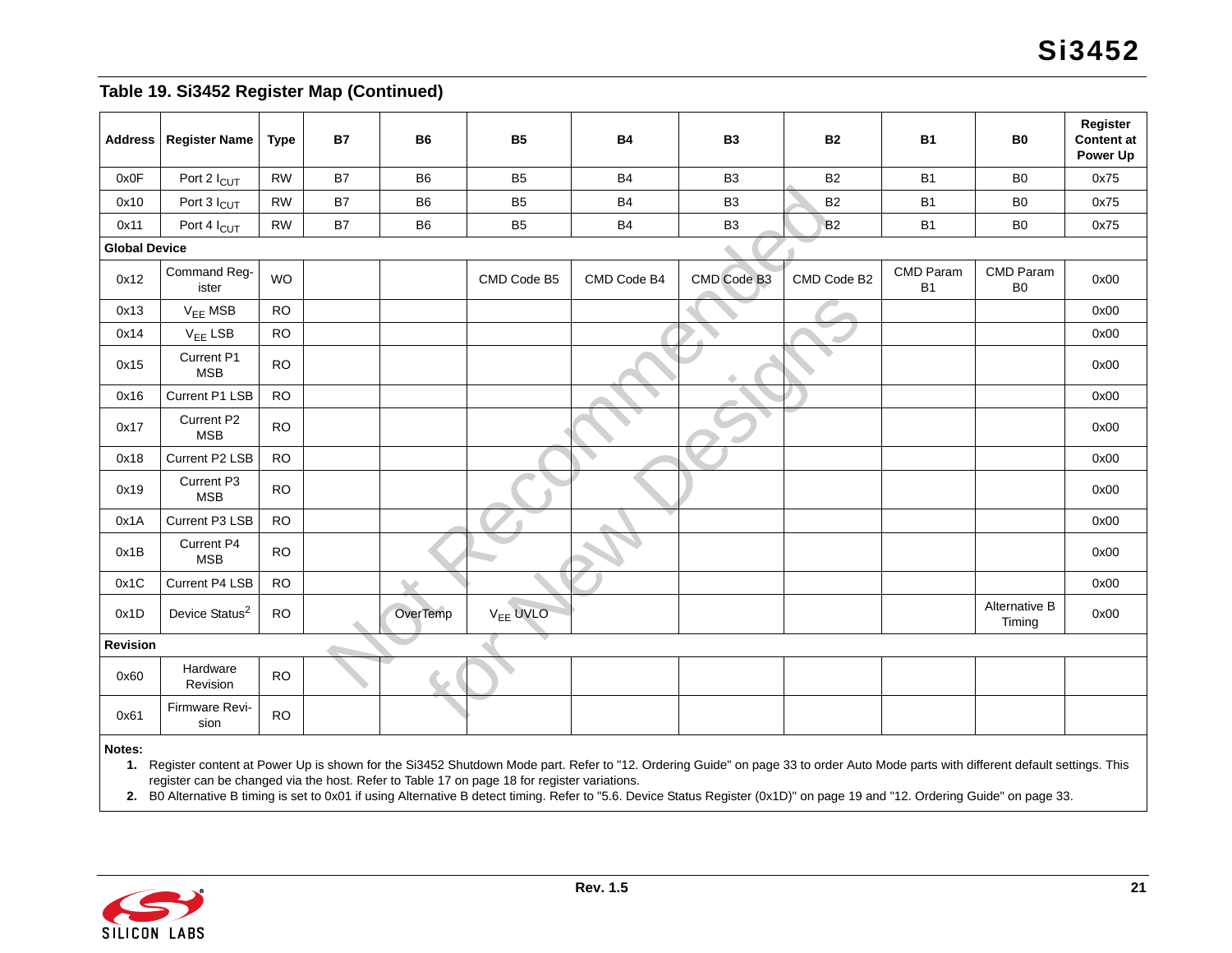# **Si3452**

#### **Table 19. Si3452 Register Map (Continued)**

|      | Address   Register Name   Type |           | <b>B7</b> | <b>B6</b> | <b>B5</b> | <b>B4</b> | <b>B3</b> | <b>B2</b> | <b>B1</b> | B0 | Register<br><b>Content at</b><br>Power Up |
|------|--------------------------------|-----------|-----------|-----------|-----------|-----------|-----------|-----------|-----------|----|-------------------------------------------|
| 0x62 | Firmware Revi-<br>sion         | <b>RO</b> |           |           |           |           |           |           |           |    |                                           |
| 0x63 | Firmware Revi-<br>sion         | <b>RO</b> |           |           |           |           |           |           |           |    |                                           |

**Notes:**

**1.** Register content at Power Up is shown for the Si3452 Shutdown Mode part. Refer to "12. Ordering Guide" on page 33 to order Auto Mode parts with different default settings. This register can be changed via the host. Refer to Table 17 on page 18 for register variations.

**2.** B0 Alternative B timing is set to 0x01 if using Alternative B detect timing. Refer to "5.6. Device Status Register (0x1D)" on page 19 and "12. Ordering Guide" on page 33.

 $R_{\alpha}^{\nu}$  recommended for

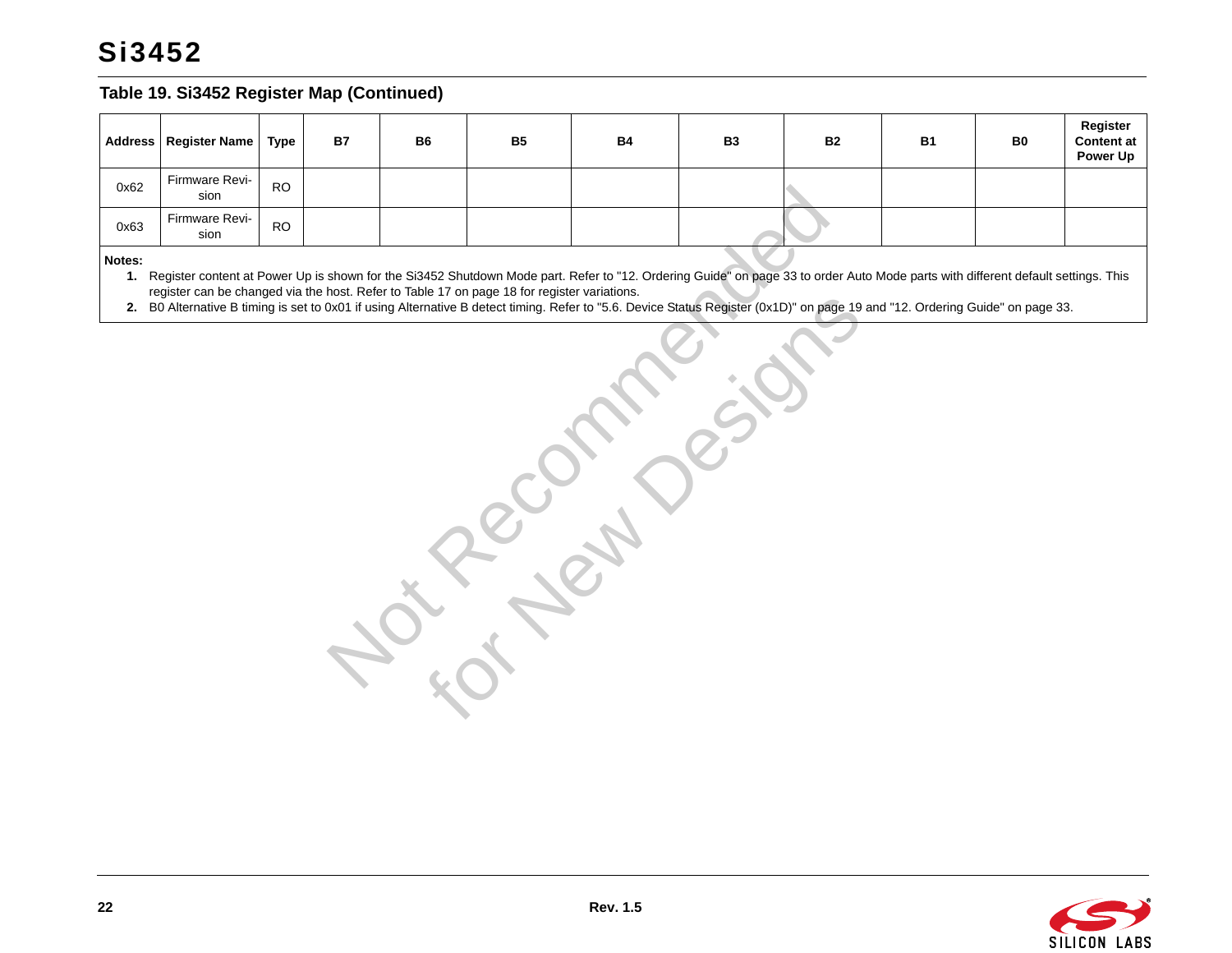| Value            | <b>Condition</b> |
|------------------|------------------|
| 000b             | Unknown          |
| 001b             | Short            |
| 010b             | Reserved         |
| 011b             | <b>Rlow</b>      |
| 100b             | Good             |
| 101b             | Rhigh            |
| 110 <sub>b</sub> | Ropen            |
| 111 <sub>b</sub> | Reserved         |

### **Table 20. Si3452 Detect Encoding**

# **Table 21. Si3452 Class Encoding**

| 110b            | Ropen                               |  |
|-----------------|-------------------------------------|--|
| 111b            | Reserved                            |  |
|                 |                                     |  |
|                 | Table 21. Si3452 Class Encoding     |  |
| Value           | <b>Condition</b>                    |  |
| 000b            | Unknown                             |  |
| 001b            | Class 1                             |  |
| 010b            | Class 2                             |  |
| 011b            | Class 3                             |  |
| 100b            | Class 4                             |  |
| 101b            | Probes Not Equal                    |  |
| 110b            | Class 0                             |  |
| 111b            | <b>Class Overload</b>               |  |
|                 |                                     |  |
|                 | Table 22. Si3452 Port Mode Encoding |  |
| Value           | <b>Condition</b>                    |  |
| 00 <sub>b</sub> | Shutdown                            |  |
| 01 <sub>b</sub> | Manual                              |  |
|                 |                                     |  |

# **Table 22. Si3452 Port Mode Encoding**

| Value           | <b>Condition</b> |
|-----------------|------------------|
| 00 <sub>b</sub> | Shutdown         |
| 01 <sub>b</sub> | Manual           |
| 10 <sub>b</sub> | Semiauto         |
| 11b             | Auto             |

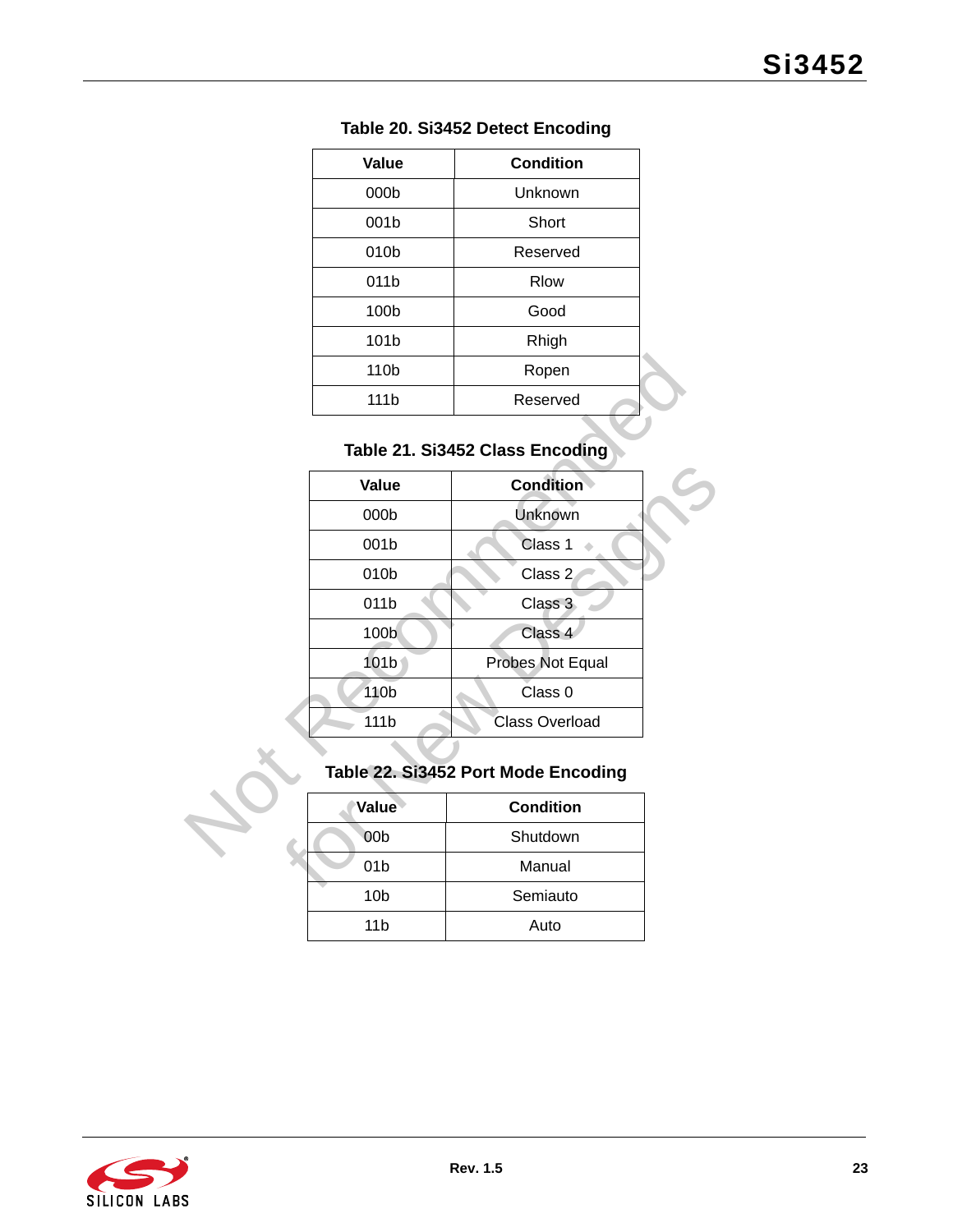<span id="page-23-1"></span>

| PoE+ bit                                                                                                                                                    | <b>Class</b> | <b>Auto Mode Setting of</b><br>I <sub>CUT</sub> Register | I <sub>CUT</sub> Nominal | Ilim Nominal* |  |  |
|-------------------------------------------------------------------------------------------------------------------------------------------------------------|--------------|----------------------------------------------------------|--------------------------|---------------|--|--|
| 0 or 1 don't care                                                                                                                                           |              | 0x1E                                                     | 97 mA                    | 425 mA        |  |  |
| 0 or 1 don't care                                                                                                                                           | 2            | 0x35                                                     | 170 mA                   | 425 mA        |  |  |
| 0 or 1 don't care                                                                                                                                           | 0/3          | 0x75                                                     | 375 mA                   | 425 mA        |  |  |
| $\overline{0}$                                                                                                                                              | 4            | 0x75                                                     | 375 mA                   | 425 mA        |  |  |
|                                                                                                                                                             | 4            | 0xC9                                                     | 640 mA                   | 850 mA        |  |  |
| $*$ Natar During initial part turn on $T$<br>$f_{\rm max}$ of $E_{\rm 0}$ mo) the ourrant limit is not to $125$ m <sup>1</sup> oven in $D_2E_{\rm 1}$ mode. |              |                                                          |                          |               |  |  |

### **Table 23. Si3452 Port Configuration**

### **Table 24. Si3452 Command Codes**

<span id="page-23-0"></span>

|                                                                                                                               | 4                                                       |        | OXC <sub>9</sub>                                                                                                                                                                                                                     | 640 MA                          | 850 MA                        |  |
|-------------------------------------------------------------------------------------------------------------------------------|---------------------------------------------------------|--------|--------------------------------------------------------------------------------------------------------------------------------------------------------------------------------------------------------------------------------------|---------------------------------|-------------------------------|--|
| *Note: During initial port turn-on (T <sub>START</sub> time of 60 ms), the current limit is set to 425 mA, even in PoE+ mode. |                                                         |        |                                                                                                                                                                                                                                      |                                 |                               |  |
|                                                                                                                               |                                                         |        | <b>Table 24. Si3452 Command Codes</b>                                                                                                                                                                                                |                                 |                               |  |
| Command                                                                                                                       | <b>CMD Register</b>                                     | [B5B2] | [B1B0] Command<br><b>Parameter</b>                                                                                                                                                                                                   | 2 Byte Return<br>Value          | Command<br>Delay <sup>1</sup> |  |
| Power on port                                                                                                                 | $0x04$   port no                                        | 0001b  | 2 bit port number <sup>2</sup>                                                                                                                                                                                                       |                                 | 15 <sub>ms</sub>              |  |
| Power off port                                                                                                                | $0x08$   port no                                        | 0010b  | 2 bit port number                                                                                                                                                                                                                    |                                 | 15 <sub>ms</sub>              |  |
| Reset port                                                                                                                    | 0x0C   port no                                          | 0011b  | 2 bit port number                                                                                                                                                                                                                    |                                 | 15 <sub>ms</sub>              |  |
| Toggle detection<br>back-off timing <sup>3</sup>                                                                              | 0x10                                                    | 0100b  | <b>NA</b>                                                                                                                                                                                                                            |                                 | 15 <sub>ms</sub>              |  |
| Reset chip                                                                                                                    | 0x14                                                    | 0101b  | NA                                                                                                                                                                                                                                   |                                 | 100 ms                        |  |
| Get V <sub>EE</sub>                                                                                                           | 0x18                                                    | 0110b  | <b>NA</b>                                                                                                                                                                                                                            | $V_{EE}$ in mV units            | 0 <sub>ms</sub>               |  |
| Read port current                                                                                                             | $0x1C$   port no                                        | 0111b  | 2 bit port number                                                                                                                                                                                                                    | Port current in<br>100 µA units | 0 <sub>ms</sub>               |  |
| Shut down<br>low-priority ports                                                                                               | 0x20                                                    | 1000b  | <b>NA</b>                                                                                                                                                                                                                            |                                 | 15 <sub>ms</sub>              |  |
| Notes:<br>2.                                                                                                                  | Port 1 has 2 bit port number 0x00; port 2 is 0x01, etc. |        | 1. The host should delay for at least these specified times before writing to the command register again.<br>This common december bit O of Demister Out D. When bit gave is not the detection book off of O concerted in implemented |                                 |                               |  |

#### <span id="page-23-2"></span>**Notes:**

<span id="page-23-4"></span><span id="page-23-3"></span>**3.** This command toggles bit 0 of Register 0x1D. When bit zero is set, the detection back-off of 2 seconds is implemented (alternative B or "midspan" mode).

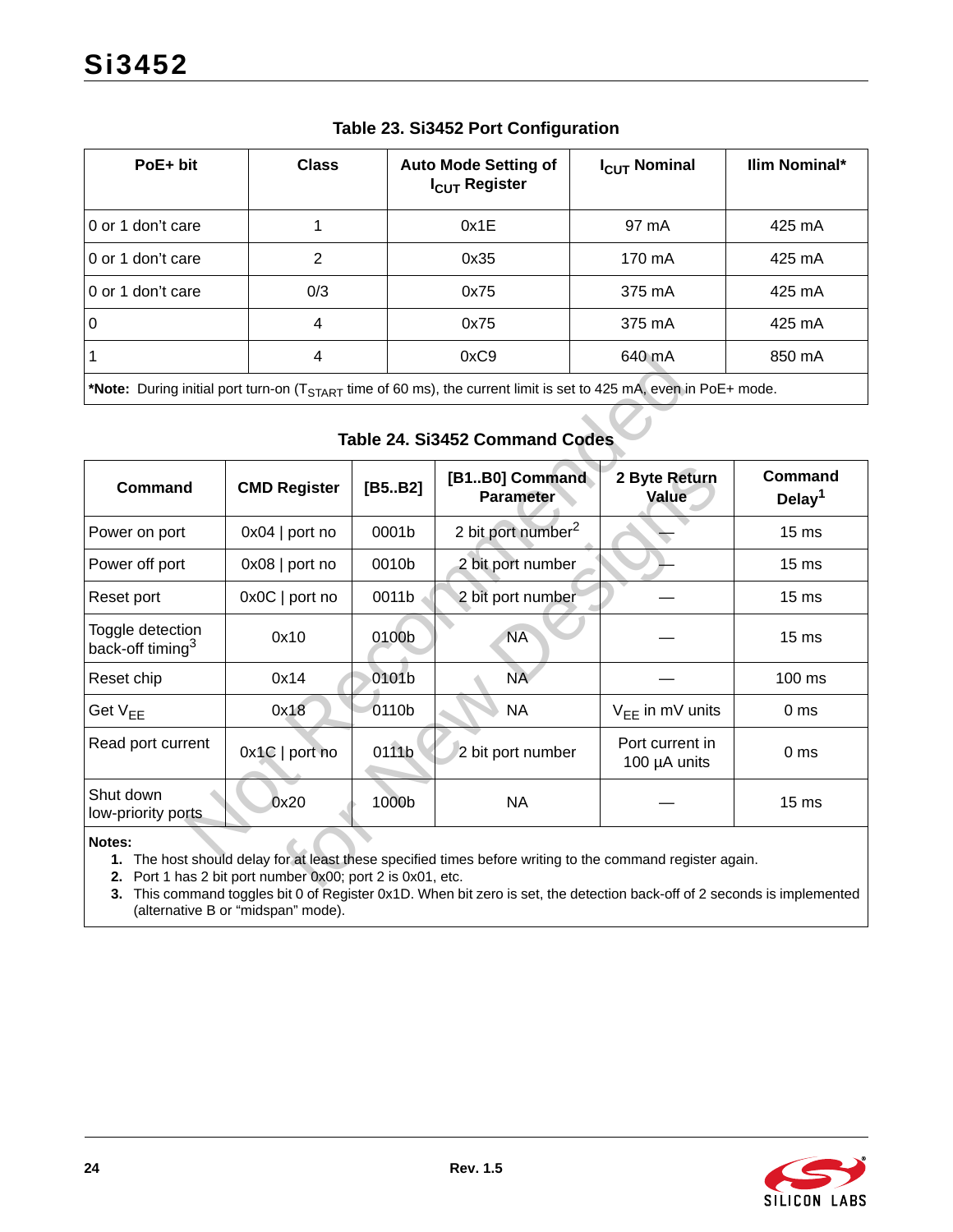# <span id="page-24-0"></span>**6. Operational Notes**

# <span id="page-24-1"></span>**6.1. Port Turn On**

If the port is turned on by putting it in auto mode, the Si3452 will take care of all specified timing, and it will take care of the two-event classification if the first event result is Class 4 and PoE+ mode is enabled. However, if automatic mode operation is not desired after port turn-on, the port should be set to semi-auto or manual mode once it has powered. In automatic mode,  $I_{\text{CUT}}$  is set according to the classification result.

The port turn-on command is used to turn on a port in semi-auto or manual mode. If the port is turned on in semiauto mode, turn-on is delayed until the next detection and classification. If the detection or classification result is not valid, the port will not power. If the classification is Class 4 and PoE+ mode is enabled, a 2-event classification is given.  $I_{\text{Cl}}$  setting is not automatic for port turn-on in semi-auto or manual mode.

In a classification complete, which indicates that there is a valid PD signatuble. Based on the classification result, the host can make a decision to approxime that a port be powered within 400 ms of a valid detect compl If the port is turned on by putting it in manual mode, the normal sequence is to start with the port in semi-auto mode and interrupt on a classification complete, which indicates that there is a valid PD signature and that a classification result is available. Based on the classification result, the host can make a decision to apply power or not. The IEEE standard requires that a port be powered within 400 ms of a valid detect complete. It is also desirable to power the port prior to the start of the next detection pulse, which can occur in as little as 300 ms. Therefore, it is recommended that ports be powered in under 250 ms from the class complete interrupt when using the manual mode turn-on command.

, detection is not done prior to port turn on, but classification is a are turned on in manual mode regardless of the classification the first event result is Class 4 and the port is enabled for PoE ones not generate a cl Using manual mode turn-on, detection is not done prior to port turn on, but classification is always performed just prior to port turn on. Ports are turned on in manual mode regardless of the classification result. 2-event classification is performed if the first event result is Class 4 and the port is enabled for PoE+ mode. The manual mode classification step does not generate a classification complete flag because it is assumed that the classification was already done in semi-auto mode and the host has already made the decision to grant power.

During the initial 60 ms (Tstart) time of port turn-on, 1x current limit and  $I_{CUT}$  = 375 mA (nominal) is enforced. After Tstart, if the port is not overloaded, Pgood is set to true, and  $I_{\text{ClUT}}$  and 1x or 2x current limit will follow the I<sup>2</sup>C register settings. In auto mode, the  $I^2C$  registers are set according to the classification result, but, if desired, they can be overwritten after Pgood becomes true. After Tstart, 2x current limit is always allowed if PoE+ mode is enabled.

# <span id="page-24-2"></span>**6.2. Changing the Interrupt Mask**

The INT register and  $\overline{\text{INT}}$  pin are always synchronized. However, there can be up to a 5 ms delay between an event that causes or clears an interrupt and the update of the register and pin.

Thus, if the INT mask register is changed to clear an interrupt or to block an interrupt source, there can be up to a 5 ms delay between the change of the INT mask register and the resultant change in the INT register and INT pin.

Generally, use of the mask register to clear interrupts is not recommended; it is better to clear an interrupt by reading the appropriate COR register.

### <span id="page-24-3"></span>**6.3. Port Voltage and Current Measurements**

Port current voltage and current are reported as of the time the measurement command is written to register 0x12. Spikes of current or other momentary current changes are not filtered. It may be desirable to add a ~1 second averaging filter to reported current when using port current information for power management decisions.

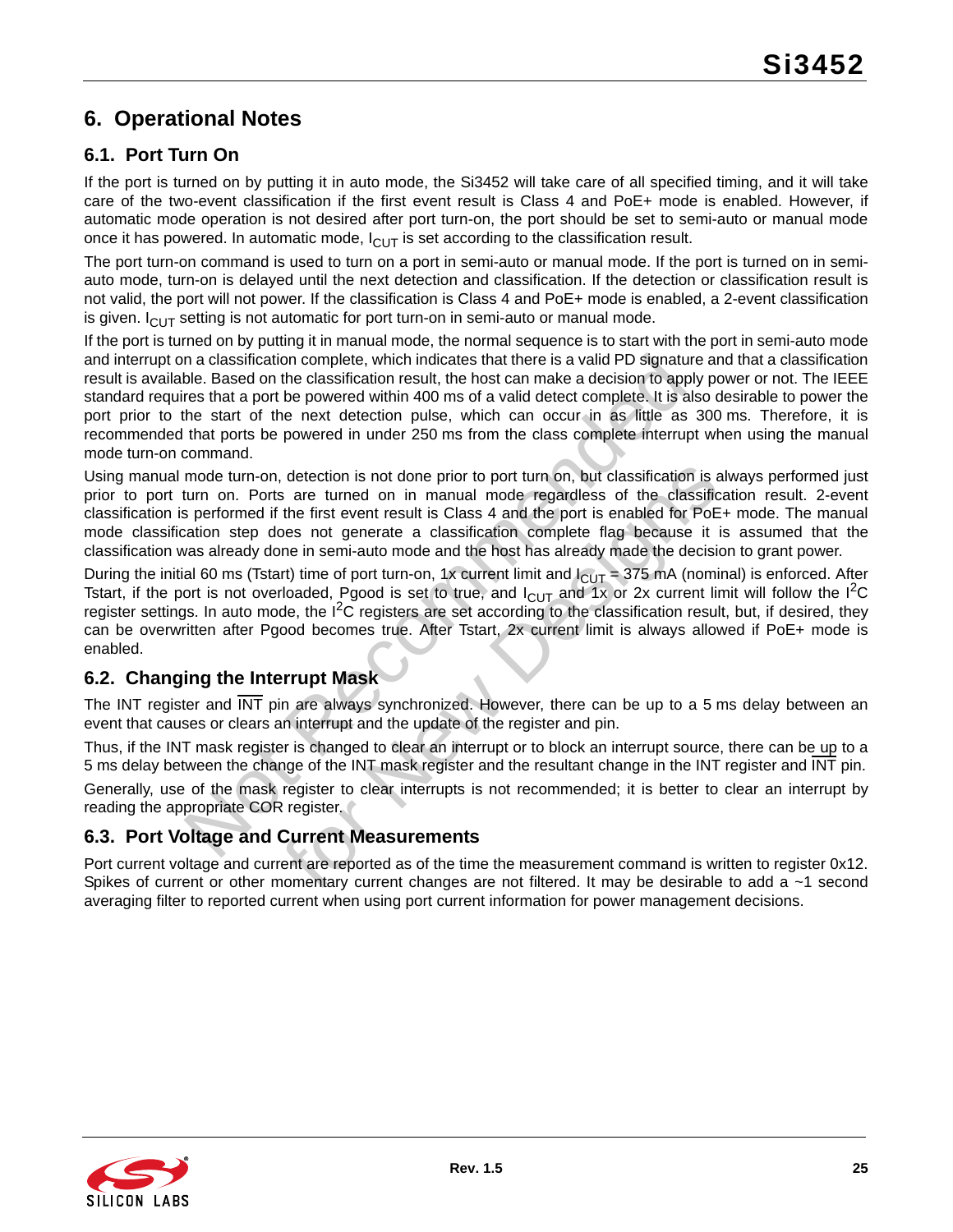# <span id="page-25-0"></span>**7. PCB Layout Guidelines**

Following are some PCB layout considerations. See also ["12.1. Evaluation Kits and Reference Designs" on page](#page-32-1) [33](#page-32-1) for reference design information. Please visit the Silicon Labs technical support web page at

[www.silabs.com/support/pages/contacttechnicalsupport.aspx](https://www.silabs.com/support/pages/contacttechnicalsupport.aspx) and register to request support for your design, particularly if you are not closely following the recommended reference design.

Due to the high current of up to 800 mA per port, the following board layout guidelines apply. In addition, contact Silicon Laboratories for access to complete PSE reference design databases including recommended layouts.

The VEE1, VEE2, VEE3, and VEE4 pins can carry up to 800 mA and are connected to a V<sub>FF</sub> bus. The V<sub>FF</sub> bus for a 24 port PCB layout can thus carry as much as 20 A current. With 2 oz. copper on an outer layer, a bus of 0.4 inches is needed. For an inner layer, this increases to a 1 inch wide bus. Use of large or multiple vias is required for properly supporting the 800 mA per channel operating current. The VEE pin does not carry high current and can be connected directly to the bus as well. The best practice is to devote an entire inner layer for  $V_{FF}$  power routing.

Not be be a series the best predicts is conceled. The best predict is the same of the Si3452 is up to 1.8 A per pin, and the GND return is the GND return in the GND return is the component of the best practice is to devote Similarly, GND1/2 and GND3/4 pins can carry up to 1.6 A per pin, and the GND return bus should be at least as wide as the  $V_{FF}$  bus described above. The best practice is to devote an entire inner layer for ground power routing. The ground power plane does not generally have a high frequency content (other than external faults); so, it is generally acceptable to use the ground power plane as a ground signal plane and tie AGND and GND12, GND34 to this plane as well.

800 mA dc and up to 5 A in faults; so, a 20 mil trace with wide c<br>pins also carry fault current; so, this pin connection to VOUTr<br>dias where needed.<br>ge; so, it is acceptable to route the VDD nodes on one of the ou<br>ption of The VOUTn pins carry up to 800 mA dc and up to 5 A in faults; so, a 20 mil trace with wide or multiple vias is also recommended. The VDETn pins also carry fault current; so, this pin connection to VOUTn needs to use 20 mil traces and wide or multiple vias where needed.

The VDD currents are not large; so, it is acceptable to route the VDD nodes on one of the outer layers.

If care is taken to avoid disruption of the high current paths, VDD can be globally routed on one of the power planes and then locally routed on an inner or outer layer.

To avoid coupling between surge events and logic signals, it is recommended that VOUTn traces be routed on the side opposite the  $I^2C$  interface pins.

The thermal pad of the Si3452 is connected to VEE. At full IEEE 802.3at current of 600 mA on each port, the dissipation of the Si3452 is up to 1.2 W; so, multiple vias are required to conduct the heat from the thermal pad to the VEE plane. As many as 36 small vias provide the best thermal conduction.

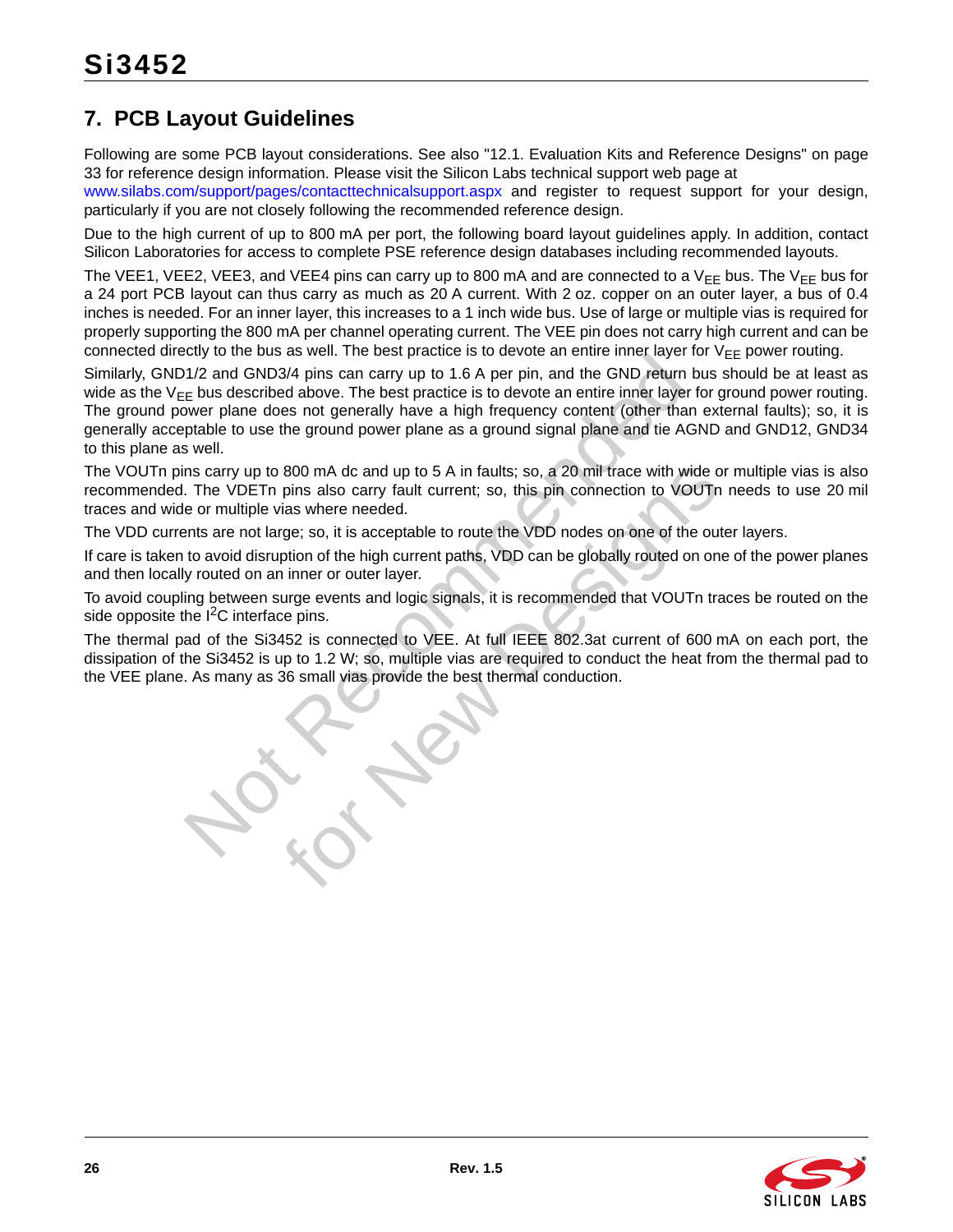# <span id="page-26-0"></span>**8. Firmware Release Notes**

Devices marked with Revision 02 (see ["13. Device Marking Diagram" on page 34](#page-33-0)) have the firmware revision registers set as  $0x61 = 0x00$ :  $0x62 = 0x02$ , and  $0x63 = 0x51$  (0.2.81).

The following are known issues:

# <span id="page-26-1"></span>**8.1. I2C Address ACK**

**Issue**: Very rarely, the Si3452 may not ACK the I<sup>2</sup>C address byte.

**Impact:** This is allowed in the I<sup>2</sup>C specification.

**Workaround**: Retransmit the address byte if there is an ACK failure.

### <span id="page-26-2"></span>**8.2. "Sifos" Tester Vtrans\_min Issue**

**Issue**: The Si3452 may occasionally fail the "Vtrans\_min" test as applied by Sifos PoE test equipment.

**Impact**: A small transient excursion beyond the minimum voltage specified in this test is a function of filter capacitance on the port output. Normally, this small remaining voltage transient is completely filtered by the minimum input capacitance of an attached powered device.

**Mitigation/Workaround**: The voltage transient may be filtered by adding capacitance to the output port within the PoE specification maximum of 0.5 µF.

# <span id="page-26-3"></span>**8.3. PSE-to-PSE Cross Powering Possibility**

**Issue**: If ports on two Si3452 PSE devices operating in Auto mode are directly connected PSE-to-PSE, their relative detect cycles may, on rare occasions, coincide so that one PSE port detects the other PSE port as having a valid PD signature and then applies PoE power to the other.

3452 may occasionally fail the "Vtrans\_min" test as applied by Sifos PoE to the minimum voltage specified in this anal transient excursion beyond the minimum voltage specified in this in the port output. Normally, this sma of 0.5 pr.<br>
Solution provides operating in Auto mode are directly connected in applies PoE devices operating in Auto mode are directly connected in applies PoE power to the other.<br>
Infference between the PSE power supplies **Impact**: If there is a voltage difference between the PSE power supplies and there are other PD loads connected to the PSEs, there is a possibility for significant power to flow from one PSE port to the other, up to the class current level of the supplying port. Power is coupled into the receiving device through the body diode of its port MOSFET. The energy dissipated in the forward bias of this diode causes heating in the receiving device, possibly leading to damage. The receiving device is not aware of the power flow into it from its port and has no means to control it.

**Mitigation/Workaround**: Prevention of damage is not guaranteed. Therefore, it is strongly advised not to connect Si3452 PSE ports together in this manner.

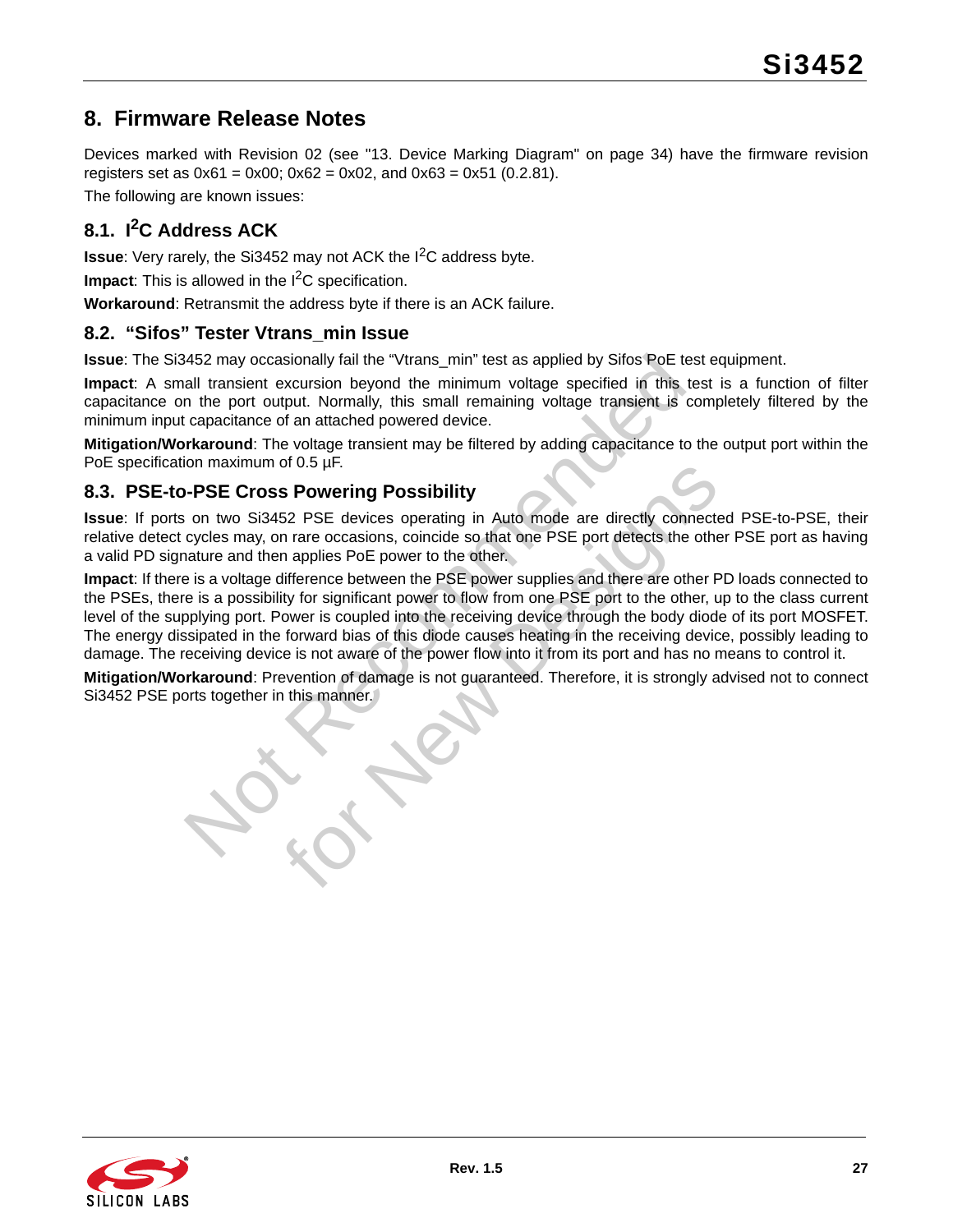# <span id="page-27-0"></span>**9. Pin Descriptions**



**Table 25. Si3452 Pin Descriptions** 

|                |                 | AOUT $\boxed{5}$              | Si3452                                                                                                       | AD <sub>2</sub><br>$\overline{26}$                                             |
|----------------|-----------------|-------------------------------|--------------------------------------------------------------------------------------------------------------|--------------------------------------------------------------------------------|
|                |                 | <b>AGND</b><br>6 <sup>1</sup> | (Top View)                                                                                                   | AD <sub>2</sub><br>25                                                          |
|                |                 | <b>RBIAS</b><br>l 7 I         |                                                                                                              | AD <sub>3</sub><br>24                                                          |
|                |                 | <b>AGND</b><br> 8             |                                                                                                              | <b>RST</b><br>$\boxed{23}$                                                     |
|                |                 | <b>NC</b><br>  9              |                                                                                                              | VEE3<br>$\overline{22}$                                                        |
|                |                 | $VEE4$ 10                     |                                                                                                              | 21<br>AD <sub>3</sub>                                                          |
|                |                 |                               | $\overline{14}$<br>¦¤<br>$\frac{6}{ }$<br>$\frac{8}{2}$<br>ခြ<br> 일<br>$\frac{3}{2}$<br>$\overline{1}$<br>lニ | ඝ                                                                              |
|                |                 |                               | $\frac{0}{2}$<br>SCL                                                                                         |                                                                                |
|                |                 |                               | OET3<br>CIET3<br>OET3<br>GND34<br>VOUT4<br>DET4<br>SDA                                                       | VOUT3                                                                          |
|                |                 |                               |                                                                                                              |                                                                                |
|                |                 |                               | Table 25. Si3452 Pin Descriptions                                                                            |                                                                                |
| Pin#           | <b>Name</b>     | <b>Type</b>                   |                                                                                                              | <b>Description</b>                                                             |
| $\mathbf{1}$   | VEE1            | Supply                        | Driver 1 VEE supply. Short to VEE, VEE2/3/4.                                                                 |                                                                                |
| 2              | VEE.            | <b>Supply</b>                 |                                                                                                              | Global PoE (-48 V nom.) or PoE+ (-54 V nom.) supply. Short to VEE1/2/3/4.      |
| 3              | <b>VREF</b>     | Analog input                  | power management unit).                                                                                      | 1.1 V nom. voltage reference from reference generator (for example, TLV431 or  |
| 4              | AIN <sub></sub> | Analog input                  | Measurement data converter input. Short to AOUT.                                                             |                                                                                |
| 5              | AOUT            | Analog output                 | Measurement multiplexer subsystem output. Short to AIN.                                                      |                                                                                |
| 6              | <b>AGND</b>     | Ground                        | Analog ground reference. Short to AGND pin 8, GND12/34, DGND.                                                |                                                                                |
| $\overline{7}$ | <b>RBIAS</b>    | Analog input                  |                                                                                                              | External 44.2 k $\Omega$ (±1%) resistor to ground sets internal bias currents. |
| 8              | <b>AGND</b>     | Ground                        | Analog ground reference. Short to AGND pin 6, GND12/34, DGND.                                                |                                                                                |
| 9              | <b>NC</b>       | No connect                    | Do not connect (float).                                                                                      |                                                                                |
| 10             | VEE4            | Supply                        | Driver 4 VEE supply. Short to VEE, VEE1/2/3.                                                                 |                                                                                |
| 11             | <b>NC</b>       | No connect                    | Do not connect (float).                                                                                      |                                                                                |
| 12             | VOUT4           | Analog I/O                    | VEE4.                                                                                                        | Port 4 power FET switch output. When on, provides a low impedance path to      |

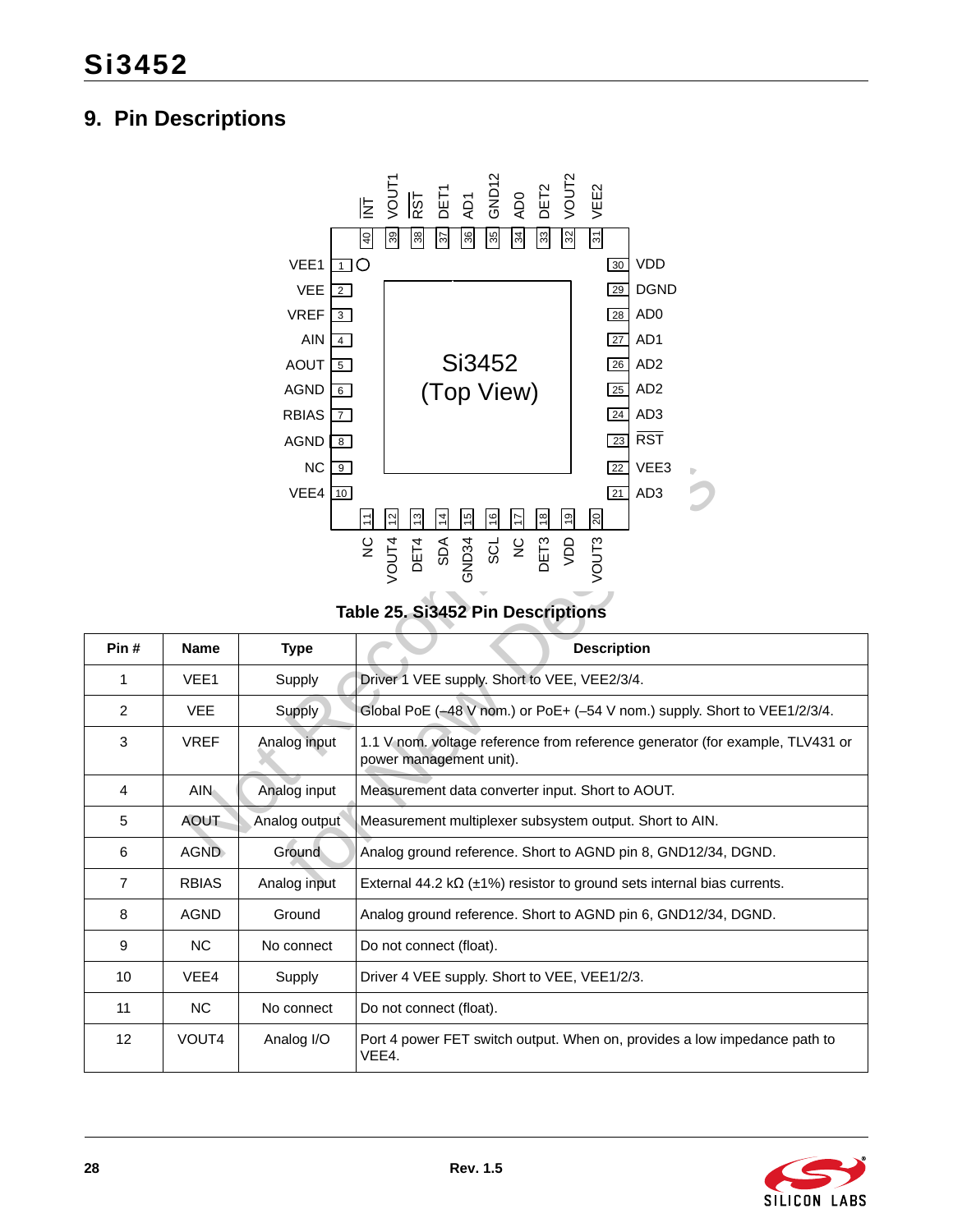| Pin# | <b>Name</b>      | <b>Type</b>   | <b>Description</b>                                                                                                                                                       |
|------|------------------|---------------|--------------------------------------------------------------------------------------------------------------------------------------------------------------------------|
| 13   | DET4             | Analog I/O    | Connection for port 4 detection, classification, and transient surge protection. This<br>pin is tied to VOUT4.                                                           |
| 14   | <b>SDA</b>       | Digital I/O   | I <sup>2</sup> C data pin                                                                                                                                                |
| 15   | GND34            | Ground        | Ground supply for protection clamps. Short to AGND, GND12, DGND.                                                                                                         |
| 16   | <b>SCL</b>       | Digital I/O   | $I2C$ clock pin                                                                                                                                                          |
| 17   | <b>NC</b>        | No connect    | Do not connect (float).                                                                                                                                                  |
| 18   | DET <sub>3</sub> | Analog I/O    | Connection for port 3 detection and classification. See DET4 for detailed descrip-<br>tion.                                                                              |
| 19   | <b>VDD</b>       | Supply        | +3.3 V (±10%) isolated supply. Short to VDD pin 30.                                                                                                                      |
| 20   | VOUT3            | Analog I/O    | Port 3 power FET switch output. When on, provides a low impedance path to<br>VEE3.                                                                                       |
| 21   | AD <sub>3</sub>  | Digital I/O   | Chip address bit 3 pin, read after reset. Address set with defined resistor dividers.<br>Pin also used for internal communications. Short to AD3 pin 24.                 |
| 22   | VEE3             | Supply        | Driver 3 VEE supply. Short to VEE, VEE1/2/4.                                                                                                                             |
| 23   | $\overline{RST}$ | Digital input | Active low digital reset. Short to RST pin 38.                                                                                                                           |
| 24   | AD <sub>3</sub>  | Digital I/O   | Chip address bit 3 pin, read after reset. Address set with a 10 $k\Omega$ pull-up or pull-<br>down resistor. Also used for internal communications. Short to AD3 pin 21. |
| 25   | AD <sub>2</sub>  | Digital I/O   | Chip address bit 2 pin, read after reset. Address set with a 10 $k\Omega$ pull-up or pull-<br>down resistor. Also used for internal communications. Short to AD2 pin 26. |
| 26   | AD <sub>2</sub>  | Digital I/O   | Chip address bit 2 pin, read after reset. Address set with a 10 $k\Omega$ pull-up or pull-<br>down resistor. Also used for internal communications. Short to AD2 pin 25. |
| 27   | AD1              | Digital I/O   | Chip address bit 1 pin, read after reset. Address set with a 10 $k\Omega$ pull-up or pull-<br>down resistor. Also used for internal communications. Short to AD1 pin 36. |
| 28   | AD <sub>0</sub>  | Digital I/O   | Chip address bit 0 pin, read after reset. Address set with a 10 $k\Omega$ pull-up or pull-<br>down resistor. Also used for internal communications. Short to AD0 pin 34. |
| 29   | <b>DGND</b>      | <b>Ground</b> | Digital ground reference. Short to AGND, GND12/34                                                                                                                        |
| 30   | VDD              | Supply        | +3.3 V isolated supply. Short to VDD pin 19.                                                                                                                             |
| 31   | VEE <sub>2</sub> | Supply        | Driver 2 VEE supply. Short to VEE, VEE1/3/4.                                                                                                                             |
| 32   | VOUT2            | Analog I/O    | Port 2 power FET switch output. When on, provides a low impedance path to<br>VEE2.                                                                                       |
| 33   | DET <sub>2</sub> | Analog I/O    | Connection for port 2 detection and classification. See DET4 for detailed descrip-<br>tion.                                                                              |
| 34   | AD <sub>0</sub>  | Digital I/O   | Chip address bit 0 pin. See description for- and short to AD0 pin 28.                                                                                                    |
| 35   | GND12            | Ground        | Ground supply for protection clamps. Short to AGND, GND34, DGND.                                                                                                         |
| 36   | AD1              | Digital I/O   | Chip address bit 1 pin. See description for- and short to AD1 pin 27.                                                                                                    |

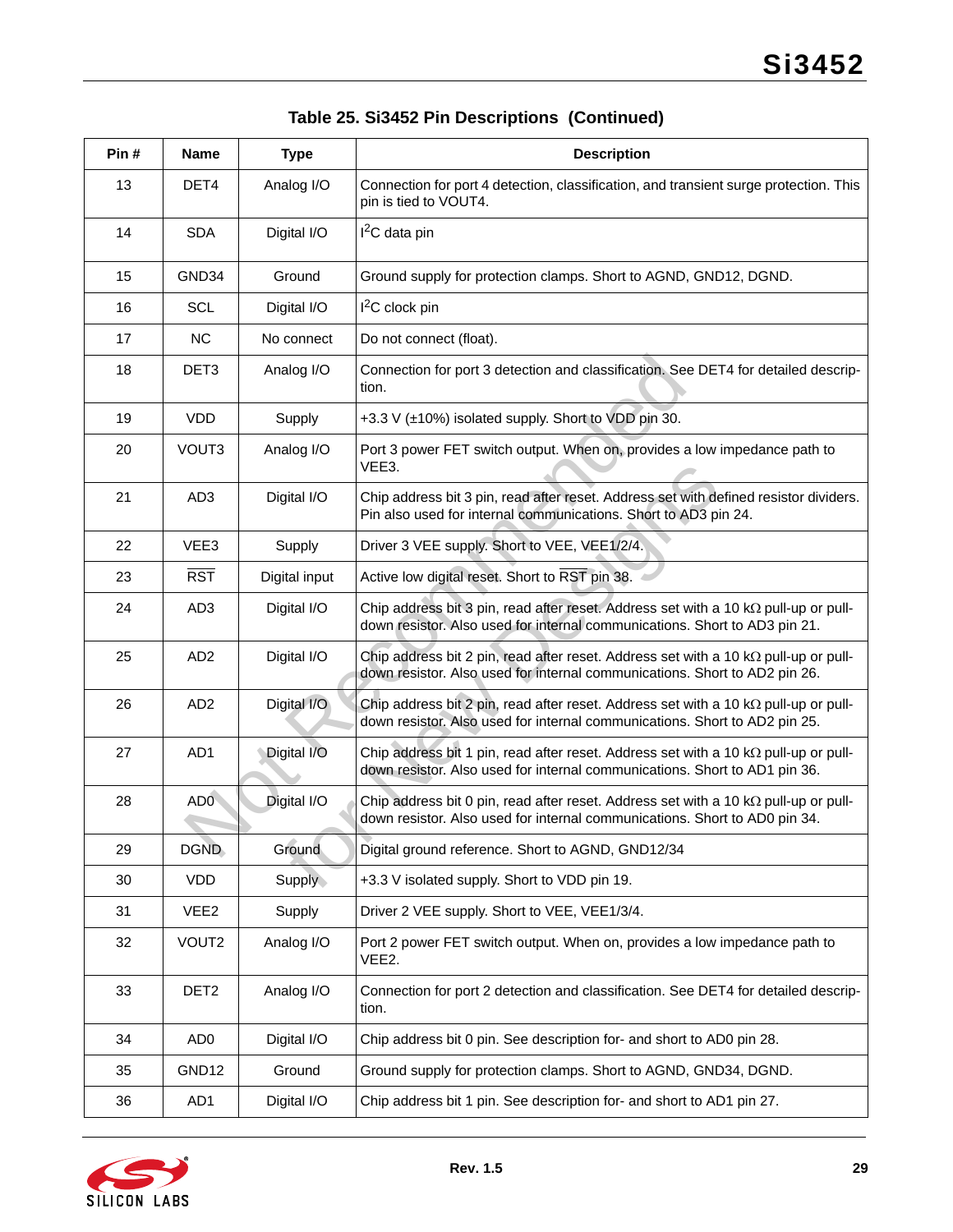| Pin# | <b>Name</b>             | <b>Type</b>    | <b>Description</b>                                                                                                                                                                                     |
|------|-------------------------|----------------|--------------------------------------------------------------------------------------------------------------------------------------------------------------------------------------------------------|
| 37   | DET1                    | Analog I/O     | Connection for port 1 detection and classification. See DET4 for detailed descrip-<br>tion.                                                                                                            |
| 38   | $\overline{\text{RST}}$ | Digital input  | Active low digital reset. Short to RST pin 23.                                                                                                                                                         |
| 39   | VOUT1                   | Analog I/O     | Port 1 power FET switch output. When on, provides a low impedance path to<br>VEE1.                                                                                                                     |
| 40   | $\overline{INT}$        | Digital output | Active low interrupt output pin.                                                                                                                                                                       |
| ePAD | Vee                     | Supply         | Connect the thermal pad to a plane which connects to Vee. For best results, use a<br>5 x 5 or larger via array for best thermal conductivity with 1 square inch or larger<br>of plane area per device. |
|      |                         |                |                                                                                                                                                                                                        |

for New Designs

# **Table 25. Si3452 Pin Descriptions (Continued)**

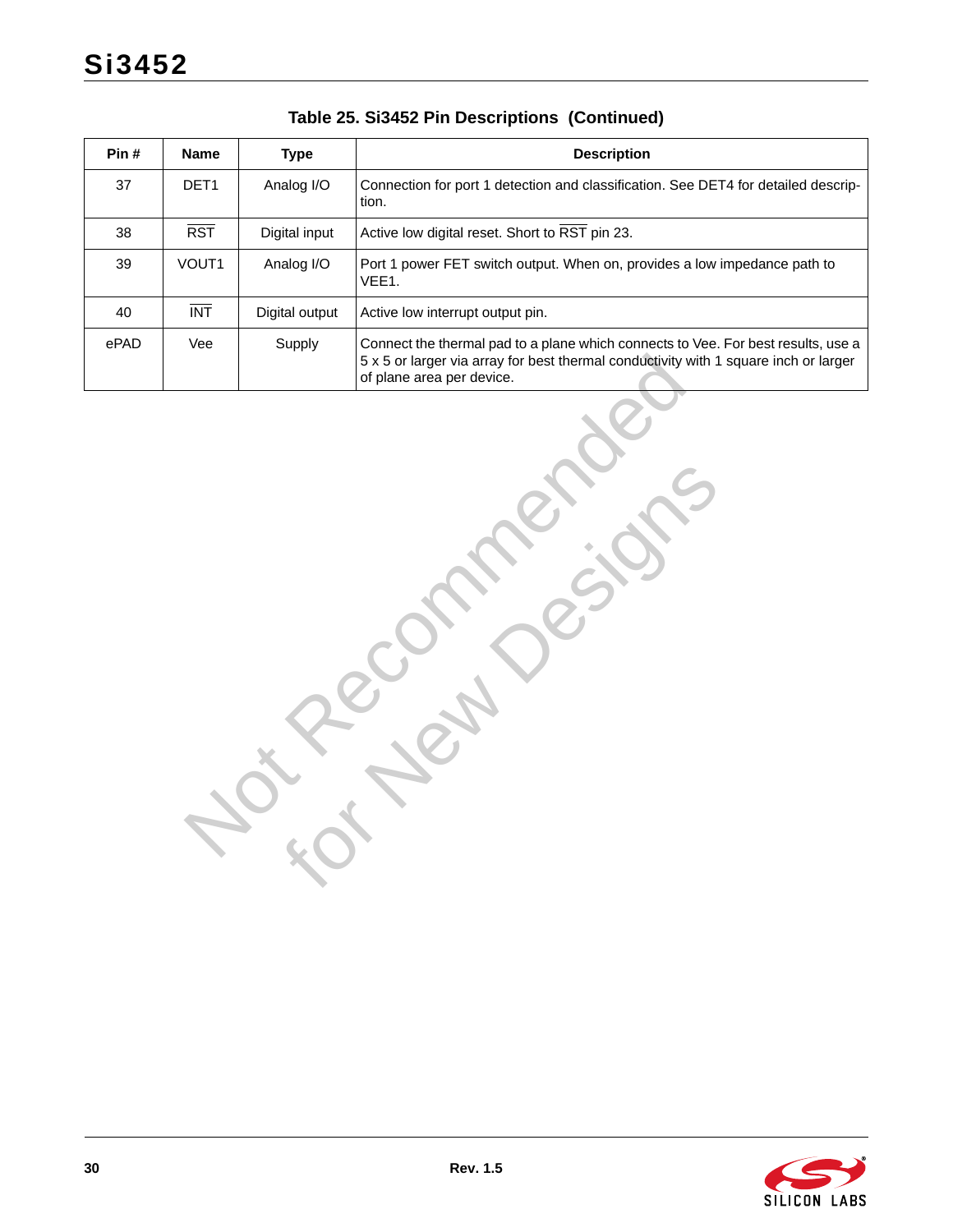# <span id="page-30-0"></span>**10. Package Outline: 40-Pin QFN**

The Si3452 is packaged in an industry-standard, RoHS compliant 6 x 6 mm<sup>2</sup>, 40-pin QFN package.



**Figure 7. 40-Pin QFN Mechanical Diagram**

| 10 I<br>11       | 21<br>20 | $\bullet$<br>21<br>$40X L -$<br>머<br>SEATING PLANE<br>Figure 7. 40-Pin QFN Mechanical Diagram | 20<br>11<br>40X <sub>b</sub><br>$\frac{1}{\frac{1}{\sqrt{1-\frac{1}{\sqrt{1}}}}}$ |
|------------------|----------|-----------------------------------------------------------------------------------------------|-----------------------------------------------------------------------------------|
|                  |          | Table 26. Package Diagram Dimensions                                                          |                                                                                   |
| <b>Dimension</b> | Min      | <b>Nom</b>                                                                                    | <b>Max</b>                                                                        |
| A                | 0.80     | 0.85                                                                                          | 0.90                                                                              |
| A <sub>1</sub>   | 0.00     | 0.02                                                                                          | 0.05                                                                              |
| b                | 0.18     | 0.25                                                                                          | 0.30                                                                              |
| D                |          | 6.00 BSC.                                                                                     |                                                                                   |
| D <sub>2</sub>   | 3.95     | 4.10                                                                                          | 4.25                                                                              |
| e                |          | 0.50 BSC.                                                                                     |                                                                                   |
| É                |          | 6.00 BSC.                                                                                     |                                                                                   |
| E2               | 3.95     | 4.10                                                                                          | 4.25                                                                              |
| L                | 0.30     | 0.40                                                                                          | 0.50                                                                              |
| aaa              |          | 0.10                                                                                          |                                                                                   |
| bbb              |          | 0.10                                                                                          |                                                                                   |
| ccc              |          | 0.08                                                                                          |                                                                                   |
| ddd              |          | 0.10                                                                                          |                                                                                   |
| eee              |          | 0.05                                                                                          |                                                                                   |
| Notes:           |          |                                                                                               |                                                                                   |

**1.** All dimensions shown are in millimeters (mm) unless otherwise noted.

**2.** Dimensioning and Tolerancing per ANSI Y14.5M-1994.

- **3.** This drawing conforms to JEDEC outline MO-220, Variation VJJD-2
- **4.** Recommended card reflow profile is per the JEDEC/IPC J-STD-020 specification for Small Body Components.

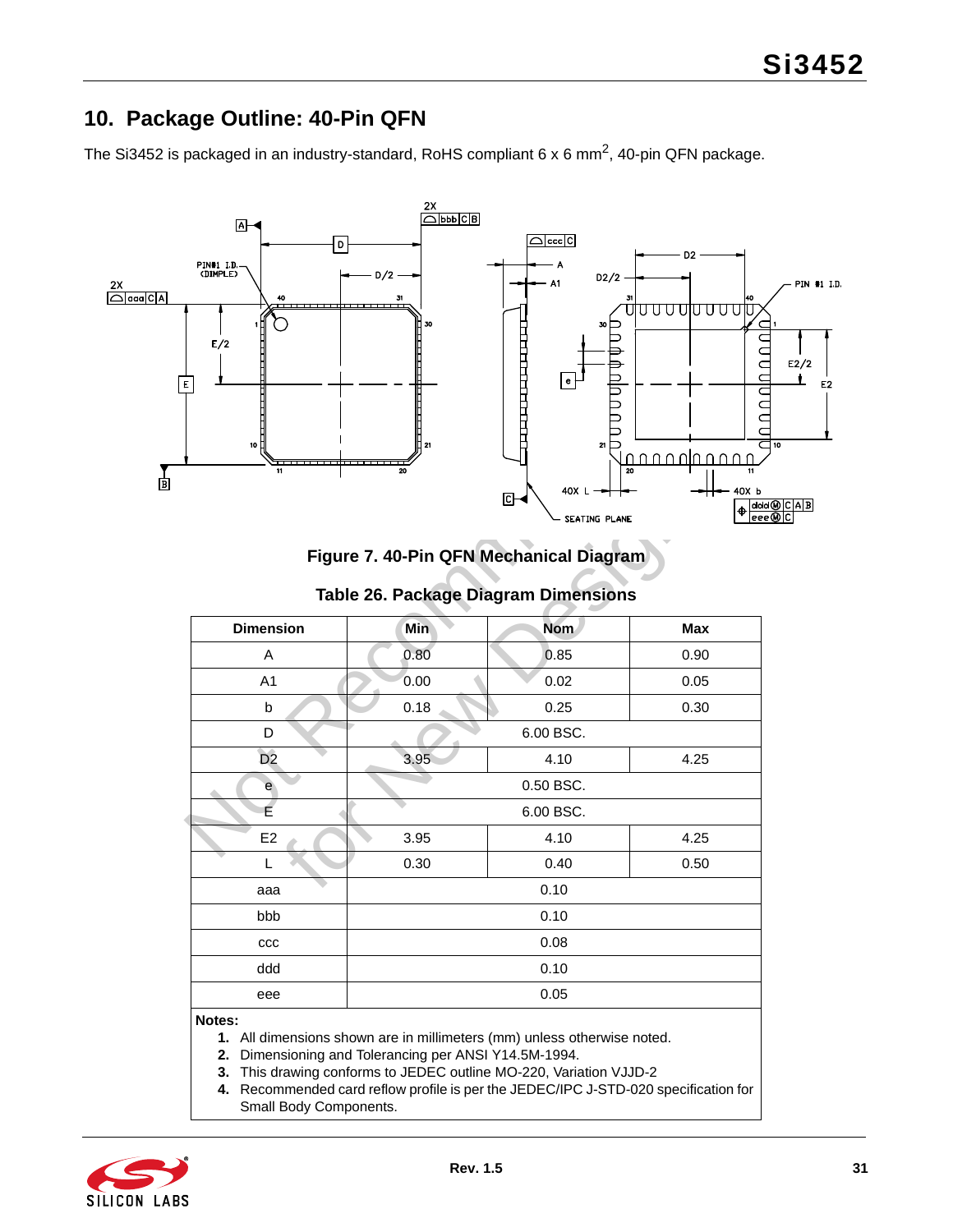# <span id="page-31-0"></span>**11. Recommended PCB Footprint**



**Table 27. PCB Land Pattern Dimensions**

<span id="page-31-1"></span>

| Y1<br>- X1<br>Figure 8. PCB Land Pattern            |          |                                                                                                                               |                                                                                                                                                                                                                                                                                                                                                                                                                                    |      |            |  |
|-----------------------------------------------------|----------|-------------------------------------------------------------------------------------------------------------------------------|------------------------------------------------------------------------------------------------------------------------------------------------------------------------------------------------------------------------------------------------------------------------------------------------------------------------------------------------------------------------------------------------------------------------------------|------|------------|--|
| <b>Table 27. PCB Land Pattern Dimensions</b>        |          |                                                                                                                               |                                                                                                                                                                                                                                                                                                                                                                                                                                    |      |            |  |
| <b>Dimension</b>                                    | Min      | <b>Max</b>                                                                                                                    | <b>Dimension</b>                                                                                                                                                                                                                                                                                                                                                                                                                   | Min  | <b>Max</b> |  |
| C <sub>1</sub>                                      | 5.80     | 5.90                                                                                                                          | X2                                                                                                                                                                                                                                                                                                                                                                                                                                 | 4.10 | 4.20       |  |
| C <sub>2</sub>                                      | 5.80     | 5.90                                                                                                                          | Y1                                                                                                                                                                                                                                                                                                                                                                                                                                 | 0.75 | 0.85       |  |
| e                                                   | 0.50 BSC |                                                                                                                               | Y2                                                                                                                                                                                                                                                                                                                                                                                                                                 | 4.10 | 4.20       |  |
| X <sub>1</sub>                                      | 0.15     | 0.25                                                                                                                          |                                                                                                                                                                                                                                                                                                                                                                                                                                    |      |            |  |
| Notes:<br>General<br>2.<br>3.<br>Solder Mask Design |          | calculated based on a Fabrication Allowance of 0.05 mm.<br>metal pad is to be 60 $\mu$ m minimum, all the way around the pad. | 1. All dimensions shown are in millimeters (mm) unless otherwise noted.<br>Dimension and Tolerancing is per the ANSI Y14.5M-1994 specification.<br>This Land Pattern Design is based on the IPC-SM-7351 guidelines.<br>4. All dimensions shown are at Maximum Material Condition (MMC). Least Material Condition (LMC) is<br>5. All metal pads are to be non-solder mask defined (NSMD). Clearance between the solder mask and the |      |            |  |

- **General**
	- **1.** All dimensions shown are in millimeters (mm) unless otherwise noted.
	- **2.** Dimension and Tolerancing is per the ANSI Y14.5M-1994 specification.
	- **3.** This Land Pattern Design is based on the IPC-SM-7351 guidelines.
	- **4.** All dimensions shown are at Maximum Material Condition (MMC). Least Material Condition (LMC) is calculated based on a Fabrication Allowance of 0.05 mm.

#### **Solder Mask Design**

#### **Stencil Design**

- **6.** A stainless steel, laser-cut and electro-polished stencil with trapezoidal walls should be used to assure good solder paste release.
- **7.** The stencil thickness should be 0.125 mm (5 mils).
- **8.** The ratio of stencil aperture to land pad size should be 1:1 for all perimeter pads.

**9.** A 4x4 array of 0.80 mm square openings on a 1.05 mm pitch should be used for the center ground pad. **Card Assembly**

- **10.** A No-Clean, Type-3 solder paste is recommended.
- **11.** Recommended card reflow profile is per the JEDEC/IPC J-STD-020 specification for Small Body Components.

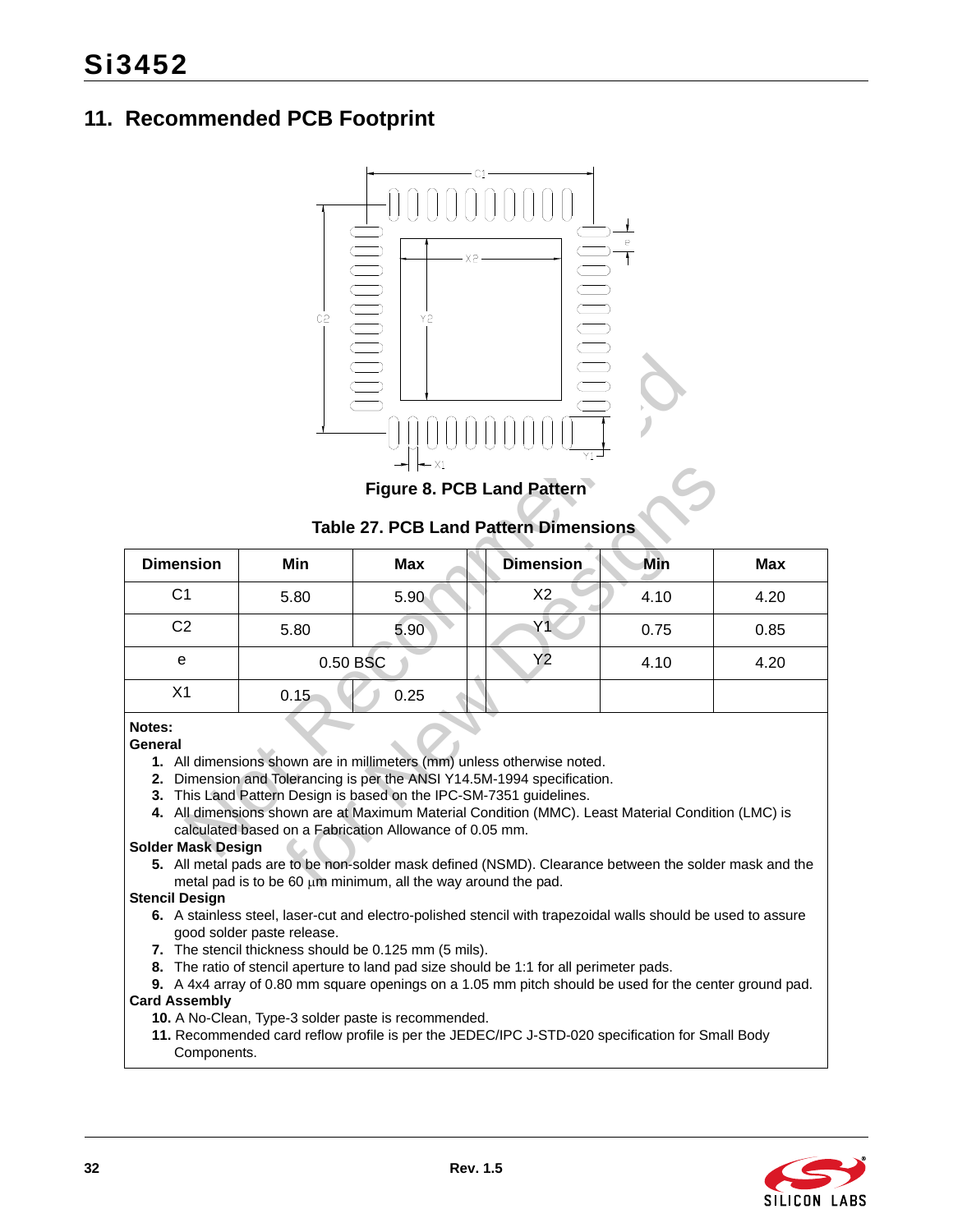# <span id="page-32-2"></span><span id="page-32-0"></span>**12. Ordering Guide**

| Ordering Part Number <sup>1</sup> | <b>Detect</b><br>Timing $^{2,5}$ | Powerup Mode <sup>2,3,4,5</sup> |          | <b>Firmware</b><br><b>Revision</b> | Package <sup>6</sup><br>Temp. Range |
|-----------------------------------|----------------------------------|---------------------------------|----------|------------------------------------|-------------------------------------|
| Si3452-B02-GM                     | Alt A                            | PoE <sup>7</sup>                | Shutdown |                                    |                                     |
| Si3452A-B02-GM                    | Alt A                            | PoE (15.4 W)                    | Auto     | 0.2.81                             | $-40$ to 85 °C<br>ambient           |
| Si3452B-B02-GM                    | Alt B                            |                                 |          |                                    |                                     |
| Si3452C-B02-GM                    | Alt A                            | PoE+ (30 W)                     |          |                                    |                                     |
| Si3452D-B02-GM                    | Alt B                            |                                 |          |                                    |                                     |

- <span id="page-32-6"></span>**1.** Add "R" to the end of the ordering part number to denote tape-and-reel option. E.g., Si3452-B02-GMR.
- <span id="page-32-7"></span>**2.** For alternative A, power is applied to wire pairs 1,2 and 3,6. For alternative B, power is applied to wire pairs 4,5 and 7,8 (the spare pairs in the case of 10/100 Ethernet). Conventionally, alternative B is used for midspan power injectors. For alternative B, detection is done with over 2 seconds between detection pulses so as to avoid interfering with end-point equipment trying to provide power using alternative A.
- <span id="page-32-8"></span>**3.** Devices powering up into shutdown mode are intended for use with a system host that provides run-time configuration or power-management.
- <span id="page-32-9"></span>**4.** The maximum PoE or PoE+ power applies to all ports on Auto mode devices.
- <span id="page-32-3"></span>**5.** Detect Timing and Powerup Modes (PoE vs. PoE+, Shutdown vs. Auto) are pre-configured in firmware but can be reconfigured at any time via a host connection.
- <span id="page-32-5"></span>**6.** All devices are packaged in RoHS-compliant, 40-pin, 6x6 mm QFN.
- <span id="page-32-4"></span>**7.** The Si3452-B02-GM is PoE+ capable. The part defaults to PoE mode at powerup but can be reconfigured to PoE+ via register settings.

### <span id="page-32-1"></span>**12.1. Evaluation Kits and Reference Designs**

|                                                                                                                                                                                                                                                                                                                                                                                                                                                                                                                                                                                                                                                                                                                                                                                                                                                                                                                                                                                                                                                                                                                                                                                               | Si3452D-B02-GM     | Alt B                                                                                              |  |                                 |  |                       |
|-----------------------------------------------------------------------------------------------------------------------------------------------------------------------------------------------------------------------------------------------------------------------------------------------------------------------------------------------------------------------------------------------------------------------------------------------------------------------------------------------------------------------------------------------------------------------------------------------------------------------------------------------------------------------------------------------------------------------------------------------------------------------------------------------------------------------------------------------------------------------------------------------------------------------------------------------------------------------------------------------------------------------------------------------------------------------------------------------------------------------------------------------------------------------------------------------|--------------------|----------------------------------------------------------------------------------------------------|--|---------------------------------|--|-----------------------|
| Notes:<br>1. Add "R" to the end of the ordering part number to denote tape-and-reel option. E.g., Si3452-B02-GMR.<br>2. For alternative A, power is applied to wire pairs 1,2 and 3,6. For alternative B, power is applied to wire pairs 4,5 and 7,8<br>(the spare pairs in the case of 10/100 Ethernet). Conventionally, alternative B is used for midspan power injectors. For<br>alternative B, detection is done with over 2 seconds between detection pulses so as to avoid interfering with end-point<br>equipment trying to provide power using alternative A.<br>3. Devices powering up into shutdown mode are intended for use with a system host that provides run-time configuration<br>or power-management.<br>4. The maximum PoE or PoE+ power applies to all ports on Auto mode devices.<br>5. Detect Timing and Powerup Modes (PoE vs. PoE+, Shutdown vs. Auto) are pre-configured in firmware but can be<br>reconfigured at any time via a host connection.<br>6. All devices are packaged in RoHS-compliant, 40-pin, 6x6 mm QFN.<br>7. The Si3452-B02-GM is PoE+ capable. The part defaults to PoE mode at powerup but can be reconfigured to PoE+ via<br>register settings. |                    |                                                                                                    |  |                                 |  |                       |
|                                                                                                                                                                                                                                                                                                                                                                                                                                                                                                                                                                                                                                                                                                                                                                                                                                                                                                                                                                                                                                                                                                                                                                                               |                    |                                                                                                    |  |                                 |  |                       |
|                                                                                                                                                                                                                                                                                                                                                                                                                                                                                                                                                                                                                                                                                                                                                                                                                                                                                                                                                                                                                                                                                                                                                                                               |                    | 12.1. Evaluation Kits and Reference Designs                                                        |  |                                 |  |                       |
|                                                                                                                                                                                                                                                                                                                                                                                                                                                                                                                                                                                                                                                                                                                                                                                                                                                                                                                                                                                                                                                                                                                                                                                               | <b>Part Number</b> | <b>Description</b>                                                                                 |  | <b>Related Ethernet Chipset</b> |  | <b>Type</b>           |
|                                                                                                                                                                                                                                                                                                                                                                                                                                                                                                                                                                                                                                                                                                                                                                                                                                                                                                                                                                                                                                                                                                                                                                                               | Si3452MS8-KIT      | PoE+ 8-port Midspan PSE evaluation kit.<br>Includes PC-control interface, PD loads,<br>and cables. |  | None                            |  | <b>Evaluation Kit</b> |
|                                                                                                                                                                                                                                                                                                                                                                                                                                                                                                                                                                                                                                                                                                                                                                                                                                                                                                                                                                                                                                                                                                                                                                                               | Si3452V1-RD*       | PoE/PoE+ 24-port daughtercard                                                                      |  | Vitesse E-StaX (VSC7407)        |  | Reference Design      |
|                                                                                                                                                                                                                                                                                                                                                                                                                                                                                                                                                                                                                                                                                                                                                                                                                                                                                                                                                                                                                                                                                                                                                                                               | Si3452V2-RD*       | PoE+ 8-port Gb-Ethernet switch                                                                     |  | Vitesse SparX-G8e (VSC7398)     |  | Reference Design      |
|                                                                                                                                                                                                                                                                                                                                                                                                                                                                                                                                                                                                                                                                                                                                                                                                                                                                                                                                                                                                                                                                                                                                                                                               | Si3452M1-RD*       | PoE/PoE+ 24-port daughtercard                                                                      |  | Marvell Prestera-DX, xCAT       |  | Reference Design      |

[reference designs be followed very closely for both bill of materials and layout. Please visit the Silicon Labs technical](https://www.silabs.com/support/pages/contacttechnicalsupport.aspx)  [support web page at](https://www.silabs.com/support/pages/contacttechnicalsupport.aspx) www.silabs.com/support/pages/contacttechnicalsupport.aspx and register to request support for your design, particularly if you are not closely following the recommended reference design.

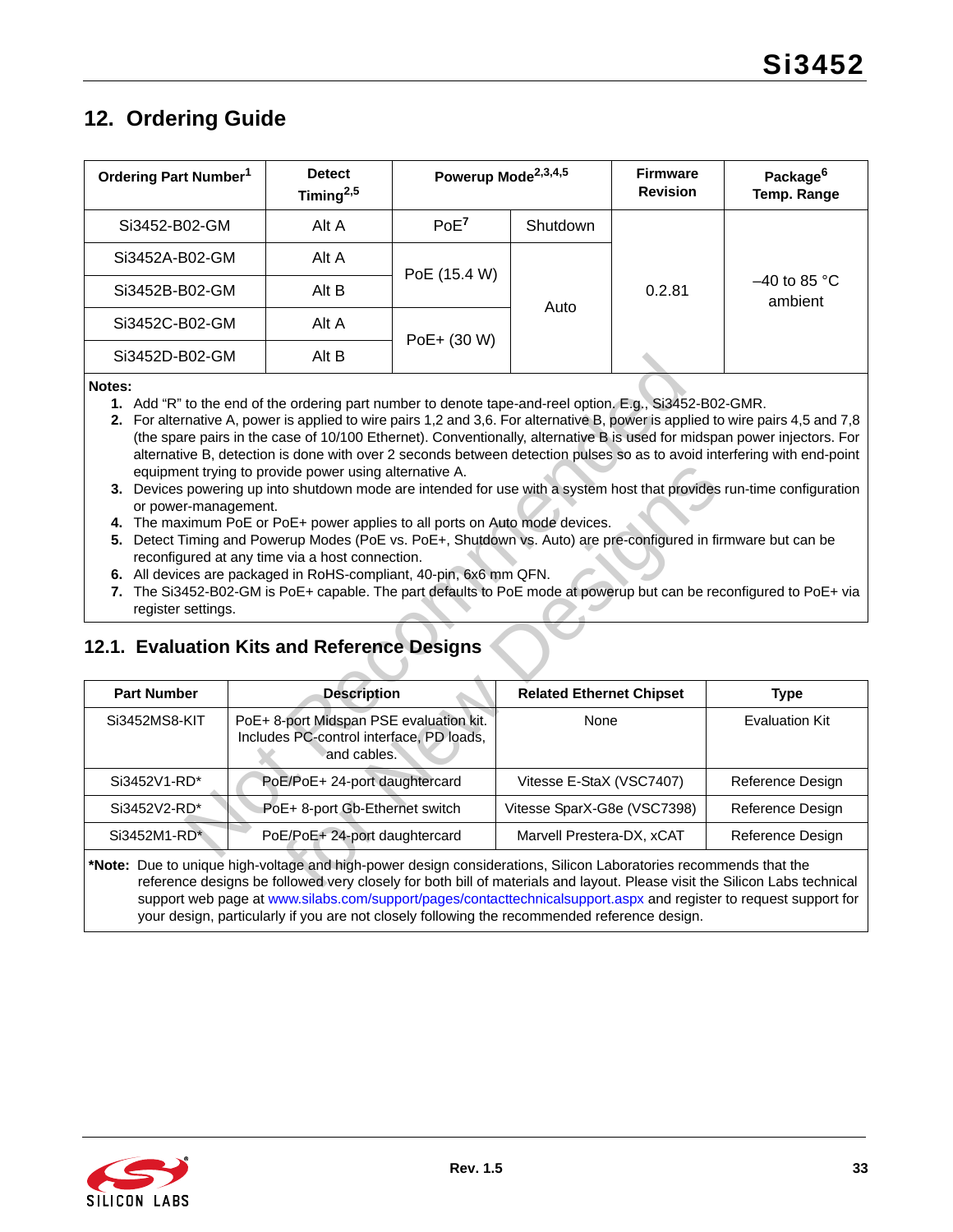# <span id="page-33-0"></span>**13. Device Marking Diagram**



# **Table 28. Device Marking Table**

<span id="page-33-2"></span><span id="page-33-1"></span>

| $\mathbf{I}$                            |                   |                                                                                                                                                                                           |  |  |  |
|-----------------------------------------|-------------------|-------------------------------------------------------------------------------------------------------------------------------------------------------------------------------------------|--|--|--|
| <b>Figure 9. Device Marking Diagram</b> |                   |                                                                                                                                                                                           |  |  |  |
| <b>Table 28. Device Marking Table</b>   |                   |                                                                                                                                                                                           |  |  |  |
| Line #                                  | <b>Text Value</b> | <b>Description</b>                                                                                                                                                                        |  |  |  |
| 1                                       | Si3452            | Base part number. This is not the "Ordering Part Number" since it does not contain a<br>specific revision. Refer to "12. Ordering Guide" on page 33 for complete ordering<br>information. |  |  |  |
| 2                                       | <b>XZZ</b>        | $X =$ Device revision.<br>ZZ = Firmware revision.                                                                                                                                         |  |  |  |
| 2                                       | <b>GM</b>         | $G =$ Industrial temperature range.<br>$M = QFN$ package.                                                                                                                                 |  |  |  |
| 3                                       | TTTTT             | Trace code (assigned by the assembly subcontractor).                                                                                                                                      |  |  |  |
|                                         | O                 | Pin 1 identifier.                                                                                                                                                                         |  |  |  |
| 4                                       | YY                | Assembly year.                                                                                                                                                                            |  |  |  |
|                                         | <b>WW</b>         | Assembly week.                                                                                                                                                                            |  |  |  |
|                                         |                   |                                                                                                                                                                                           |  |  |  |

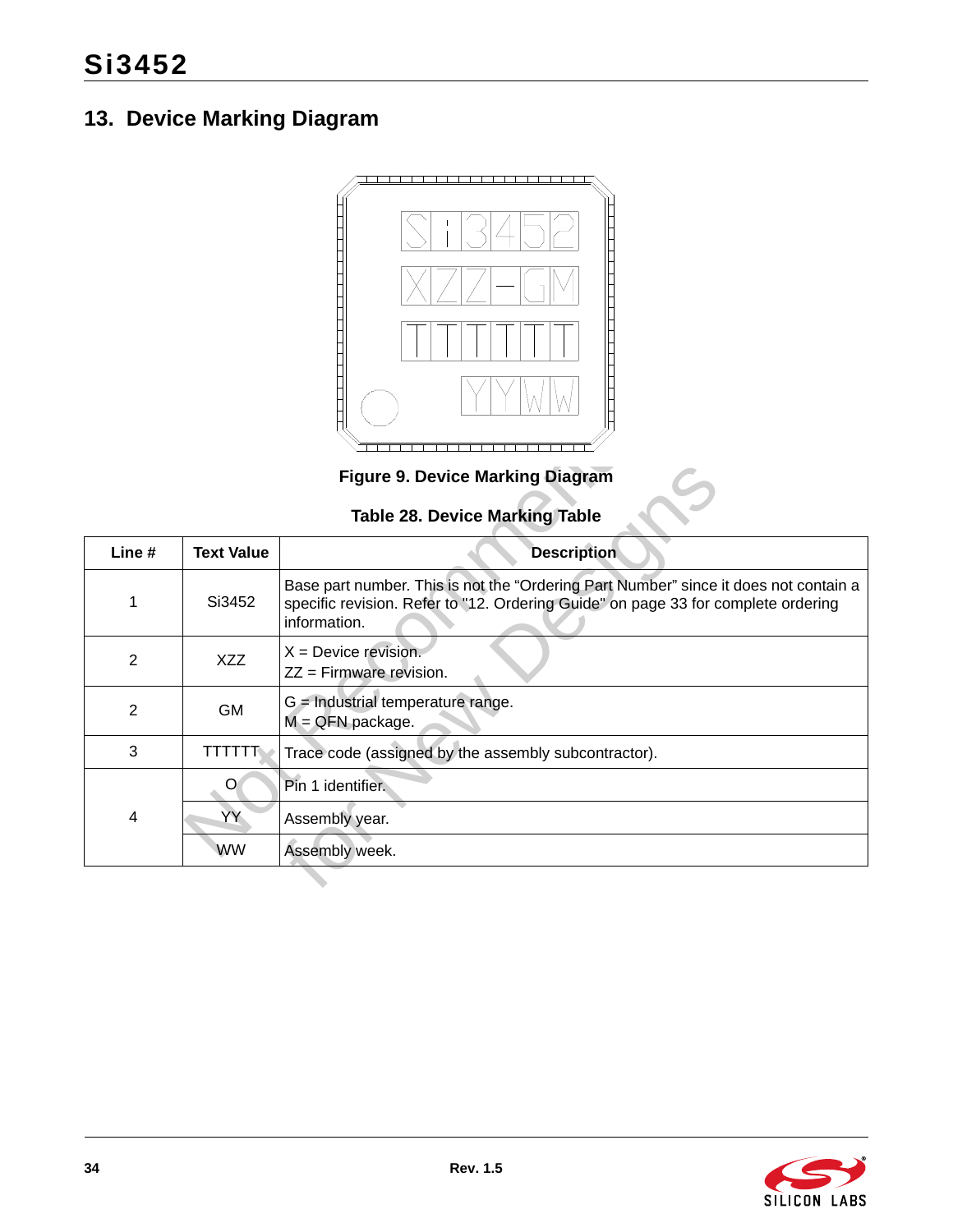# <span id="page-34-0"></span>**DOCUMENT CHANGE LIST**

# **Revision 1.0 to Revision 1.1**

■ Updated "GM" parts temperature range to -40 to +85 °C, eliminating the need for the -IM ordering part numbers. Contact Silicon Labs for date code information if needed.

### **Revision 1.1 to Revision 1.2**

- Removed references to Si3453 throughout.
- Updated Figure 9, "Device Marking Diagram," on [page 34](#page-33-2).
- Updated typical  $V_{DD}$  reset threshold in Table 3 on [page 5.](#page-4-1)
- Clarified notes in Table 19, "Si3452 Register Map," [on page 20](#page-19-0).
- Updated Table 28, "Device Marking Table," on [page 34](#page-33-1).
- Clarified notes in "12. Ordering Guide" on page 33.

### **Revision 1.2 to Revision 1.3**

- Updated "8. Firmware Release Notes" on page 27.
- Updated "11. Recommended PCB Footprint" on [page 32](#page-31-0).
- pical V<sub>DD</sub> reset threshold in Table 3 on<br>tes in Table 19, "Si3452 Register Map,"<br>
.<br>
hable 28, "Device Marking Table," on<br>
tes in "12. Ordering Guide" on page 33.<br> **2 to Revision 1.3**<br>
1. R[eco](#page-32-1)[m](#page-31-0)mended PCB Footprint" on<br>
.<br> dering Guide" on page 33.<br> **on 1.3**<br>
Ilease Notes" on page 27.<br>
ded PCB Footprint" on<br>
Land Pattern Dimensions,"<br>
uide" on page 33.<br> **on 1.4**<br>
ed for New Designs"<br>
egister command write<br>
lease Notes" on page 27<br>
nin" test. ■ Updated Table 27, "PCB Land Pattern Dimensions," [on page 32](#page-31-1).
- Updated "12. Ordering Guide" on page 33.
- Updated "12.1. Evaluation Kits and Reference [Designs" on page 33.](#page-32-1)

# **Revision 1.3 to Revision 1.4**

- Added "Not Recommended for New Designs" watermark.
- Added guidance on  $1^2C$  register command write delays.
- Updated "8. Firmware Release Notes" on page 27 regarding Sifos "Vtrans\_min" test.

### **Revision 1.4 to Revision 1.5**

Updated "8. Firmware Release Notes" on page 27 regarding PSE-to-PSE Cross Powering Possibility.